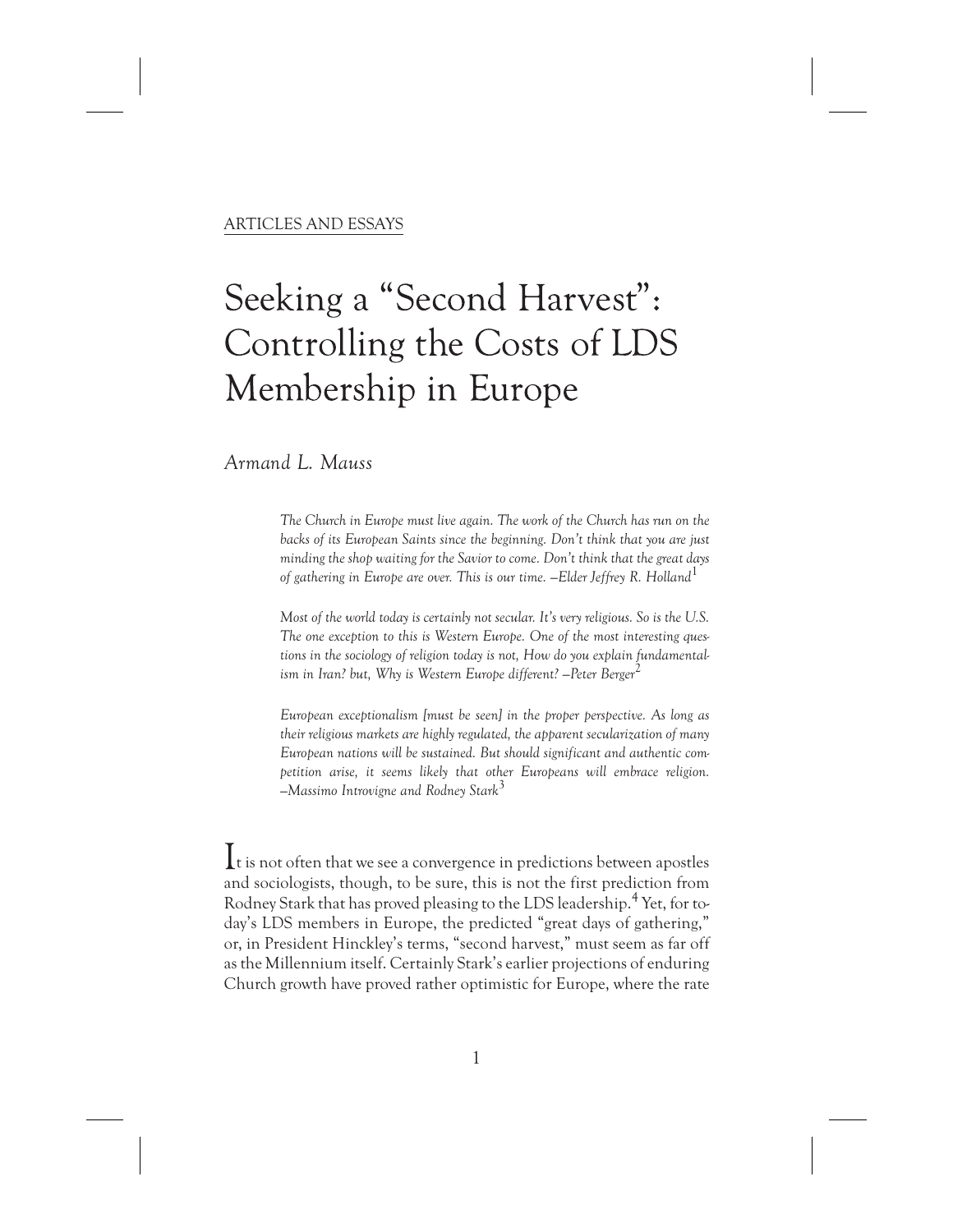of new converts has barely kept pace with the defections. The seemingly static membership in western Europe is no secret, nor is the Church's ongoing struggle with retention. Well-researched articles on such topics have been appearing for more than a decade, and a series of 2005 articles in the *Salt Lake Tribune* brought the problem forcibly to public attention.<sup>5</sup> More recently, a devout and energetic young LDS scholar, David G. Stewart Jr., a pediatric orthopedist, has established a website rich in data about members' profiles, distribution, and retention and has published a telling critique of the LDS missionary program, along with many suggestions for improving both the conversion and the retention rates.<sup>6</sup> On balance, the prospects so far seem quite mixed for the future of the LDS Church as a worldwide religion in a meaningful sense, especially in Europe.

In this paper, I first review what seem to be the most important deterrents to the Church's growth in Europe, and then identify both a theoretical basis and some operational developments that nevertheless might justify "second harvest" optimism. This approach means a kind of "bad news versus good news" bifurcation, with the "bad news" coming first.

My personal knowledge about the Church membership in Europe is quite limited, based mainly on (1) a fairly extensive study of published membership data, (2) first-hand accounts from informed European members, and (3) some interviews and other communications with knowledgeable Church leaders and members in Europe.<sup>7</sup> While traveling during the past decade or so, I have also attended perhaps a dozen LDS ward meetings in England, Belgium, and Sweden. I'm well aware that this record does not make me a great expert, but it has left me with some experiences and impressions, both cognitive and emotional. As a further limitation, my observations and generalizations, drawn as they are from western Europe, are far less applicable to eastern Europe, where the religious and political histories are quite different and where a significant LDS presence is more recent. From my reading and observations, I have concluded that it is not easy to be an active Latter-day Saint anywhere in Europe, for there are many costs of membership, both obvious and hidden but not primarily financial. Most American members can scarcely appreciate or even imagine these costs. Some can be mitigated by creative changes in the Church program itself, but many are built into the cultural and political contexts of European societies.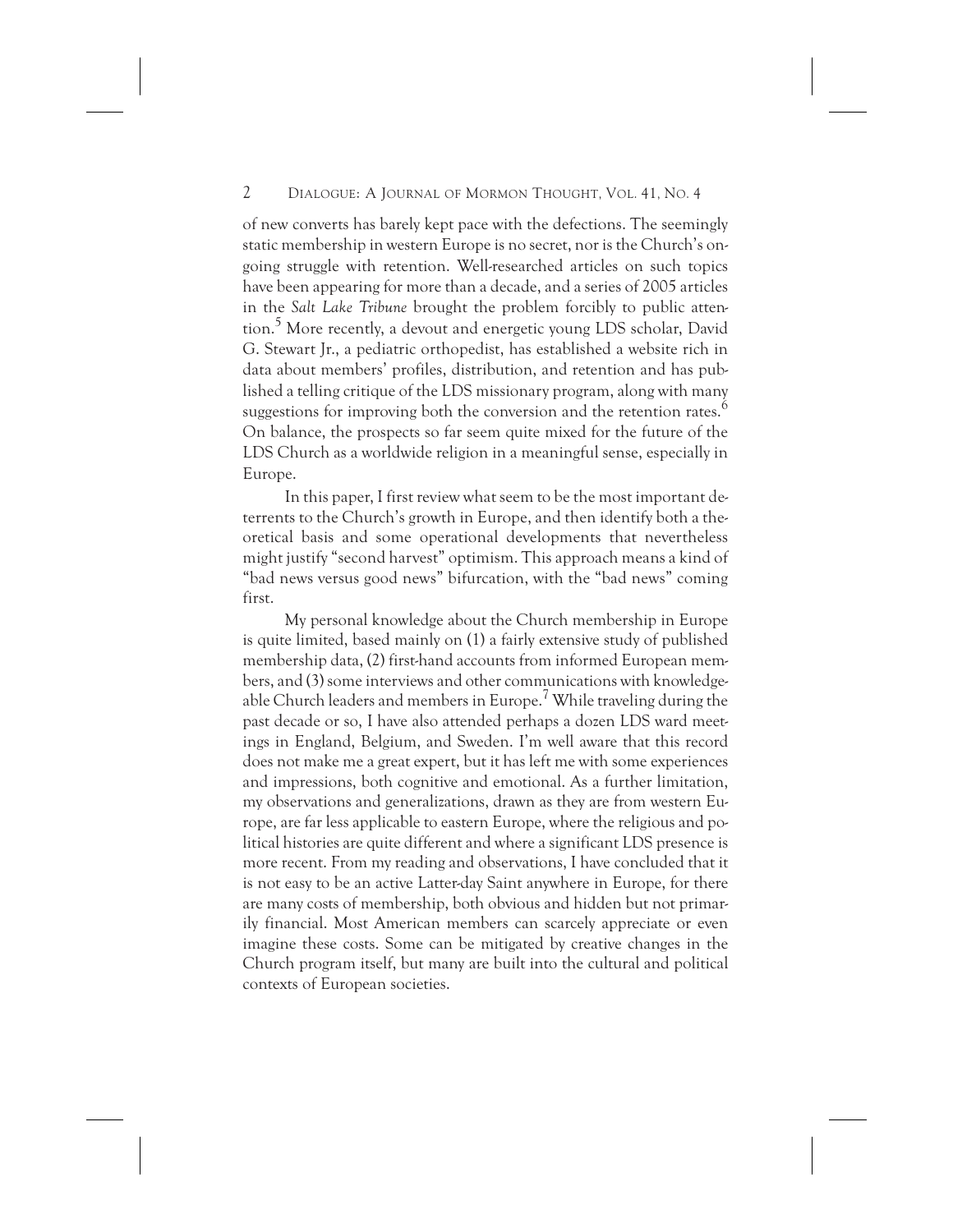## *Mauss:* LDS Membership in Europe 3

## **Secular Culture and the Regulation of Religion**

Social scientists have been predicting the decline and fall of religion at least since Auguste Comte almost two centuries ago. So far, however, historical developments during those centuries, and especially the periodic religious resurgences, have proved to be obstinate counterindications of secularization. Nevertheless, many scholars and commentators have observed that contemporary Europe, especially as contrasted with the United States, is permeated with a secular culture of disbelief in traditional religion and with moral permissiveness toward a variety of personal behaviors once regarded as major vices.<sup>8</sup> The contrasting persistence of religious belief in the United States has tended to be regarded, somewhat dismissively, as "American exceptionalism."9

## *Post-War Trends in the European Religious Scene*

European observers seem astounded that surveys find belief in God and an afterlife among Americans so much higher than among Europeans, at least in western Europe. Furthermore, such religious belief as there is does not seem to be accompanied by church-going in Europe nearly as much as in the United States. Depending on the survey and the region, a majority of Americans are in church on Sunday, compared to around 20 percent or less in Europe. This situation has led British sociologist Grace Davie to identify the predicament of "believing without belonging" in her study of religion in contemporary Britain.<sup>10</sup>

Large-scale cultural trends, however, are rarely self-generated. They usually follow important political developments that seem to call for new norms and values and that render the old ways impractical, irrelevant, or at least "politically incorrect." In Europe, these political developments have included fundamental changes in the relationships between the traditional religions and national governments since World War II. Though a certain amount of disillusionment with religion in general probably followed that war (given God's seeming inability to prevent such disasters), the main impact on church-state relationships was the attenuation, or even elimination, of government sponsorship for religion, including the traditional state churches.<sup>11</sup> In Soviet-controlled territory, officially atheist states emerged. In the West, however, under the influence of the U.N.'s 1948 Universal Declaration of Human Rights, an increase in religious freedom was gradually institutionalized. The derivative European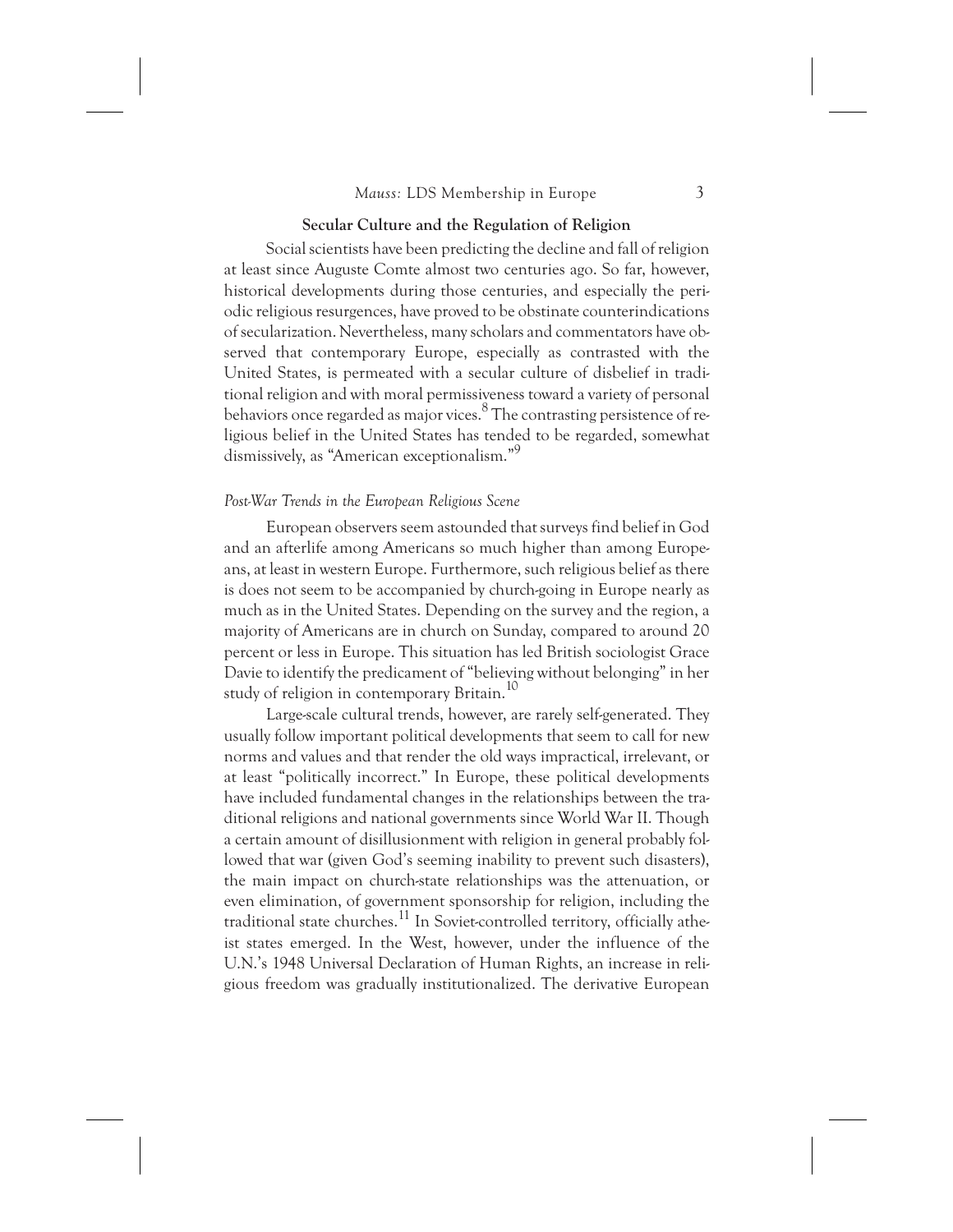Convention on Human Rights (ECHR) was signed in Strasbourg in  $1950^{12}$ 

Further institutional backing for these documents came in 1962 through a multilateral treaty establishing the similarly named European Court of Human Rights (ECtHR), also in Strasbourg. This court has issued many efficacious judgments against member nations for violations and state persecutions of minority religions, often resulting in the rewriting of national laws. Not all European nations are signatories to the European Convention on Human Rights; but as one after another has signed on, Europe has come increasingly to share an ideology of "human rights" where religion is concerned. In this ideology, each individual is guaranteed freedom of conscience, meaning freedom to choose any religious belief or tradition—or none at all.<sup>13</sup> Starting in the 1990s, after the fall of the Soviet Union, religious freedom also came to be a principal concern of the Organization for Security and Cooperation in Europe (OSCE), with fifty-six member states, as it has struggled to bring peace and security to the newly emerging states of eastern Europe.<sup>14</sup>

However liberating these developments might seem at the level of individual conscience, the European Convention on Human Rights also guarantees each member state the ultimate right to grant or deny the status of "legal entity" to any religious body.<sup>15</sup> Thus, legal entity status must be sought and granted in accordance with the laws of each country. The European Court of Human Rights at Strasbourg, with some success, has attempted to require that legal status be granted in a fair and neutral process, without arbitrary delays or restrictions, without considering the preferences of the traditional state religions, and without any judgment about the religious doctrines of the applicant bodies. Yet the court also permits a state to deny or restrict legal entity status wherever, in its judgment, an application raises questions about public safety, order, health, or morals.<sup>16</sup>

In western Europe, generally speaking, the United Kingdom has been among the most liberal in granting legal entity status, and France is among the least liberal, with most other countries in between.<sup>17</sup> Although the ideal of equal treatment is everywhere espoused rhetorically, actual implementation is complicated by competing traditional values in the various states and, more recently, by the increasing assertiveness of Islam in many European countries.<sup>18</sup> Most of the former Soviet states in the East, meanwhile, have proved quite restrictive, especially after their traditional religious bodies began to reestablish the old ties with their governments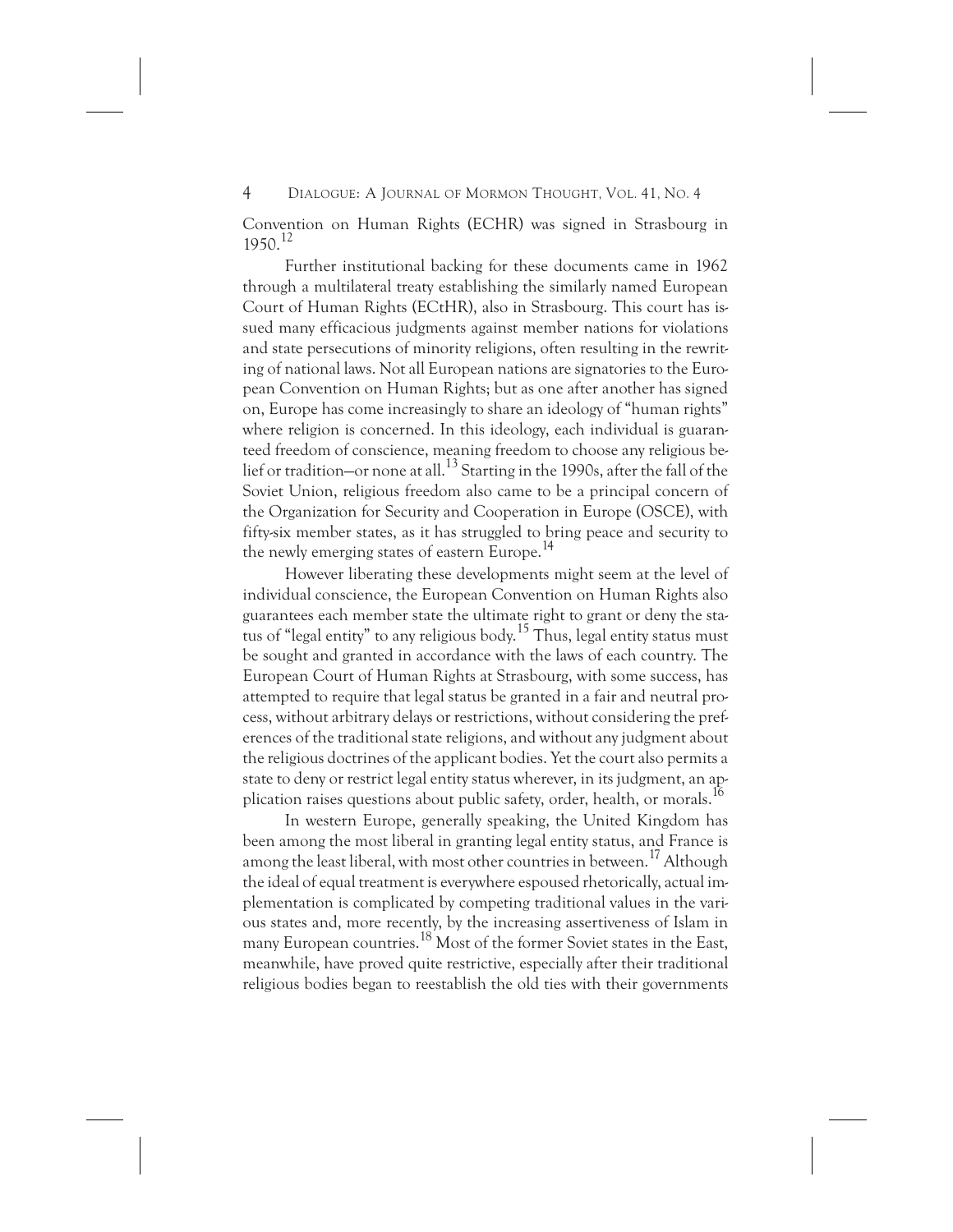and to push back against the initial successes enjoyed by Mormons and others after the Soviet collapse. Yet even in those countries, the European Court of Human Rights in Strasbourg has had some impact with a succession of rulings upholding access to legal entity status.<sup>19</sup>

In sum, there are at least three implications of the current jurisprudence governing religious association in most of Europe: (1) Although the principles of freedom of religion (or freedom of association) are important, establishing the legal entity status for any religion, so essential for even the most basic legal and social privileges, ultimately depends on each nation's laws and their interpretations; (2) There is considerable variation from one nation to the next in both the process and the obstacles involved in gaining legal entity status; and (3) Each nation may retain a state church or otherwise privilege traditional religious bodies over newer ones and may also continue to extract a religious tax from its citizens.

## *Religion in Europe as Seen by Sociologists and Psychologists*

In most of Europe, these conditions have led to a "two-tiered" (or even multi-tiered) system of religious registration and recognition, according to which the conventional religions in each nation are privileged not only by tradition but also by cooperative—even organic—relationships with the government.20 These integrated relations between governments and the traditional religions have existed for centuries, comprising what some sociologists have called "pillars," by which social and civic life in Europe was carried on. Thus, Catholic citizens had their births, schooling, employment, marriages, and funerals through institutions provided by the Catholic "pillar"; Protestants did the same through a Lutheran, Reformed, or other traditional "pillar."21 Where conventional religious "pillars" proved insufficiently inclusive, eventually such secular parallels as a socialist, a liberal, or a union "pillar" developed. In this system, religious institutions had vital secular, civic functions, supported by public taxes, whether or not citizens were church-goers.

To be sure, my description of this process is very superficial and, indeed, somewhat obsolete, for the religious "pillars" have eroded considerably in more recent years, partly because increasing numbers of citizens, especially immigrants, have been difficult to assimilate into one of the traditional religious pillars, and partly, perhaps, under the influence of changes encouraged by the spreading European Convention on Human Rights regimen in Europe. The necessary social services and amenities are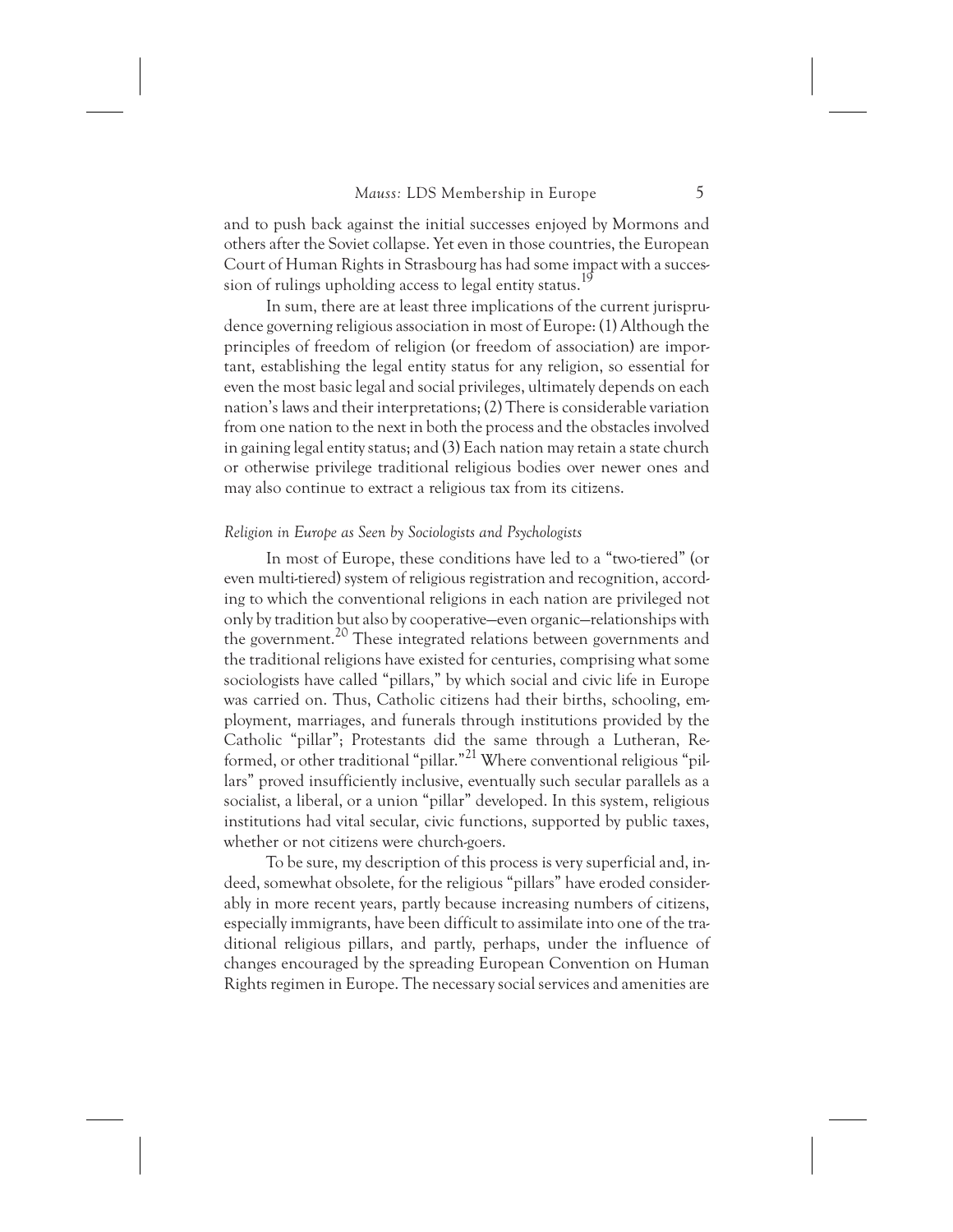increasingly available outside the religious "pillars," making religion less salient as an organizational basis for society. At the same time, the citizenry does not seem to have sought the more ancient spiritual functions in any greater numbers. Consequently, church attendance remains very low. Having been secularized through years of integration with governments, traditional churches seem to have lost their *raison d'être* and their power to provide meaning in life.<sup>22</sup> Recognizing that "believing without belonging" leaves the actual functions of traditional churches somewhat ambiguous, Grace Davie has more recently suggested using "vicarious religion" to refer to religious institutions in which few citizens seek either social or worship services, but still hold to certain supernatural beliefs and still feel loyal to their religious traditions.

In this conceptualization, the traditional churches continue to represent even the large number of nonparticipants, for the latter still expect the church to be available for occasions of celebration, bereavement, or crisis, and to be supported by public funds. Still, on Sundays they prefer to have their interests represented "vicariously" by the more devout few.<sup>23</sup>

Yet the basic two-tiered structure among religious communities still remains, such that the newer religions are marginalized and stigmatized (*de facto* if not *de jure*). In many places, they are subject to special surveillance and restrictions. Mormons are usually positioned on this lower tier of religious respectability with Jehovah's Witnesses, Pentecostals, and even some of the "scarier" new sects (or "cults" as they are usually called in the United States), such as Scientology, the Unification Church (or "Moonies"), The Family (formerly "Children of God"), and followers of various Eastern gurus.<sup>24</sup> All such "cults" (including Mormons) remain at varying degrees of disadvantage whenever they are involved in any transactions requiring government approval, ranging from access to desirable parcels of land for meeting houses and temples all the way to child custody disputes. Indeed, many countries manifest an official wariness about all "sects," a pejorative term commonly used in Europe to refer to all religious communities not part of the immediate post-Reformation world.<sup>25</sup> The rising Muslim tide in Europe might be seen as even more ominous than the "sects," but the latter have apparently gained no comparative legitimacy in the process.

In general, sociologists in the United States, the United Kingdom, and most of Europe have found no scientific basis for privileging the beliefs of conventional Christians over those of "sects" or "cults." Accord-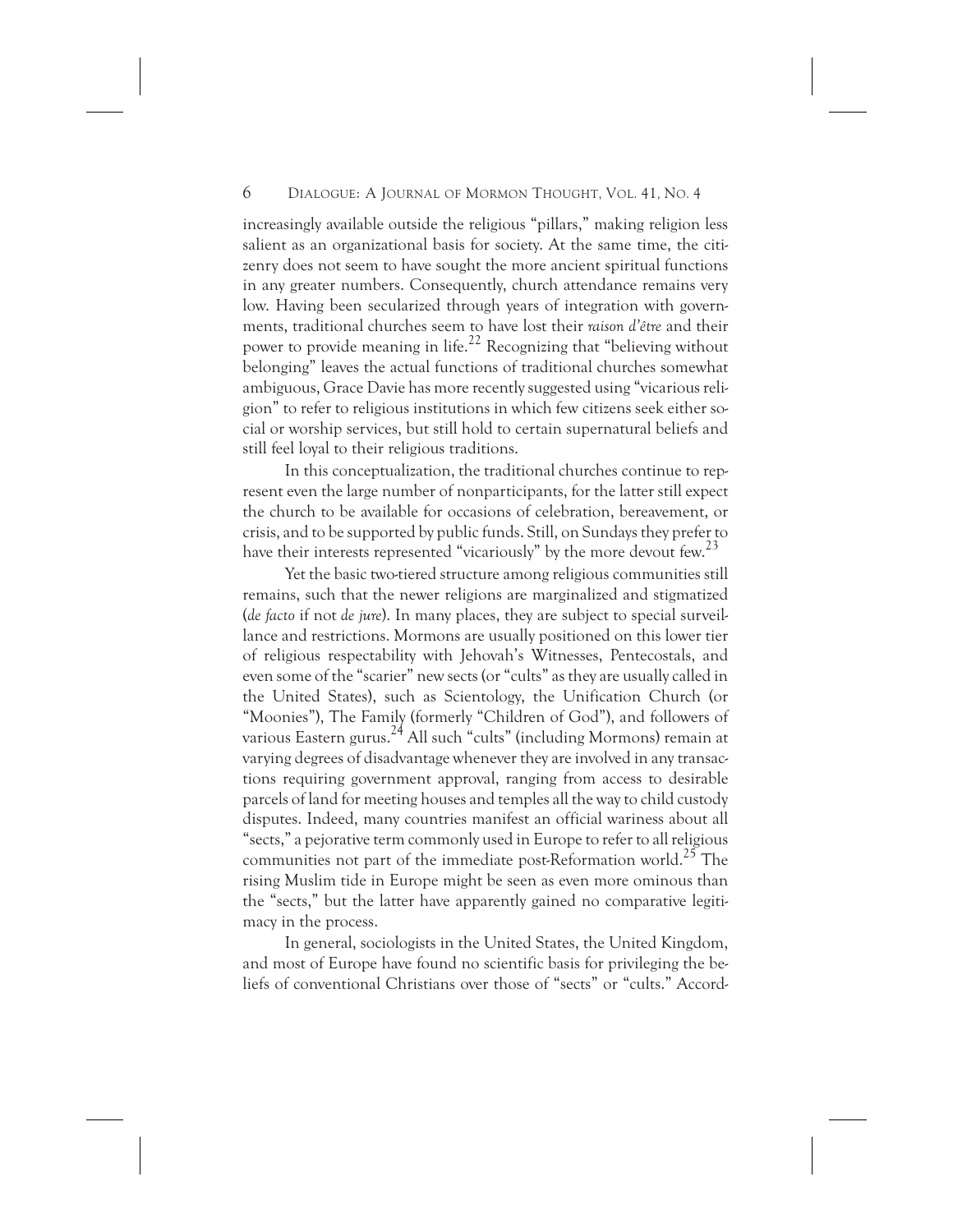ingly, most social scientists have long adopted the more neutral term "new religious movements" (NRMs).<sup>26</sup> Certain psychologists, however, with their more therapeutic proclivities, have retained the professional suspicion that some religious beliefs must be considered *ipso facto* symptoms of dubious mental health. Governments in France, Belgium, and francophone Switzerland, for example, have all sought the assistance of psychologists to help them identify "potentially harmful sects," more than a hundred of which appear on official lists, often including Mormonism.<sup>27</sup> In France, the Interministerial Monitoring Mission Against Sectarian Abuses (French acronym MIVILUDES), established in 2002 and largely financed by the French government, has been somewhat influential as a "watchdog" organization regularly advocating various kinds of regulations against "sect" activities, not only in France but elsewhere.<sup>28</sup> However, a team of Belgian psychologists recently reviewed the applicable literature of psychology on "contested religious movements" and basically found no reliable evidence that such movements cause any harm.<sup>29</sup> Nevertheless, through a complicated rationale, they still concluded that it would be well for the Belgian government to consider "precautionary" policies to protect its citizens from potential "moral harassment" by CRMs. $30$ 

The high cost of being Mormon, then, for LDS families and individuals, comes fundamentally from being relegated both constitutionally and culturally to this lower tier or margin of religious respectability.<sup>31</sup> Until this situation can be changed, which I believe is possible in future generations, membership in the LDS Church will continue to carry a cost, heavier in some countries than in others, but a cost nevertheless, with respect to marriage opportunities, family life, friendships, careers, and many other aspects of life. The number and impacts of these costs can scarcely be appreciated by Latter-day Saints in the United States, where membership and activity in a given religious community rarely have any implications for other aspects of a person's life. For that reason, American Saints (unless they have served missions elsewhere) tend to subscribe to the naive idea that retaining one's "testimony" is simply a matter of keeping the commandments and maintaining Church activity. Brought up on pioneer stories about their European forebears, who sacrificed all for the sake of gathering to Zion, American Saints do not adequately appreciate the huge difference in the cost-benefit ratios faced by today's European Saints compared to those of the nineteenth century.

Precisely because nineteenth-century Mormon European converts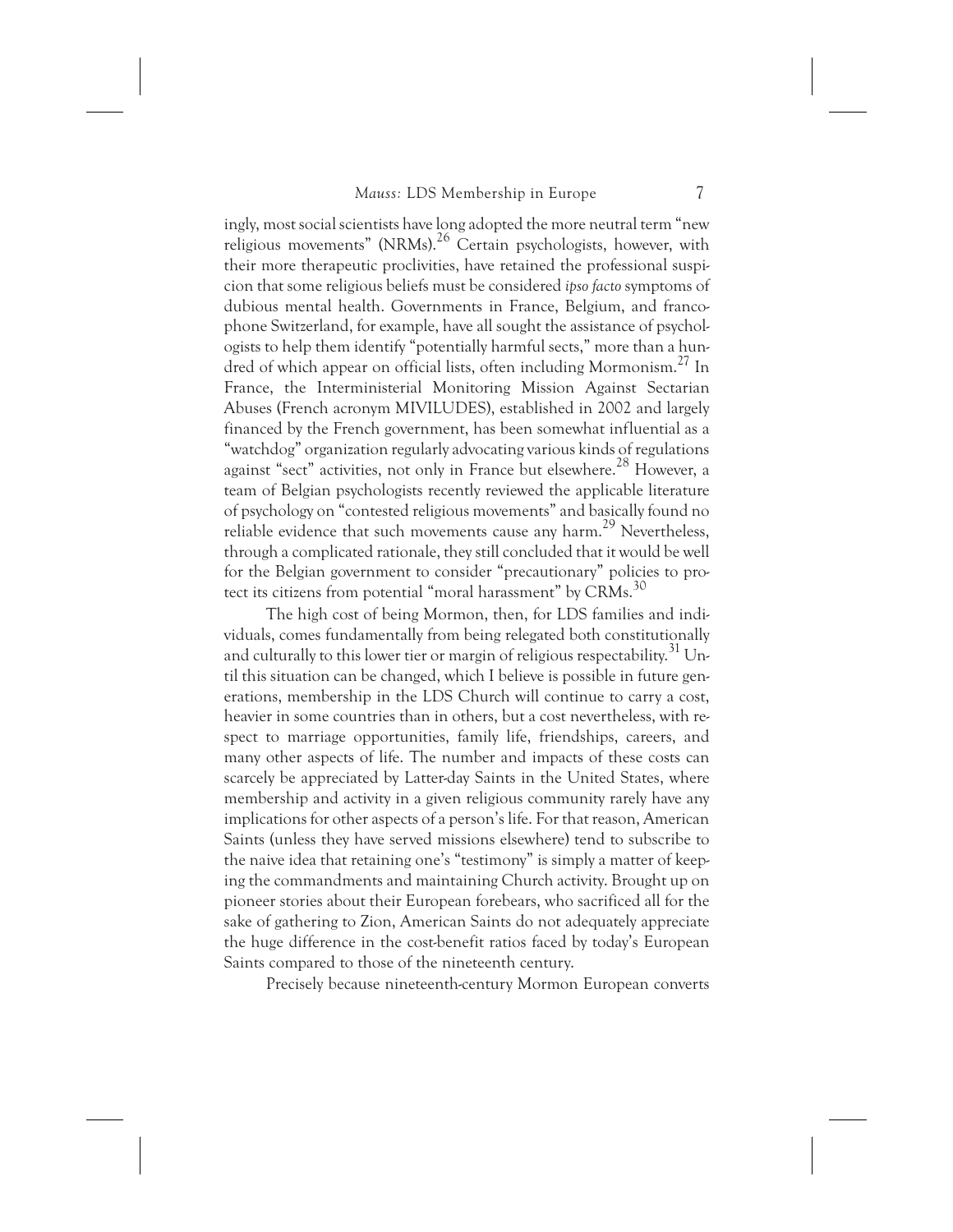emerged from humble origins and from countries with limited religious freedom, they could expect a net gain in life circumstances if they could emigrate to America—as thousands did, often with Church help.<sup>32</sup> This is not to diminish the faithfulness or sacrifices of those early European Saints as they adopted a new and unpopular religion, separated from loving friends and families, and confronted a cruel and hazardous journey on sea and land followed by challenges in settling in a harsh and limited environment. Yet this change offered prospects that were usually vindicated within a generation or two in the new land. LDS converts gathered, furthermore, to a new religious community in which their faith was regularly reinforced by a supportive network of friends and Church leaders. I am not unaware of cases in which immigrants to early Utah returned in disillusionment and bitterness to their homelands, but most of the transplanted Saints soon experienced a net improvement, materially and spiritually, over what they had left behind.

For today's European converts, in contrast, though their situations vary by country, the cost of Church membership is likely to exceed the benefits, material and otherwise. There is little to be gained by emigration in most cases, even when it is possible; yet in the home country, their worldly prospects are more likely diminished than enhanced by membership in a stigmatized religion. Even in the spiritual part of the equation, while a convert might take strength for a while from a powerful personal conversion experience, he or she usually does not find much spiritual support from family, friends, or large and thriving LDS congregations. Everything depends on one's own resources, insofar as these can be acquired through spiritual experiences and reinforced in the normally small LDS communities. European Saints today who remain faithful and active are indeed a tough breed.

## **The LDS Retention Problem**

There is recent evidence of some improvement in the retention of new converts in Europe, to which I will refer in the next section. First, however, it seems only realistic to acknowledge that European wards and branches are still struggling under the heavy burden of inactive members brought into the Church in recent decades—usually amounting to a majority of those on the membership rolls.<sup>33</sup> I shall never forget the startling experience I had at a priesthood meeting in the Nottingham area in 1995, at which the entire meeting was devoted to discussing which of the many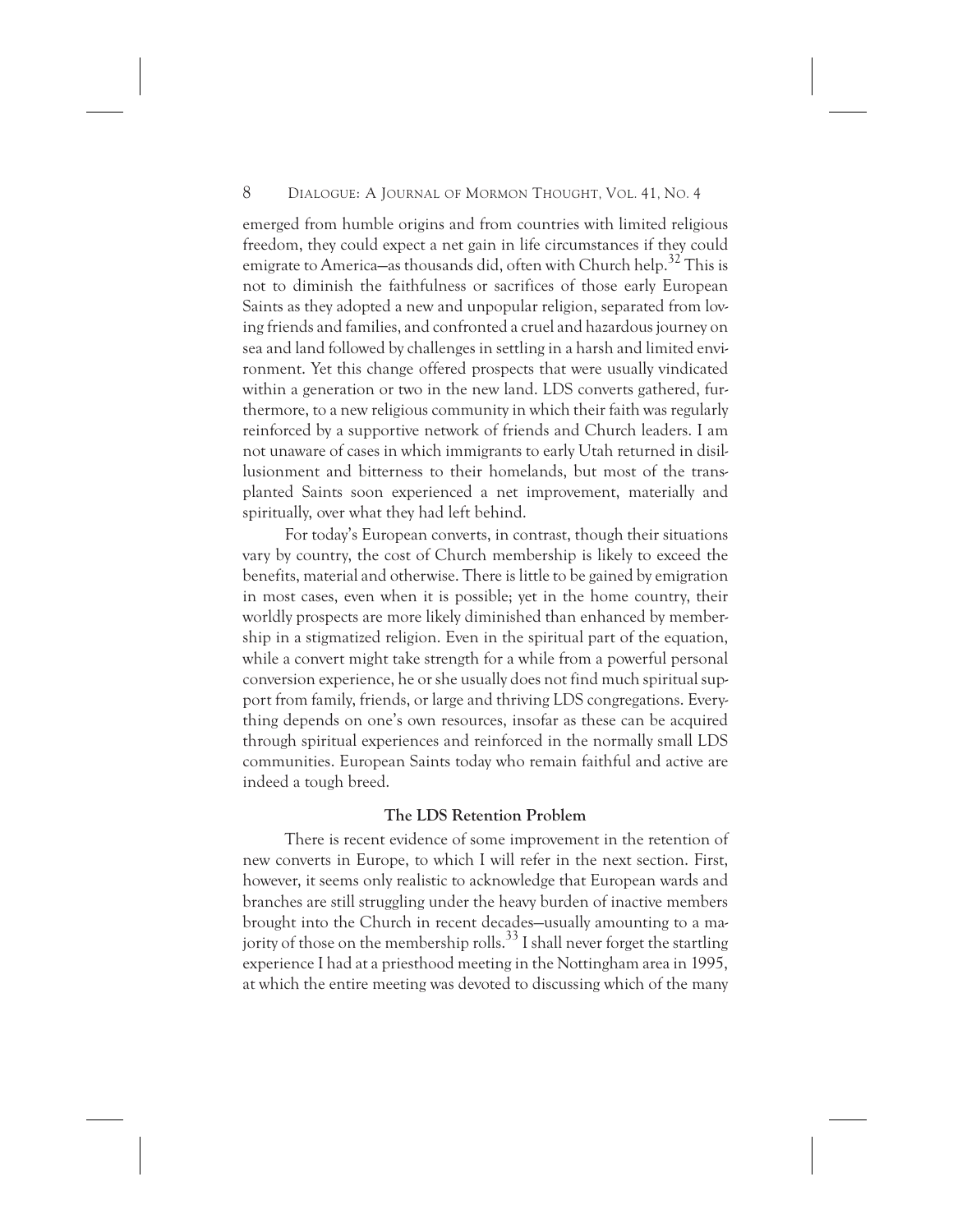inactive elders and high priests should be invited to apply for a cancellation of their Church membership. The dead weight of unconverted and disaffected members on Church rolls is another heavy cost borne by those who are still active—more in Europe than in America, for in Europe the member who drops out is usually gone permanently, while inactive members in the United States more often circulate in and out of Church activity and can more often be reclaimed later in life.<sup>34</sup> No matter how attrition is measured, both in Europe and elsewhere it is a discouraging problem. National census data in some countries show that the citizens claiming to be LDS are only 25–50 percent of those on official LDS records. "Active" status, usually defined as attending at least one Church meeting a month, remains at around 25 percent for members of record in most countries outside North America.35

This situation can be understood as the cumulative consequence of thousands of unfavorable "cost-benefit analyses" by disaffected individuals whose Church experiences have proved more stressful than gratifying. Indeed, all new converts in all societies are likely to encounter stress as they transition into an LDS way of life; but some of conversion's consequences in the normal daily experiences seem to exact a higher cost for European Saints than they do in North America.<sup>36</sup> Here are just a few examples:

1. Much larger investments of time and energy are required to attend Sunday meetings because of travel over much longer distances. This burden is greatly magnified by the additional meetings required during the week for the youth and their teachers, as well as for ward and stake leaders.37

2. Partly because of the time-consuming nature of LDS Church life, and partly because of a conservative LDS understanding of proper Sabbath observance, an active member in Europe must regularly choose between Church activities and participation in recreational activities with his or her family, given that Sundays are the preferred and usual days for family gatherings.38 Extended families typically cannot understand the convert's preoccupation with religion, and family relationships are often ruptured beyond repair, especially when the convert is young—for youth are under parental and family guidance longer in Europe than in the United States. This strain in family relationships contributes to a common perception in Europe that Mormonism is just another "cult" stealing away the youth.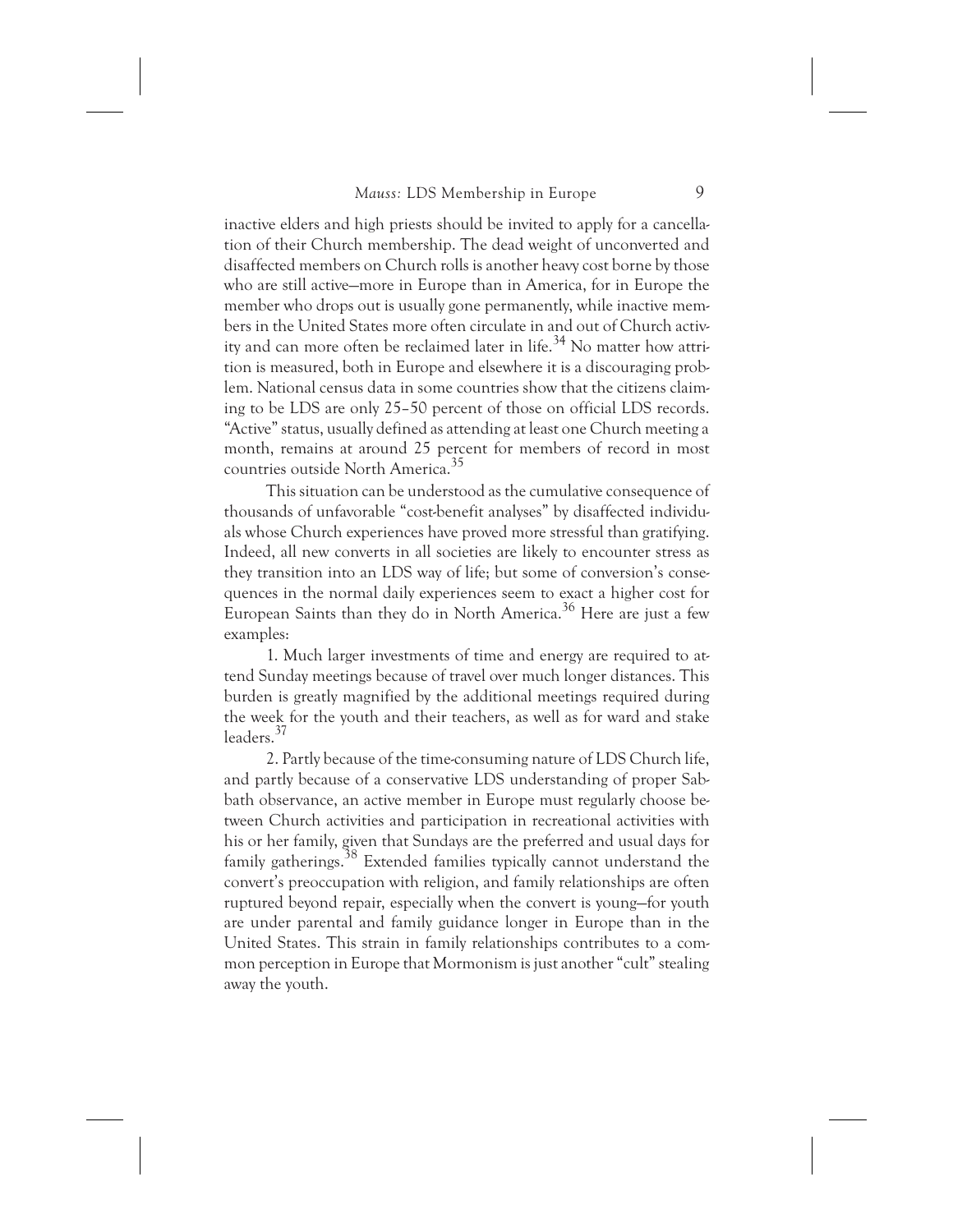3. Like others in the lower tier of European religious legitimacy, Latter-day Saints sometimes face legal discrimination (*de facto*if not *de jure*) in cases of divorce (sometimes the convert's participation in a "religious cult" is cited as grounds for divorce), in child custody cases, adoption applications, and sometimes even in access to employment. So far, the Church itself has not usually intervened in such cases on behalf of the aggrieved member, adding irony to this special cost of membership.

4. Tithes and offerings turn out to be a much larger proportion of disposable income for most European members than for Americans. Given the welfare state features of many European nations, the tax rates are already comparatively high, and contributions to the LDS Church are often not tax-deductible as they are in the United States

5. Expectations for LDS members to participate in missionary work in various ways, though routine (if somewhat desultory) among U.S. members, are experienced as much more intrusive and objectionable invasions of privacy in most European societies. The pressure applied by succeeding waves of well-meaning American missionaries for local Saints to arrange visits and meetings with their friends simply increases the stress associated with membership.

As members who are unable to endure unfavorable cost-benefit ratios drop out of activity, they heighten the cost of membership for those who stay and who must therefore pick up the slack at the increased jeopardy of their own respective cost-benefit assessments. A vicious circle is thus set in motion. In places where men cannot be retained long enough to be ordained to the Melchizedek Priesthood, the Church cannot form new wards and stakes and may even be forced to collapse and combine them.39

Great as these costs to individual members might be, today's poor retention rates are attributable less to the struggles of converted members than to decades of a proselyting methodology that emphasized numerical increases in baptisms over enduring conversions of new members who could add to the human and religious capital of the branches, wards, and stakes of the Church.<sup>40</sup> Baptisms in the recent past have occurred disproportionately among those with the least to lose, who are therefore the most readily "available" in a social sense—the young, the single, the modestly educated, non-European immigrants, and the lonely.<sup>41</sup> The high costs of these earlier decades of inadequate convert preparation and premature baptisms are evident, not only from the low retention rates, but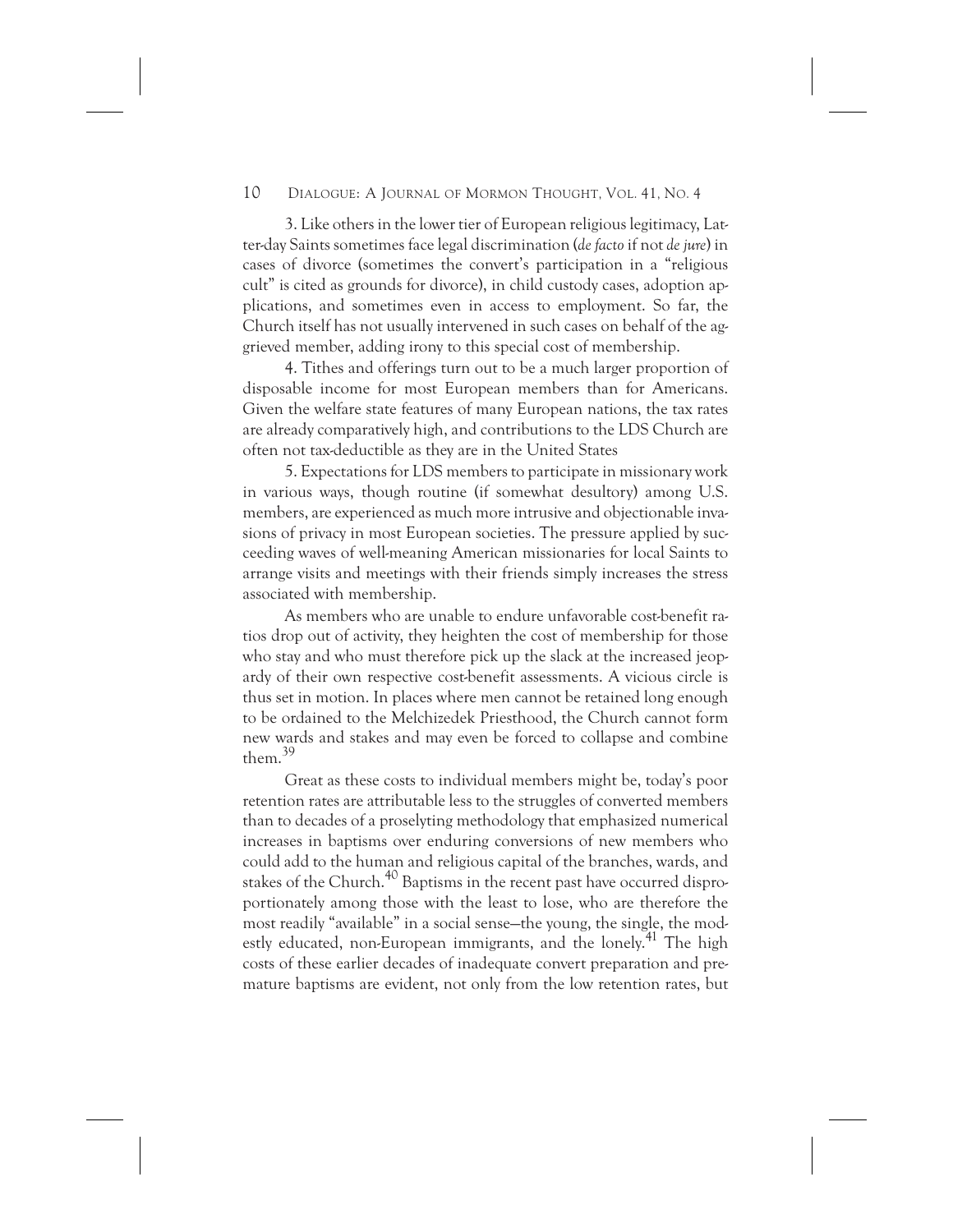also from the well-informed accounts by devout and active LDS scholars in England, the Netherlands, Belgium, Germany, Australia, New Zealand, and Japan, among other countries.42 Their work describes some of the serious—and often tragic—setbacks to Church growth and retention that have followed from large-scale baptisms of essentially unconverted new members in previous years. Even the latest program outlined in the new missionary manual envisions setting a date for the baptism of an investigator as early as a month or less after the first missionary contact.<sup>43</sup> To be sure, the manual emphasizes the need for investigators to understand at least the four basic lessons before they are baptized, but there is no requirement that they demonstrate an enduring change, prior to baptism, either in behavior or in commitment to church activity.<sup>44</sup> Large wards, with plenty of leaders, home teachers, and visiting teachers, can encircle, sustain, and fellowship new converts; but in the struggling smaller wards and branches of Europe, the unconverted disproportionately tax the time and resources of the local members and leaders. For this reason, bishops and other local leaders will sometimes, understandably, resist early missionary baptisms.45

In the future, it seems likely that poor retention of new converts will be less significant as the major cause of future attrition than other factors over which the Church has but little control: (1) a reduced birthrate among LDS parents (as among other Europeans); (2) continued emigration to the western hemisphere; and (3) a reduction in the U.S. military presence, especially in Germany, which has recently thinned out the numbers of both American and local Saints employed on military bases.

## **Brighter Prospects on the European Horizon**

There is some recent and heartening evidence of improved retention of converts. In the Europe Central Area during 2006, the proportion of new converts who had attended Church meetings at least once in the previous month was 69 percent—higher than in many American wards.<sup>46</sup> Furthermore, the proportion of twenty-year-old men holding the Melchizedek Priesthood rose from 31 percent in 2001 to 38 percent in 2006. Even more encouraging is the evidence of retention among the European youth in particular. From 2001 to 2006, the proportion of twenty-year-old men who had served (or were then serving) missions increased from 13 percent to 20 percent.<sup>47</sup> This increased success among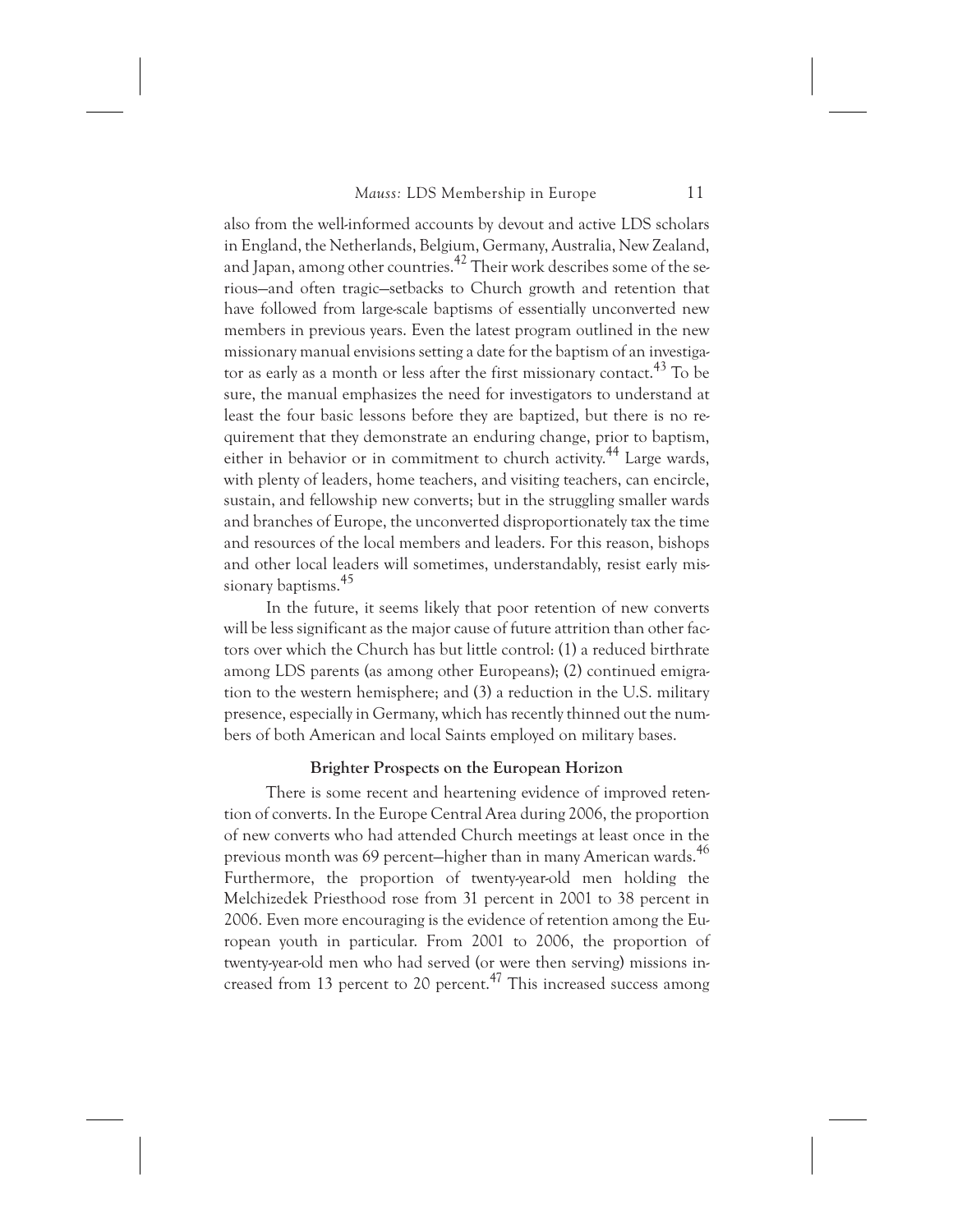youth and young single adults bodes well for producing a multi-generational membership in Europe.

Yet growth remains slow among the European LDS membership. The marginal status and image of the Church, and the pervasive secularized culture, still contribute to the high and varied costs of being an active LDS member in Europe today. Readers can perhaps recognize how such conditions can be costly in certain ways for the Church as an institution without appreciating how those costs are also translated to the level of the individual member. Institutional attrition, slow growth, and marginal status in a secularized society all bespeak a greater or lesser degree of stigmatization of the Church in European society, at least as symptoms, if not as causes. By extension, individual members share in this stigmatization, just as children do in stigmatized families.48 Of course, many costs specific to the individual member also occur, as indicated above. Ultimately, individual costs cannot easily be distinguished from institutional costs, since the latter so often amplify the former.

What is occurring in Europe that might enhance the appeal and/or help to reduce the costs of LDS membership so that more members can be attracted and retained? Where can we see indications of the future "great days of gathering" envisioned by Elder Holland and others? I offer three considerations that might justify such optimistic predictions. The first draws on contemporary sociological theory to identify some cultural and political changes in Europe that have the potential to increase the appeal of the LDS religion among some segments of the population. Second, international efforts by LDS professionals and public affairs missionaries to improve the legal climate in each country for the operation of the Church and the enhancement of its public image have been promising. And finally, in a separate section, I will consider some prospects and processes that might make the LDS Church and religion seem a little less "American" and a little more universal.<sup>49</sup>

## *New Theoretical Outlooks on Secularization and Its Implications*

A lively discussion has been underway for two decades among scholars, both LDS and others, about the secularization process in Europe and its implications for the future. The process is sufficiently complicated and so variable from one European group to another that many different implications can be pointed out with some evidence for each, even though some of them are mutually contradictory. Indeed, the very defini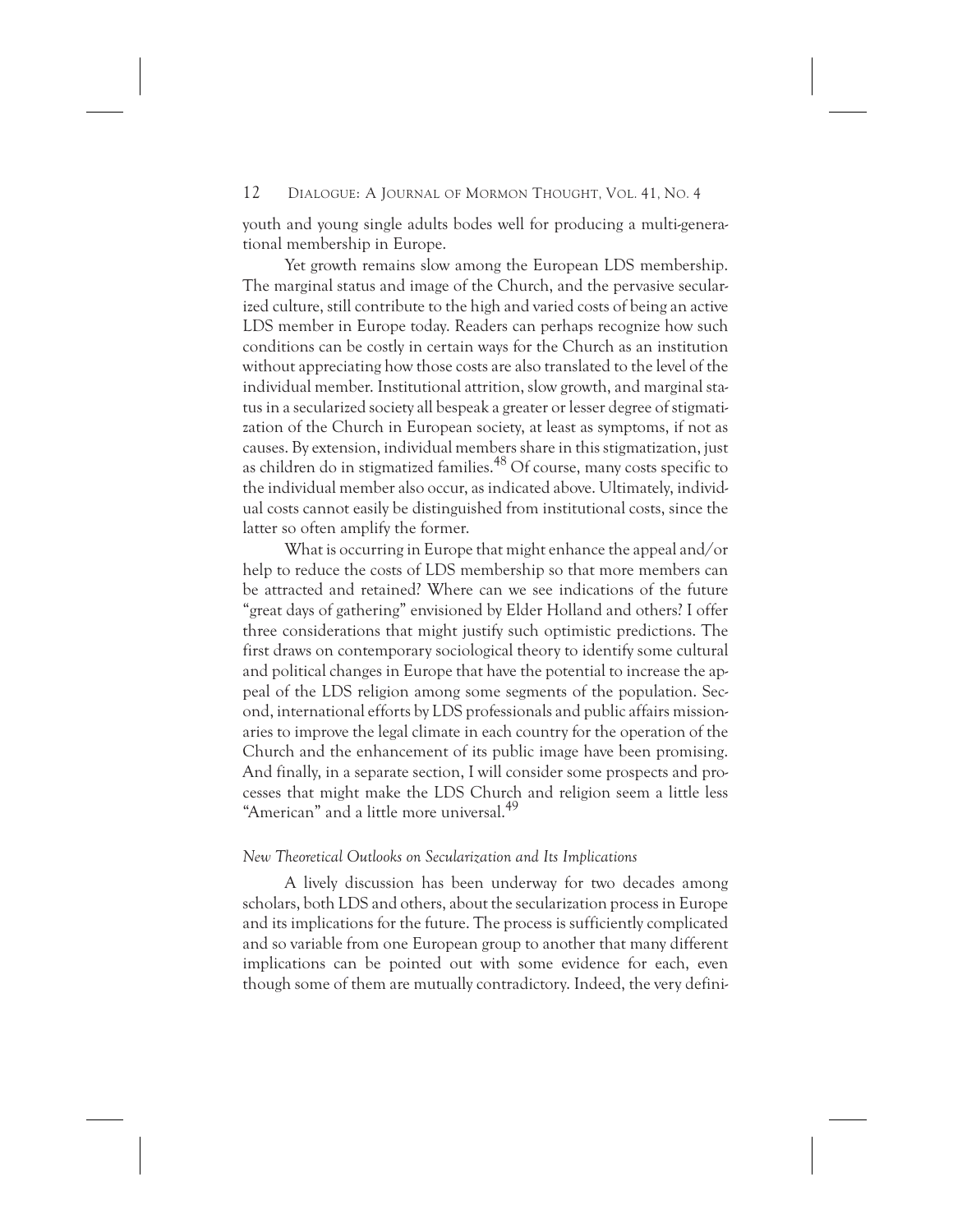tion of secularization and the identification of its key indicators remain matters of scholarly debate.50

At least one component generally considered part of the secularization process, however, is "detraditionalization"—the decline in the power of traditional norms and institutions to inform personal identity, choices, and behavior.<sup>51</sup> As individuals are thus thrown back on their own intellectual and emotional resources, they will not all respond in the same way. Accordingly, despite what conventional "secularization" theories have been predicting, not all "detraditionalized" individuals will necessarily turn to strictly rational, pragmatic, and materialistic epistemologies in their search for meaning. Some will remain open to spiritual understandings and interpretations of their existence and destinies.

To be sure, terms like "spiritual" can also have many different meanings. Dutch sociologists Houtman and Aupers propose that, in the "detraditionalized" context of modern Europe, we are seeing the rise of a "post-Christian spirituality" which manifests itself as a quest to "reestablish . . . contact with the divine self . . . to reconnect to a sacred realm that holistically connects 'everything' and thus to overcome one's state of alienation."52

This is, they acknowledge, a kind of "romanticist conception of the self," which "lays central stress on unseen, even sacred forces that dwell within the person, forces that give life and relationships their significance."53 Unlike traditional Christianity, which sees the divine as primarily transcendent, post-Christian spirituality sees the divine as essentially immanent. It also rejects the premise of secular rationalism that, if "truth" exists, it can be discovered only by rational human faculties. Thus post-Christian spirituality is epistemologically a "third way" of gnosis—"rejecting both [traditional] religious faith and scientific reason as vehicles of truth."<sup>54</sup> Importance is placed on trust in one's "inner voice" or intuition. Or, in the words of Hanegraaff, "Truth can only be found by personal, inner revelation, insight, or 'enlightenment' . . . in contrast with . . . *reason* or *faith*.... This 'inner knowing' cannot be transmitted by discursive language [as is rational knowledge] . . . [n]or can it be the subject of *faith* ... [for] there is, in the last resort, no other authority than personal, inner experience."55

This description of the post-Christian mindset raises at least two derivative questions. First, in the modern world, is there really a sizable pop-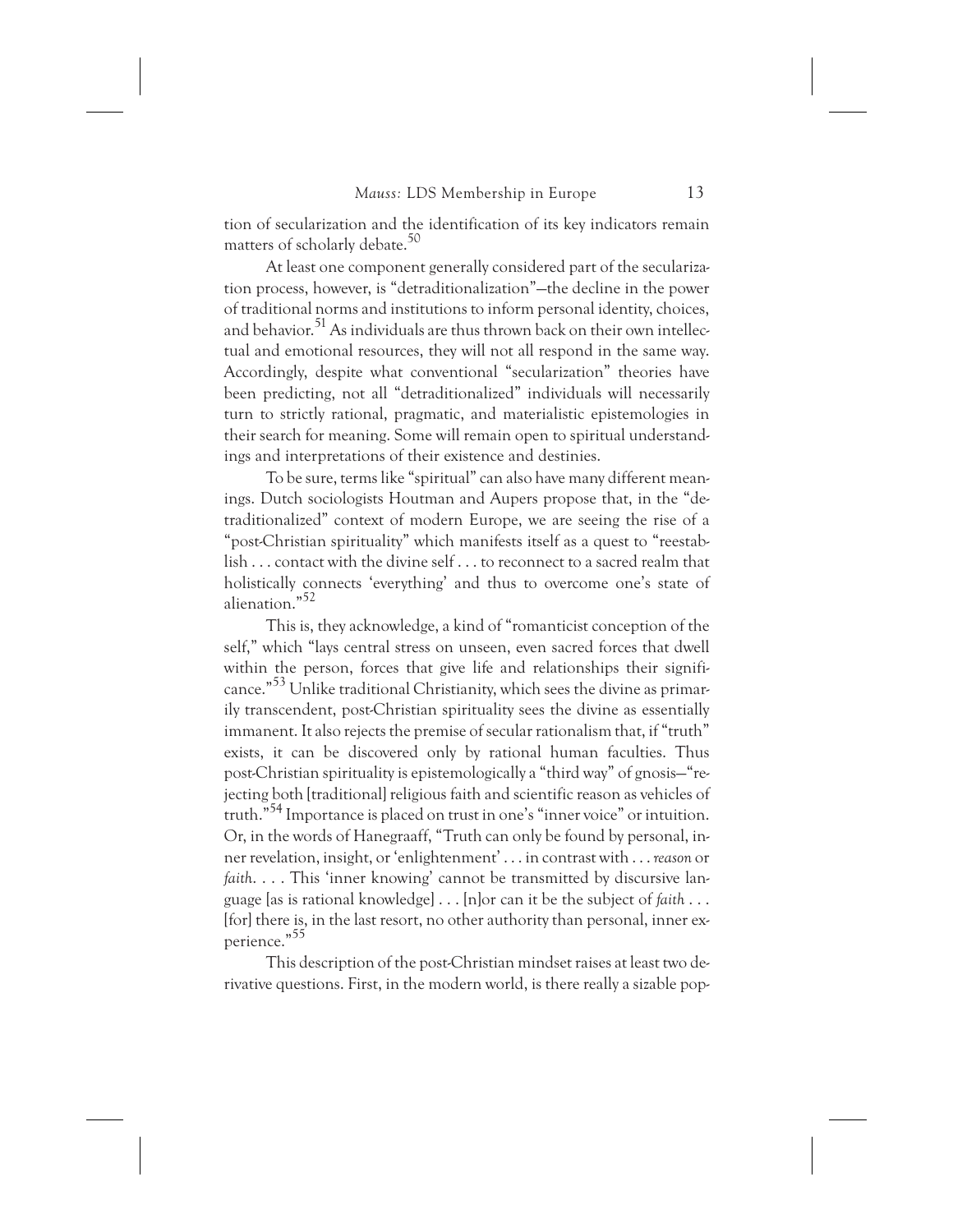ulation embracing such a gnostic epistemology? Second, is the LDS gospel likely to appeal to such people?

In response to the first question, Houtman and Aupers draw upon the World Values Survey for fourteen Western countries (1981–2000) with a careful sample of more than 60,000 cases. By a complicated statistical process of cross-classifying survey respondents according to their answers on five questions, the authors identified a sub-sample that could be considered neither traditionally Christian nor rationally secularist in orientation. Between 15 percent and 40 percent of this sub-sample believes in life after death and in a life force or spirit; it rejects atheism but has little confidence in traditional churches and denominations to meet people's spiritual needs.<sup>56</sup> It is this population, neither traditionally religious nor secular, that the authors consider "detraditionalized" and "post-Christian." These people have not rejected religion per se but have relocated the sacred from religious institutions to an immanent spiritual force within themselves. The authors find, furthermore, that this spiritual orientation has actually been spreading in recent decades, particularly among the younger and better educated, and most notably in France, Great Britain, the Netherlands, and Sweden.<sup>57</sup>

At first glance, this post-Christian segment of the population in Europe might not seem a very promising market niche in which Mormonism would have any appeal. The LDS Church, after all, makes claims about objective, transcendent truths which are outside the individual and available for individuals to discover for themselves through the promptings of the Holy Spirit. That does not seem quite like relying on the immanent divinity within oneself for discovering one's own path to truth and meaning. On the other hand, Mormonism has always encouraged a certain dependence on personal revelation in seeking the divine will, and this ideal has coexisted in some tension with a methodology of linear, deductive apologetics in quest of universal truths. $^{58}$ 

In the nineteenth and early twentieth centuries, LDS preaching, proselyting, and pulpit discourse relied heavily on rationalistic biblical arguments. Missionaries not only used such an approach in open public meetings and in the private homes of potential converts, but they distributed thousands of pamphlets or "tracts" based on such propositional arguments. In more recent decades, however, LDS preaching and proselyting have increasingly emphasized feelings over reason as the means of validating the truth-claims of the Church.<sup>59</sup> Moroni 10:4-5 in the Book of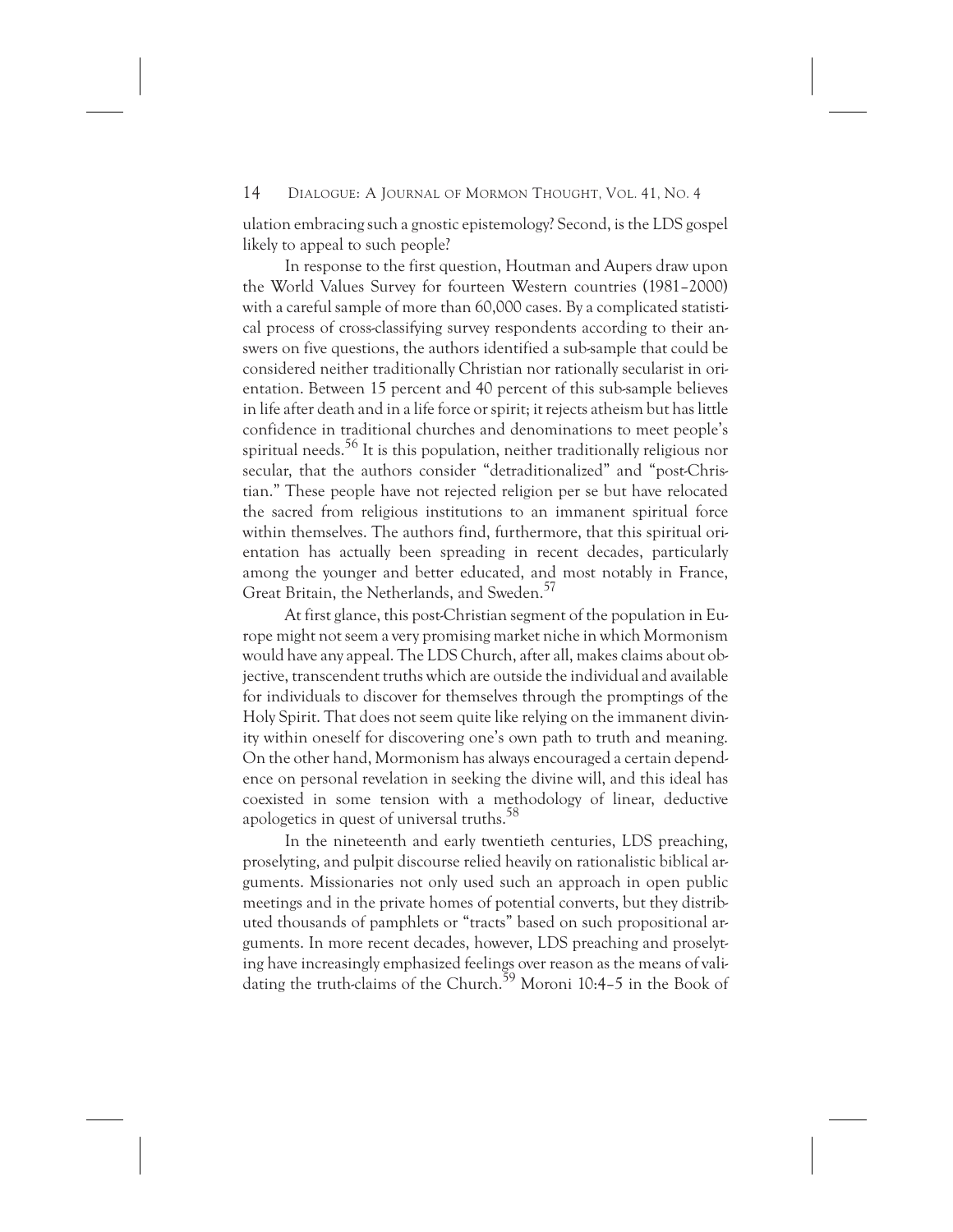Mormon is understood primarily as a call for members and investigators to rely on the spiritual promptings they feel when they pray, seeking confirmation of the authenticity of LDS teachings in general and of the Book of Mormon in particular.

Mormons, of course, understand the promptings of the Holy Spirit to come from outside the individual, but there is no obvious distinction between internal and external origins of feelings in such matters. Both missionaries and their investigators are taught that "in answer to our prayers, the Holy Ghost will teach us truth through our feelings and thoughts. [These feelings] are powerful, but they are also usually gentle and quiet."60 Yet Mormonism does not hold that all spiritual experiences come externally from the Holy Spirit. Some originate from a person's own inner promptings called the "light of Christ." This is an impersonal force that "giveth light to every man that cometh into the world" (D&C 84:46), "which light proceedeth forth from the presence of God to fill the immensity of space." (D&C 88:12). As President Boyd K. Packer explains, "A teacher of gospel truths is not planting something foreign or even new.... Rather, the missionary or teacher is making contact with the Spirit of Christ already there. The gospel will have a familiar 'ring' to [an openminded investigator]."61

So we have the discovery of a "detraditionalized" population in modern secular Europe, dubbed "post-Christian" by Houtman and Aupers, because of its belief in an immanent divine power deep within each individual; and then we have a description in LDS scriptures of a divine light given at birth to every individual. Are these essentially the same powers or attributes? Such is, of course, a theological question, not an empirical one. What is important for purposes of the present discussion, however, is not whether either or both of these immanent qualities can be empirically demonstrated, but rather whether there is a segment of the modern post-Christian population that believes in such attributes and might be attracted precisely by the nontraditional nature of Mormonism. If so, such people will seek to authenticate LDS claims by resorting to their own internal promptings, whatever these are called, and will find increasing validation for their efforts as they associate with members of the LDS religious community, who are taught to recognize the "light of Christ" and the Holy Spirit in personal revelation. Such personal, subjective conversions, however, will not prove durable without some eventual support from the more rationalistic tradition in LDS discourse and teaching.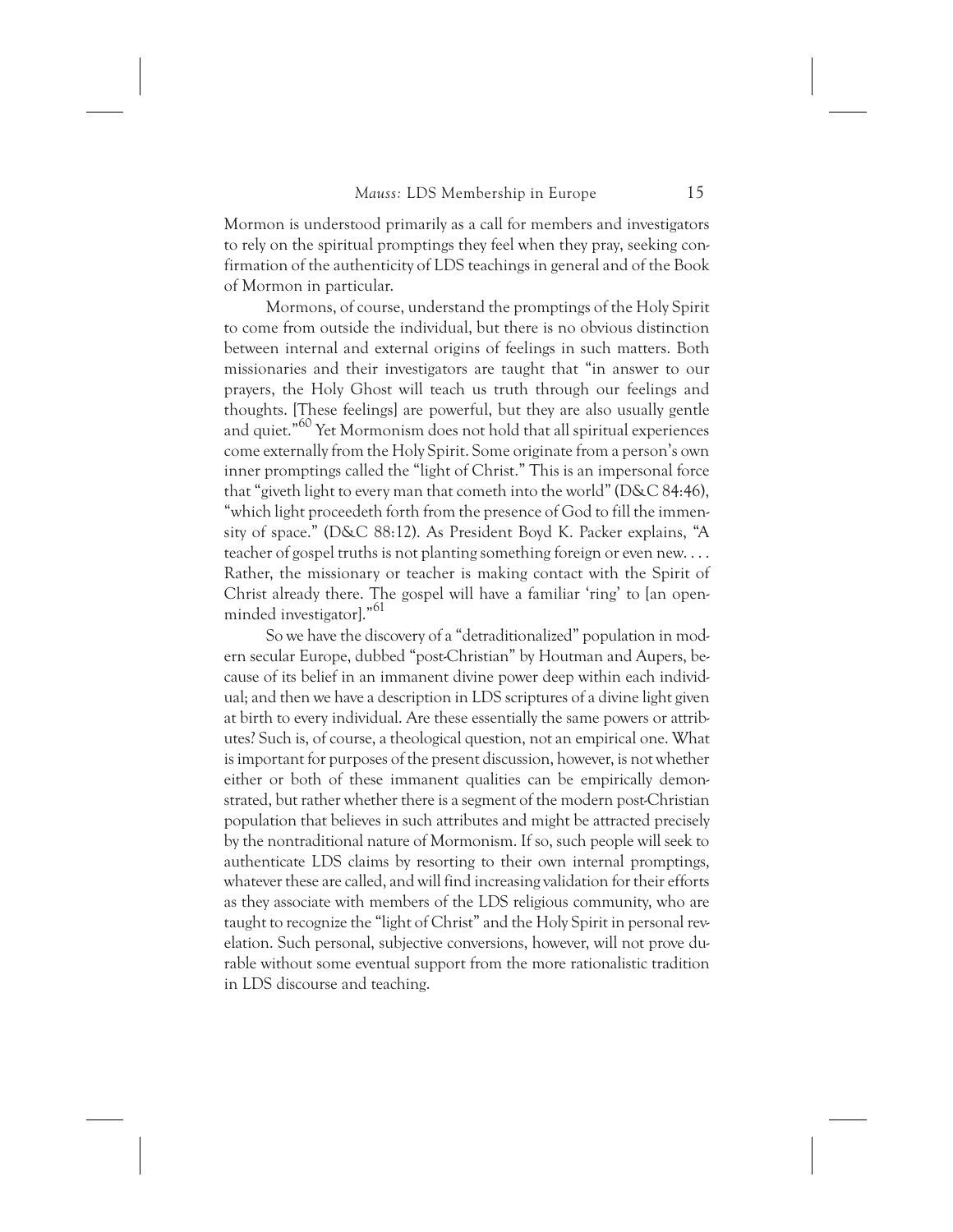Houtman and Aupers reject the claim by such scholars as Steve Bruce that the radical individualism, fragmentation, and diffuseness of New Age spiritual believers militate against their socialization into any kind of community. At the very least, such participants in new spiritual milieux will socialize each other in the quest for personal authenticity.<sup>62</sup> In other words, post-Christian spiritual experiences can be "socially constructed because people are socialized into a spiritual discourse about the self"—which, in Mormon parlance, might be rephrased as discourse about "gaining a personal testimony."63 Ultimately, only time will tell whether there is a segment of post-Christian believers that will constitute a promising niche for Mormon proselyting in the emerging religious market of modern Europe. It need not be a very large niche to be important. After all, the nineteenth-century niche where Mormonism took root in England, Scandinavia, and Germany was not large in absolute terms, but it produced half of the entire LDS membership by 1880.

## *Changing Prospects for the LDS Position in Europe*

Even if the secularization of Europe has produced a "detraditionalized," post-Christian niche holding some promise for the "marketing" of the LDS faith, there remains the serious question of whether the Church as a corporate institution is in a position to appeal to that niche. It is apparent from the political and cultural conditions I have described that the LDS Church's public image places it at a serious disadvantage in the European religious marketplace. There is, of course, more than one way to portray the position of the LDS Church in the world. However, the context I find most useful and insightful is one I have borrowed from contemporary American sociologists and economists who study religion.<sup>64</sup> As it has evolved over the past two decades, it has come to be called the "religious economy model."<sup>65</sup> This model postulates that the potential for a "religious market" is universal, since every society, implicitly or explicitly, holds out to its members the promise of happiness or fulfillment or success (however defined), contingent upon conformity to that society's basic values and norms. Yet it is inherent in the nature of human experience that no society "delivers" adequately on its promises to all or even most of its members.

It is from this gap between the ideal and the real that the market arises for the otherworldly products of religion (and a number of other markets, as well). The main products of the religion market are supernatu-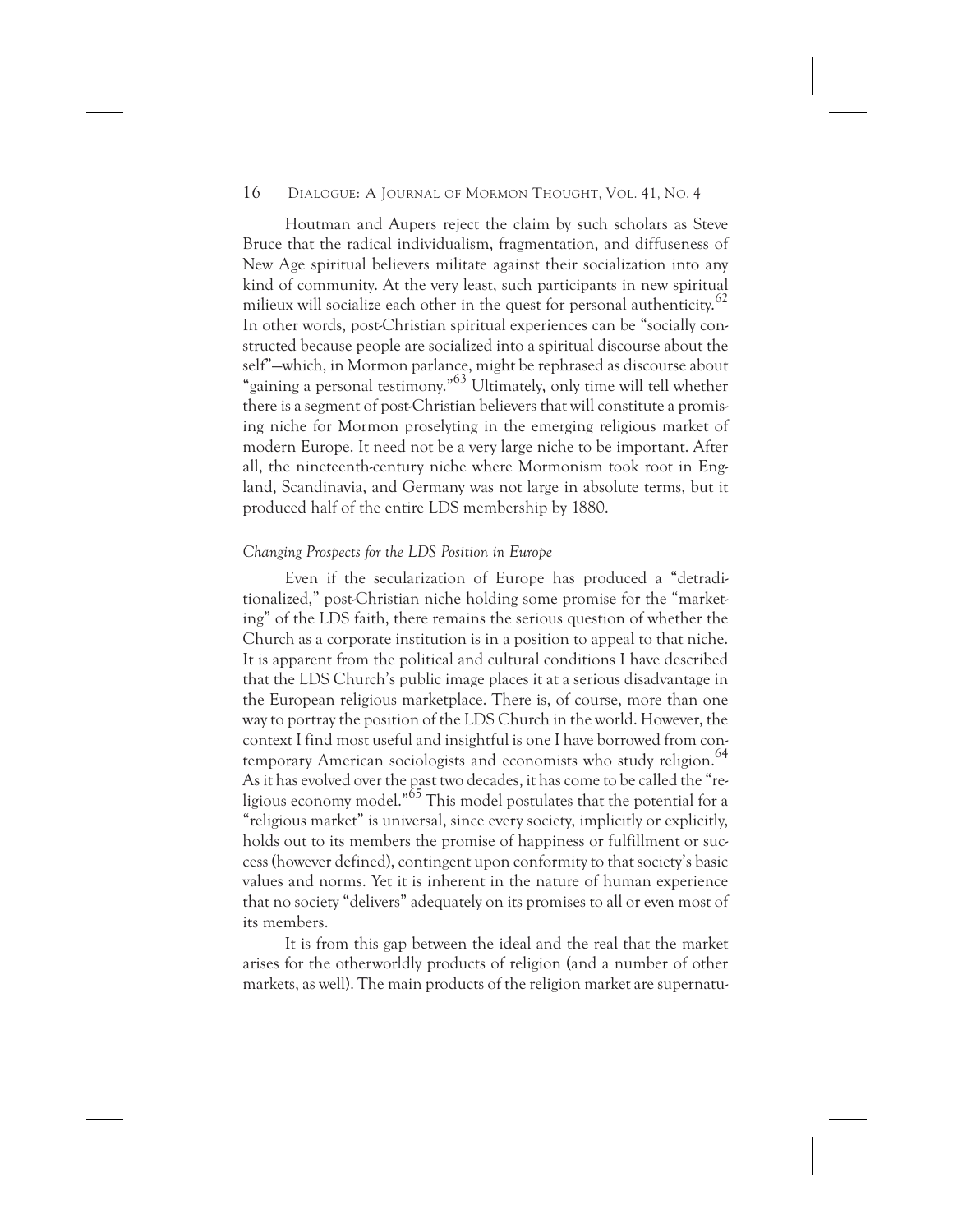ral; its "goods" are covenants or promises—certificates, as it were—available in this world but redeemable only in the next world. Because this redemption of "certificates" takes place only in the future, the "buyer" must accept on faith claims that are "unfalsifiable"—cannot be either proven or disproven—in the here and now. As a result, each individual must make periodic cost-benefit assessments, the outcome of which will determine whether she or he continues to prefer products from the same religious firm. Because this process for each individual is rationalistic, this theory is akin to so-called "rational choice" theories in contemporary economics, sociology, and political science.

In this religious economy model, the LDS Church can be compared to an industrial and commercial corporation, with corporate headquarters in Salt Lake City. Like other corporations, the Church not only designs and produces certain products but also directs a worldwide marketing program intended to recruit a clientele of long-term customers who will continue to prefer its products over those of its competitors. Such a conceptualization encourages us to analyze the nature and appeal of the Church's products in various niches of the world market, to see how the "packaging" of its products might need to be different for these different niches.

A critical question is: What is its competition? In the United States, we are used to seeing competition from other religious "firms" or organizations that are also in the business of marketing otherworldly products. Europe is different, however, according to the conventional wisdom, for the religious market is limited to that marginal fringe or lower tier of so-called "sects." Otherwise, there is no real competition in a highly secularized culture of moribund religious traditions sustained by the state.

This situation in Europe presents a challenge, not only to the LDS Church but also to the religious economy paradigm that has emerged recently in the American sociology of religion.<sup>66</sup> According to this new paradigm, secularization is inherently a self-limiting process, for no matter how much comfort and security societies can deliver in this world, fulfillment and contentment must ultimately come from an otherworldly system of meaning that is not vulnerable to the periodic setbacks, disappointments, and disasters that have always punctuated human experience. Theoretically, the more secular a society becomes, and the longer it has been undergoing secularization, the greater the proportion of its population that should be in the market for otherworldly meaning systems. Of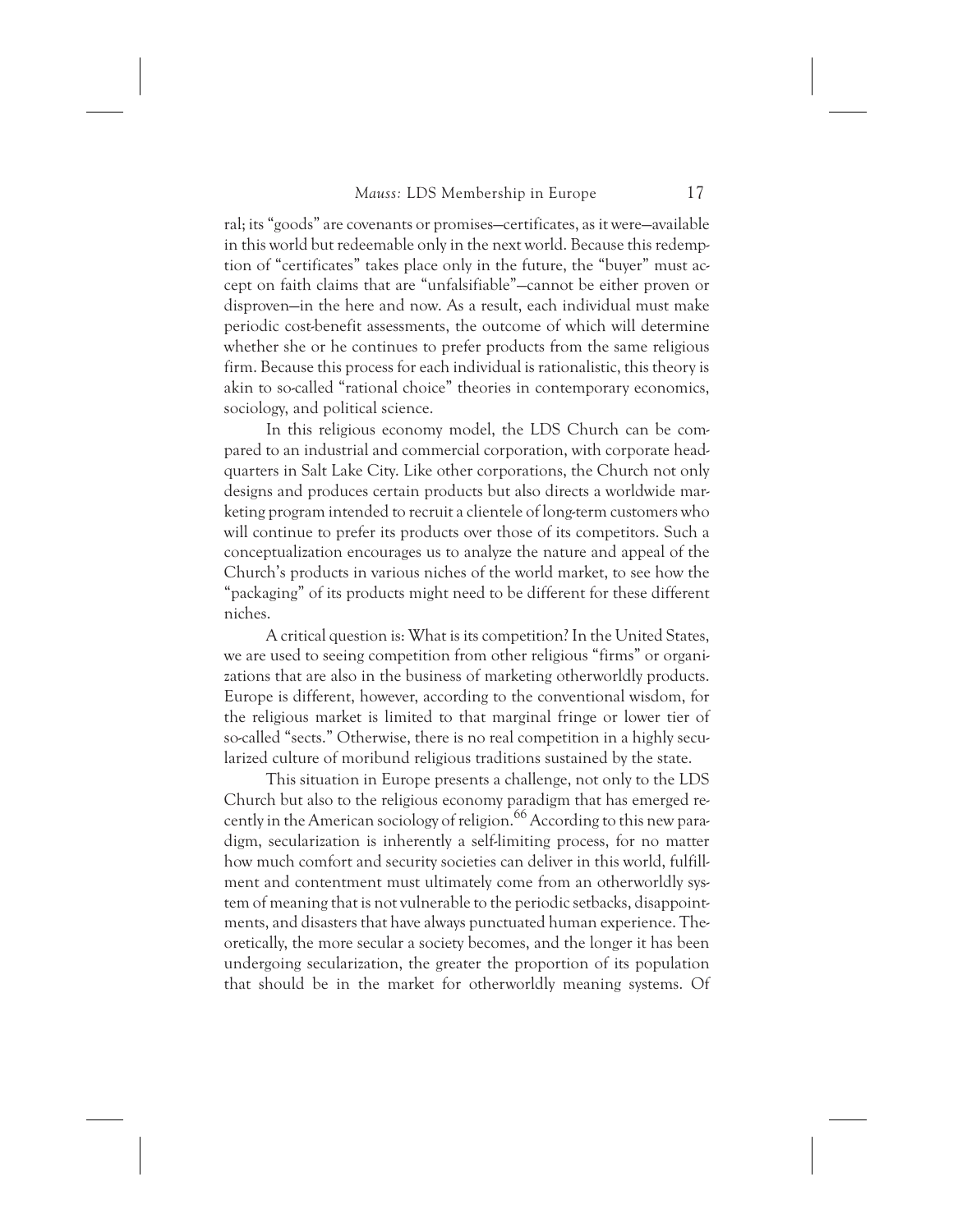course, these otherworldly products need not, and often do not, come only from organized religion, which is in competition also with astrology, magic, and many other claimants to an otherworldly reality. Simultaneously, intense competition continues from hedonistic meaning systems, with which western Europe is well supplied.

The proponents of this new paradigm have long recognized that, for the religious market to operate in this idealized way, it must be mostly free of constitutional constraints. Regulation of the religious market by state agencies or public interest groups can be expected to have the same effect that regulation has in other markets. Constraining market access for certain religious communities, or relegating them to a marginal niche, will not only place artificial barriers on their growth and development but will also undermine the integrity even of the favored religious traditions, leaving them lazy, flabby, and unable to compete if and when the artificial protections of market regulations erode in favor of real competition. Furthermore, when market constraints are finally removed, brand-new religious firms can be expected to spring up, especially those of an unconventional or "fringe" kind. The general effect will be to increase the total volume of "customers" in the religious market as a whole, just as in any other market, according to supply-side economists. Latin America, whose traditional Catholic monopoly has long since broken down, provides an excellent example of the general flourishing of new religions.

The short-term and long-term consequences of market regulation, then, can be summed up in the following five propositions:  $67$ 

1. If government regulation of religious markets suppresses competition, the authorized religious groups will make little effort to attract rank-and-file support or to meet religious "demand."

2. Moreover, the authorized churches will tend to be controlled and staffed by careerists, who are often quite lacking in religious motivation.

3. The net result will be widespread public religious alienation and apathy.

4. In addition, lacking effective religious socialization and congregational support, religious beliefs will become tentative, vague, and somewhat eclectic.

5. However, deregulation will (at least eventually) produce a religious revival. As religious organizations begin to compete for public support, participation in organized faiths will rise, and religious beliefs will become more clearly defined and widely held.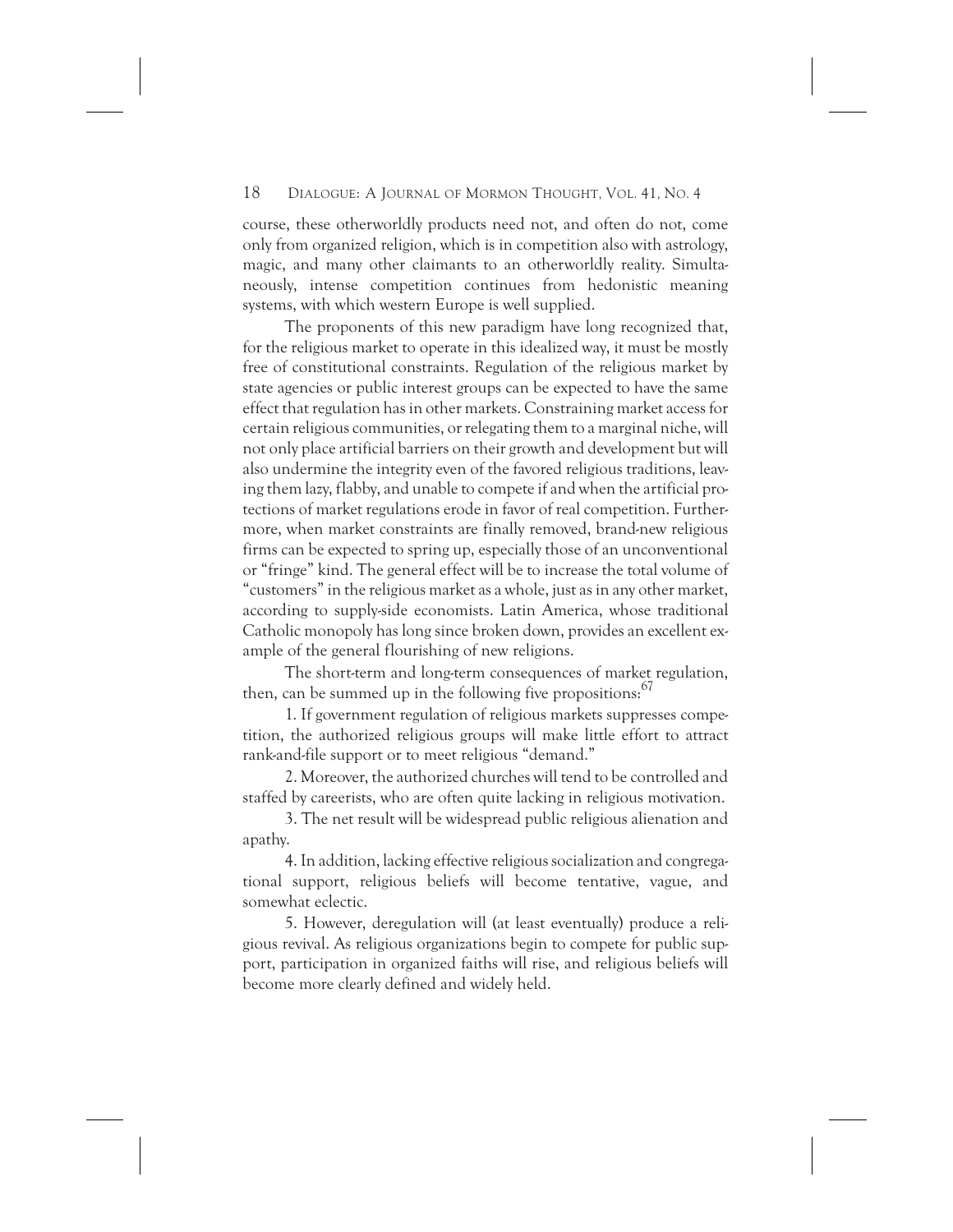One implication of that fifth proposition is that, if and when conventional religious organizations revive and become more aggressive in the market, the newer, unconventional religions will be harder to sustain.<sup>68</sup> Because the religious market in the United States has always had plenty of active conventional religions, the unconventional ones, such as the Mormons, have found it difficult to compete without becoming more "conventional," the path it has followed during the twentieth century. In Europe, in contrast, since the conventional religions remain weak, the unconventional ones are actually more prevalent and noticeable than in the United States—or at least they seem so, given the amount of official animosity and "anti-cult" activity in Europe. In this difficult market, Mormonism will have to compete with many other unconventional or marginal religions, but its prospects for an increased market share against other religions will be directly tied to the success of lawyers, public affairs experts, and scholars in combating the defamation and fear-mongering generated by the political establishments in much of Europe.

To be sure, this new paradigm has had its adherents and its critics, both in the United States and in Europe.<sup>69</sup> Its European critics, in particular, have pointed out that it has been derived mainly from the American historical experience and ideologies, with reference particularly to the market metaphor and to the notion of secularization as inherently selflimiting. Furthermore, although unconventional or "fringy" new religions in Europe might be numerous, their combined membership remains very small. Yet the argument of Stark, Introvigne, and their colleagues is not that secularization and a religious market cannot coexist. Indeed, the secularization process helps create the demand for religious (and/or otherworldly) "products." Much of the argument between American proponents and European opponents of this theory has to do with what counts as data or evidence and with how "secular" Europeans really are as individuals. Given the general social, political, and ideological climate prevailing in most of Europe today, it might be difficult to see a large potential market for the products offered by the LDS "firm," or by any other religion that demands costly investments of time, energy, wealth, and self-discipline in exchange for covenants and promises to be redeemed in the next world. Of course, only time can tell about the longterm efficacy of any investments and commitments—whether made for rewards in this world or for rewards in the next. The various supposed "guarantees" of ultimate security and happiness in this world are scarcely more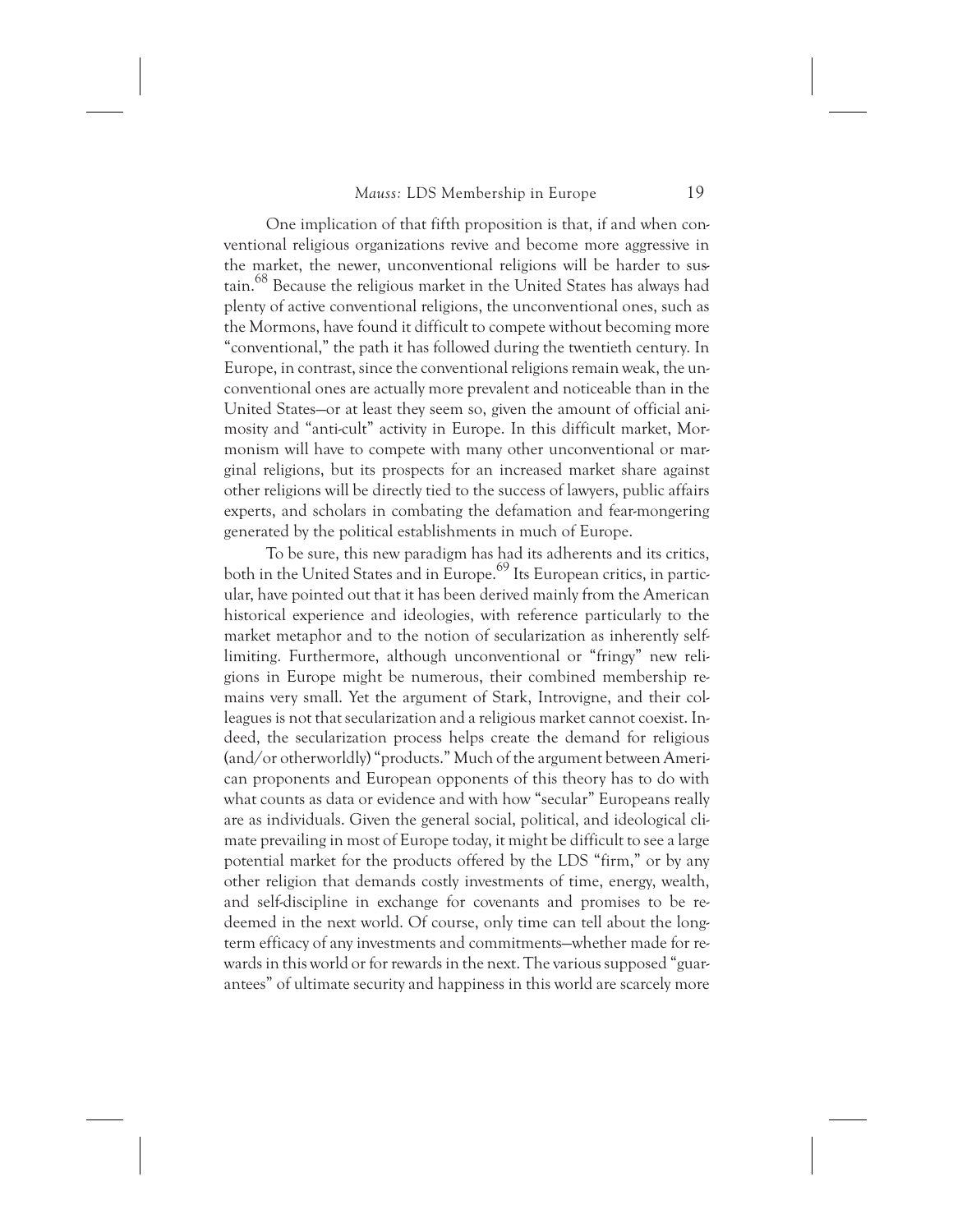reliable than the promises of ultimate salvation in the next. Both kinds of rewards are "products" that must be "sold" to more or less willing consumers, who accept them on faith in the future.

So what evidence have we that government regulation of religion is holding back a demand for otherworldly products that might be building up in Europe, either despite or because of the prevailing secular environment? A Stockholm-based journalist, publishing in the *Wall Street Journal* in 2007, reported on various unexpected outbreaks of religious sentiment and "upstart churches" in Sweden and other supposedly "secular" countries, precisely for the reasons postulated in the new paradigm outlined above.70 Introvigne and Stark also offer numerous examples from various European countries supporting their claim of an inverse relation between religious participation and government regulation in any given society. Their showcase example, though, is Italy.<sup>71</sup> After 1947, all religions in Italy were supposedly equal before the law, but a series of Christian Democrat governments had always shown favoritism to the dominant Catholic religion. After Vatican Council II, however, and especially after the erosion of Christian Democrat political dominance in the 1980s and 1990s, the government entered into a series of new concordats with various religious communities, starting with the Vatican itself in 1984. Since then, Catholic priests have no longer drawn their salaries from the state.

However, the public still pays 0.8 percent of their total tax for purposes designated by law as "humanitarian or religious." Taxpayers may direct their respective portions to the religious communities of their choice, which need not be their own religious communities; or they may opt to leave the allocation to the discretion of the government for a "general humanitarian" purpose. The Jehovah's Witnesses, the most apolitical of all new religions, have chosen to accept the *otto mille*. Baptists have declined to accept their designated portion of the allocation. What is most interesting about this process is that it sets up an annual competition among the several religious communities, complete with professional ad campaigns, to attract these designated taxes from any and all of the taxpayers without regard to what their actual church memberships might be. Given that 89 percent of the Italian population claims to be "religious" (though only 40 percent are active participants), the designated church tax has been going disproportionately to *non*-Catholic denominations.72

This semi-deregulation process in Italy has opened up much more space for new evangelical and Pentecostal groups, as well as for a growing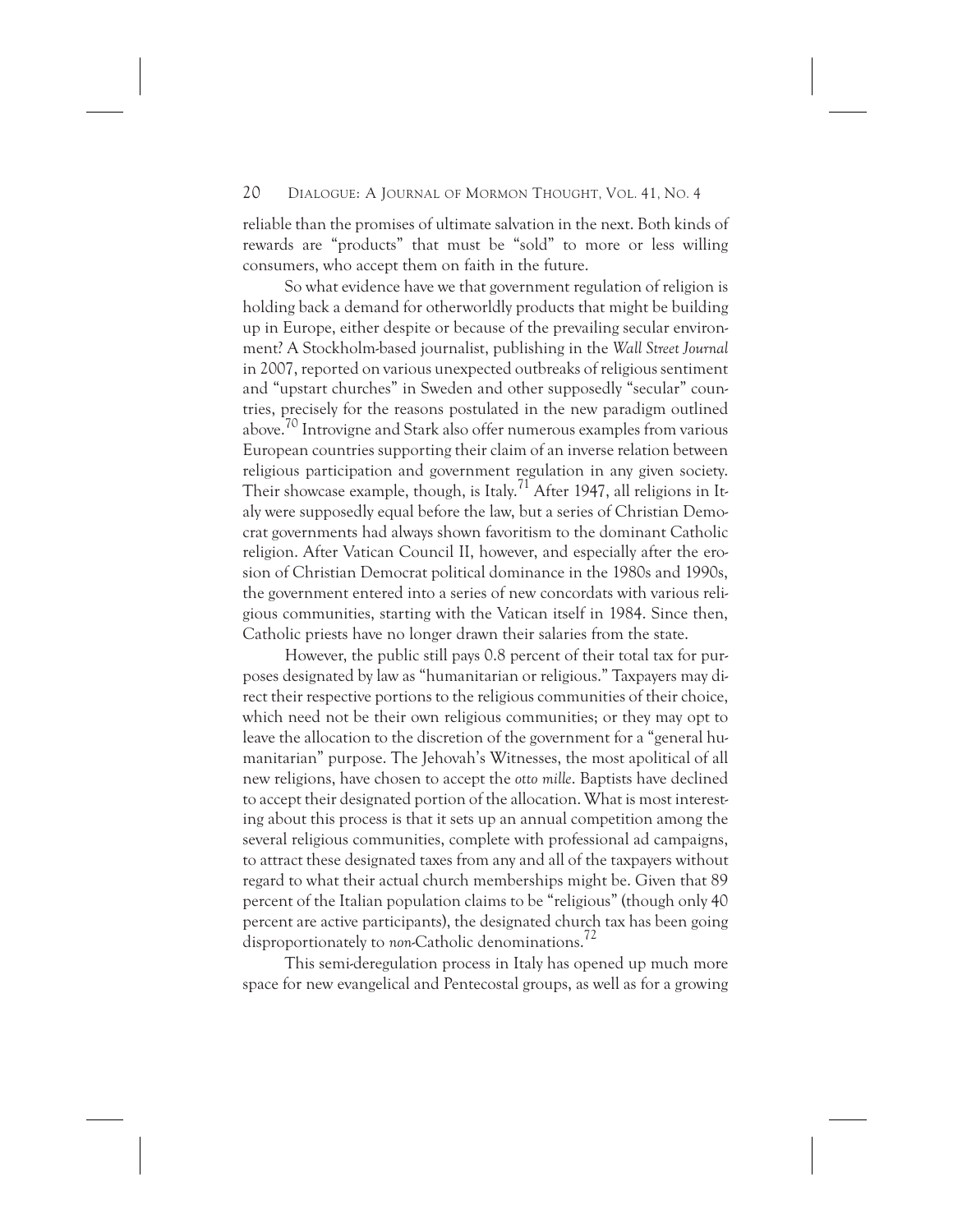number of so-called "para-churches" (e.g., Campus Crusade) and for totally new religious movements (NRMs), which in Italy do not face the same official "anti-cult" suspicions as in France or Belgium. So far, these non-Catholic bodies remain small, though by 2001 there were 120 independent evangelical or Pentecostal groups and some 350 unconventional new religious movements. A major reason that the Protestants and NRMs are not growing faster is because of increased competition from a resurgent Catholicism, which itself is undergoing a certain amount of internal competition from segments such as Opus Dei and the Catholic Charismatic movement. Those claiming to be "active" Catholics rose from 33 percent in 1981 to 38 percent in 1999. In other words, deregulation has not only encouraged the rise and development of various competing religions, but Italy has actually become even more Catholic as a result, supporting the claim of Stark and others that deregulation brings an increase in the total amount of religious activity, not just in the number of new religions.73

Finally, survey data show a general increase among Italians, across roughly two decades (1981–99), in religious belief and participation. Those believing in life after death increased from 44 percent of the population to 59 percent; those believing in hell rose from 33 percent to 49 percent; those claiming to pray with some regularity went from 71 percent to 79 percent; and weekly church attendance rose from 32 percent to 40 percent. Interestingly enough, these data for the general population were replicated, for the most part, among those between ages eighteen and twenty-nine, though with somewhat smaller figures. The authors cite several other recent studies by scholars in Italy which have also shown a generally upward thrust in religiosity among Italians.<sup>74</sup>

Nor is Italy unique in such trends. The Bertelsmann Foundation, a nonprofit research firm doing periodic surveys in Europe, recently found that most Germans and Swiss, for example, claim to be "religious" and that more than a fifth of respondents in each of those countries went further by claiming "deep religious convictions." These generalizations are qualified importantly by noting that such claims come disproportionately from women, youth, and Roman Catholics, and that "religious convictions" do not necessarily mean regular church attendance or traditional convictions. Yet neither do such findings bespeak a shrinking religious market in Europe.<sup>75</sup>

Let me be clear about the contentions of this essay so far: I am not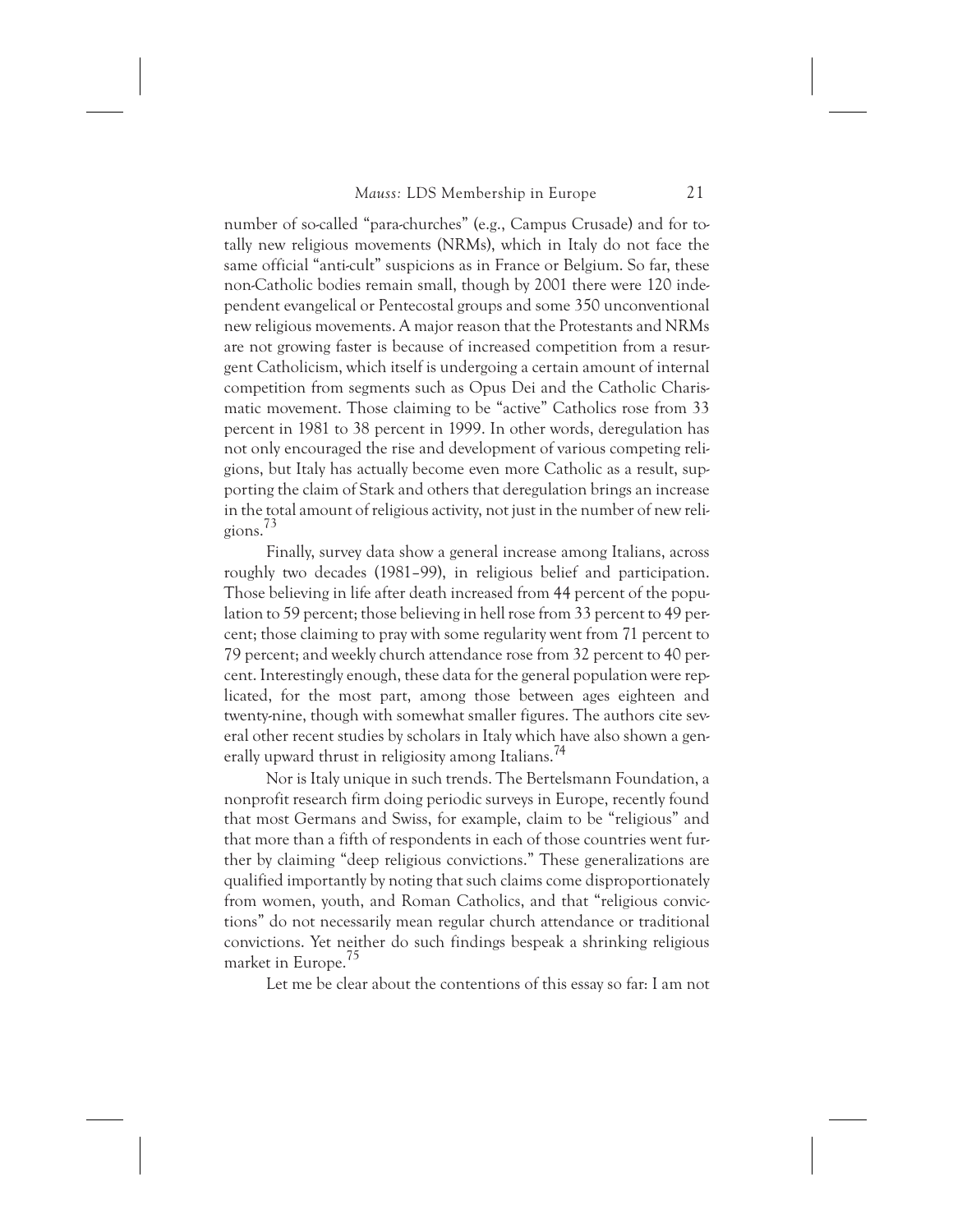claiming to have demonstrated (1) that secularization (however defined) has reached its limits in Europe and is now in decline; (2) that deregulation of the religious market in Europe has been progressed far enough to permit a major religious resurgence there; or (3) that a new and extensive post-Christian religious consciousness has arisen in Europe that will provide a fertile niche for rapid LDS growth. These three propositions would all require far more empirical evidence than I can adduce here. They are also developments that could occur independently of each other without any necessary causal relationships among them. Furthermore, even to the extent that they are occurring, they might be necessary conditions, but would not be sufficient conditions, for a new "second harvest" of the Church in Europe. Nevertheless, if they are considered in light of the general theoretical framework proposed here, they do seem to offer at least the prospects for a brighter Mormon future in Europe. But much remains yet to be done.

## *LDS Efforts to Reduce Market Regulations in Europe*

It is not well known among the American Saints, though it might be better known elsewhere, that the LDS Church itself has been actively involved in political, legal, and diplomatic efforts to reduce restraints on the religious market all over Europe. This is not a new development, for the Church has had an effective international diplomatic program for decades. One need only recall the work of David M. Kennedy, who was appointed by President Kimball in 1974 as a special envoy from the First Presidency to various governments, a post that he occupied until 1990.<sup>76</sup> Among his many accomplishments was gaining access for the Church and its members in Soviet-occupied eastern Europe to certain new opportunities, including the construction of a temple in Freiberg, then in East Germany, in  $1985$ .<sup>77</sup>

More recently, the International Center for Law and Religion Studies (ICLRS) has been established at the J. Reuben Clark School of Law at Brigham Young University, directed by W. Cole Durham Jr. This center describes its mission as working "with scholars, government leaders, nongovernmental groups, and religious organizations from a variety of countries and faith traditions, to promote religious liberty and study the relations between governments and religious organizations."78 Its work is supplemented by a few skilled senior couples serving special missions and based in such strategic locations as Brussels and Geneva. Led by the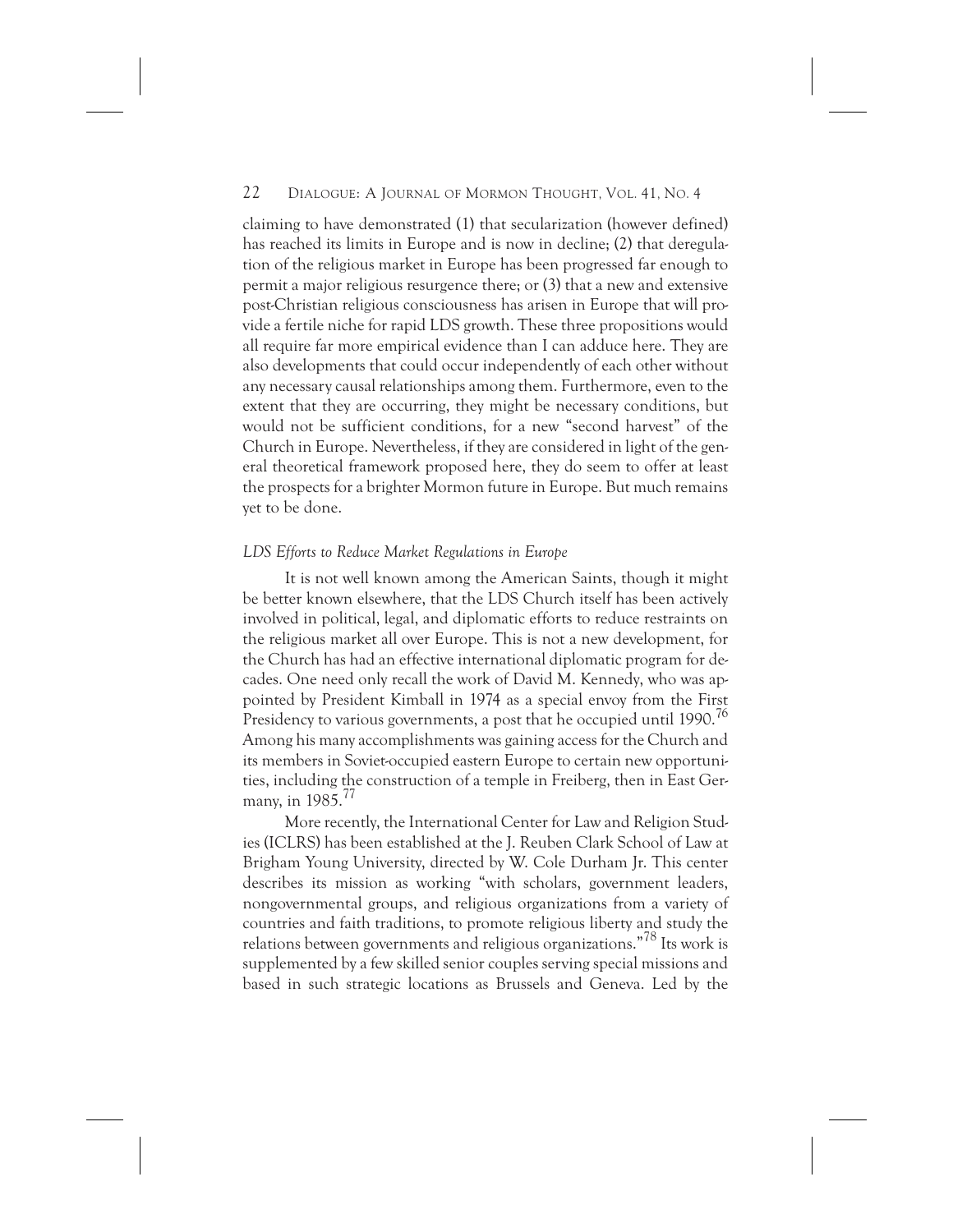globe-trotting Cole Durham, this entire effort is devoted to reducing formal restrictions on religious activity and associations of all kinds, not just on the Latter-day Saints, and improving the image of the Church and its members among the general public in every country. To use the language of the religious economy model again, all such efforts are aimed at reducing the costs of membership by improving the public image and legal status of the Church in various countries.

Although based at BYU, the work of this international center is multifaceted and world wide. It includes active participation in numerous conferences on religious regulation and freedom; cooperative projects with other centers having similar missions, such as CESNUR (Center for the Study of New Religions) based in Turin, and the Center for Human Rights at the University of Oslo; communications and negotiations with various governments, including occasional filings of amicus briefs, over issues such as legal status and privileges for various religious communities; and teaching courses in various universities and law schools on all such matters. For example, in 2007 Durham and a colleague at the University of Oslo prepared academic materials for a graduate course in religious freedom and comparative constitutional law to be taught in Indonesia. Durham also spent a month teaching a course on similar topics at the Central European University in Budapest. The center also sponsors an ongoing program of summer fellowships at BYU to provide students with expertise in these legal and constitutional issues, after which they are stationed as "interns" at various locations to gain practical experience along with their academic training.

The annual ICLRS symposia at BYU for the past fifteen years have been especially impressive, for they have cumulatively involved 527 scholars and government ministers, judges, and other officials from 108 countries. China, Russia, and eastern Europe have been especially strongly represented, no doubt a deliberate strategy in the center's selection process. Among the participants in these symposia have been the Austrian justice of the European Court of Human Rights; the head of Belgium's Advisory Centre on Harmful Sectarian Organizations; the chief justice of the Norwegian Supreme Court; various law professors; and several sociologists, including some well known to me, such as James Richardson at the University of Nevada and Eileen Barker at the London School of Economics. In looking over the entire list of past participants in these BYU symposia, available through the "past participants" link on the center's website, I am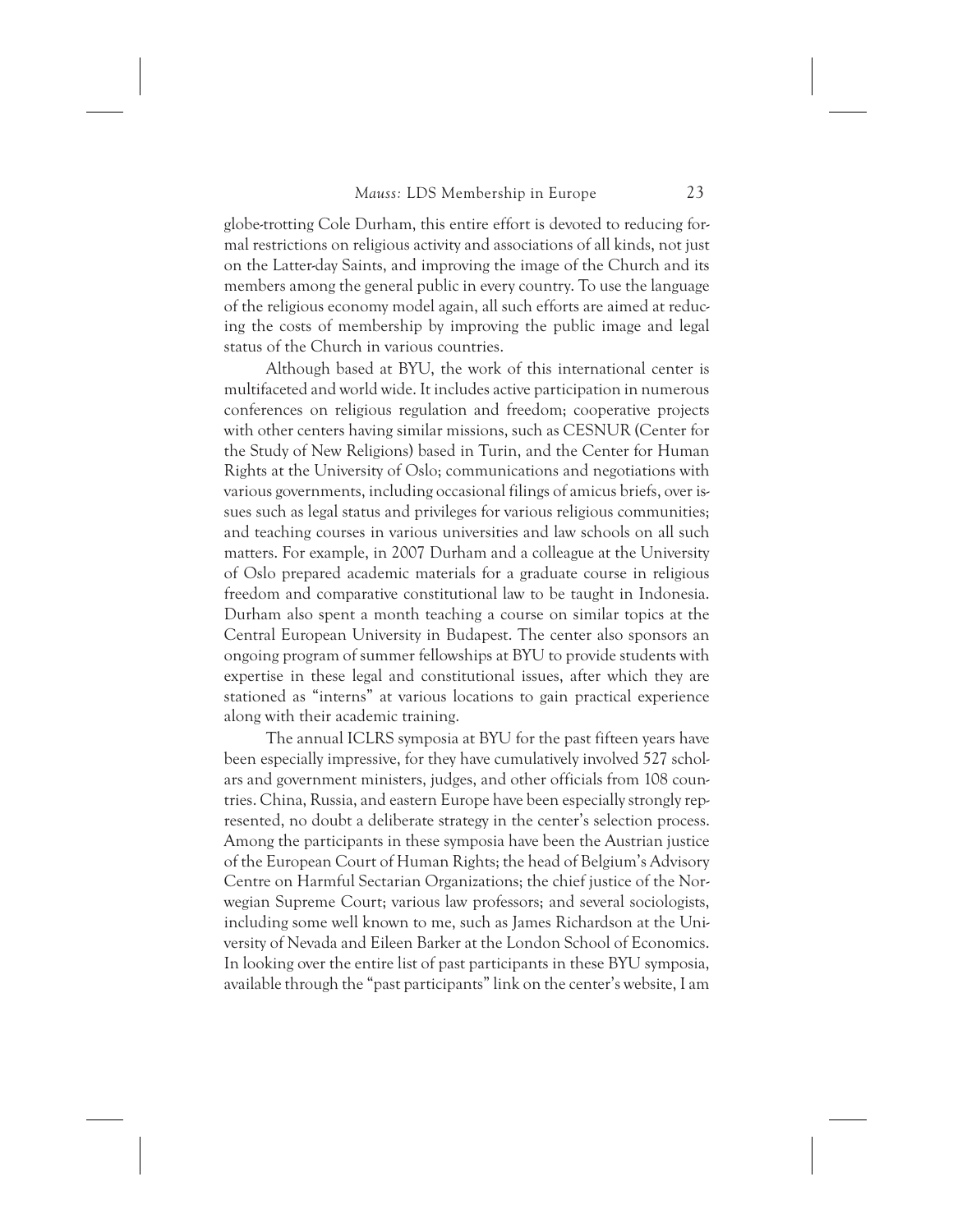struck by the obvious effort to establish relationships with government ministers and advisors who are likely to arrive with considerable prejudice. One hopes and assumes that they return home from these symposia somewhat less prejudiced against the cause of religious freedom generally and the LDS religion in particular.

Yet, effective as the ICLRS clearly is, its efforts must be limited to the "softening up" process—to building friendships, to persuasion, remonstrance, advice, teaching, and setting good examples. It has no formal power, and it is not a political pressure group. For more direct and strenuous efforts, the Church must find its support from local Saints and friends with expertise in law, in public relations, and in lobbying. Some such experts are found in Area offices and in the various European stakes. Most of them are local Europeans, though some are special missionaries. Along with the constitutional changes promoted by the European Convention on Human Rights and its court in recent decades, these efforts by hard-working European Latter-day Saints have helped greatly to create enough political space that the Church in most of western Europe enjoys a level of legal recognition that is adequate for most purposes, though still not ideal. Its legal status still needs to be consolidated so that it will truly enjoy the rights and privileges accorded to the "recognized" religious organizations. Even though the Church can operate as a legal entity and carry on its program openly in most countries, to the general public and to much of the officialdom it is still treated as an obscure sect or cult.<sup>79</sup>

In eastern Europe, the situation is even more daunting. Certain restrictions remain in force against the LDS Church and other newer religions, despite the provisions of the European Convention on Human Rights and the Organization for Security and Cooperation in Europe, which most countries of eastern Europe have ostensibly either joined or aspired to join.<sup>80</sup> Some of these restrictions derive simply from the traditional Catholic and Orthodox outlooks on religion common to central and eastern Europe, which have been embodied in the "Austrian model" for implementing the ECHR. That model permits state discrimination in favor of traditional religions, as well as restrictions upon unconventional and "foreign" religions.  $81$  Serbia and Romania, for example, have recently adopted it. Of course, whatever the laws of the various countries might provide, many restrictions also take the form of deliberate administrative delays, evasions, and extralegal intimidations.<sup>82</sup>

Still, some progress has been made at removing or reducing these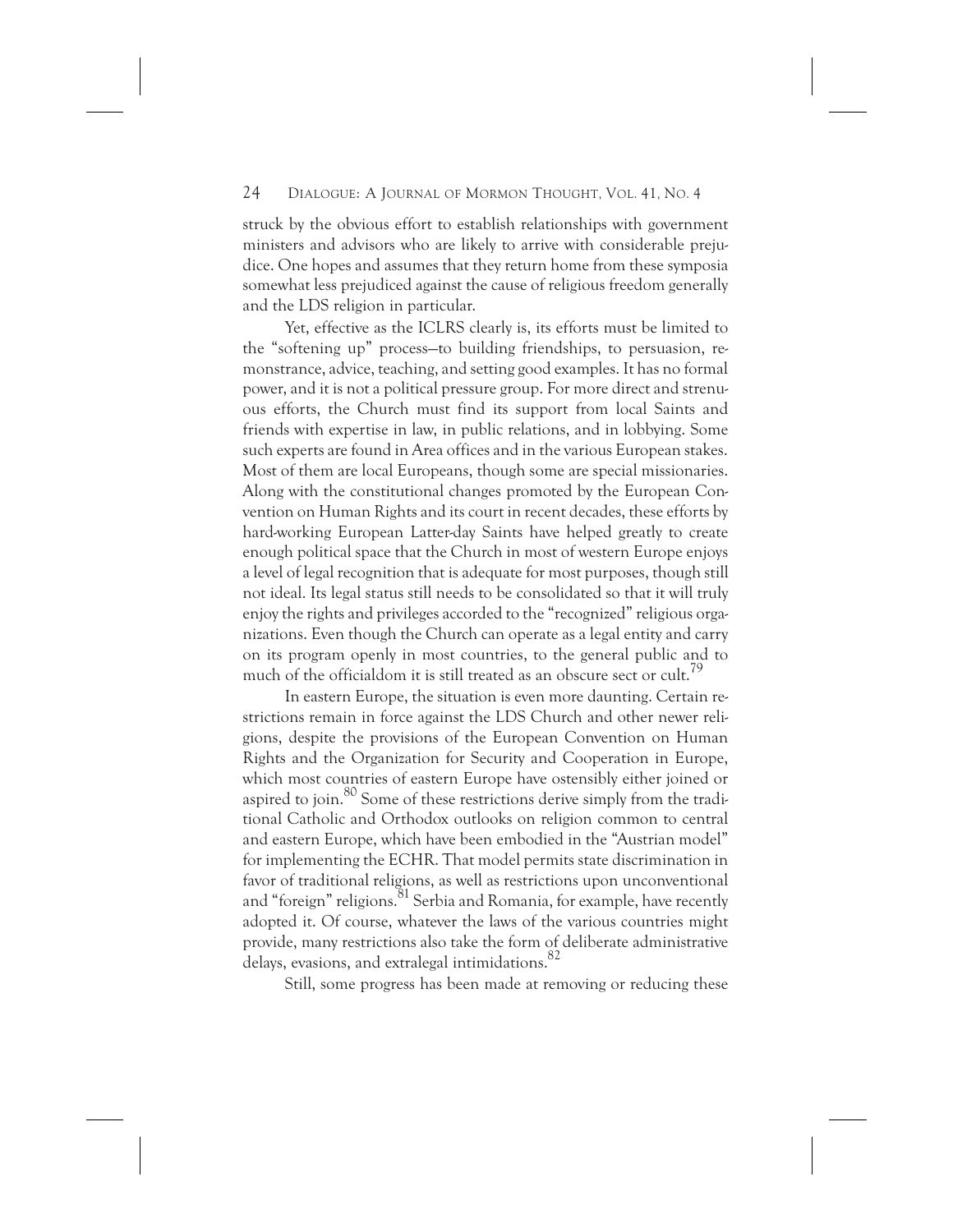barriers through the work of Cole Durham, of friendly local scholars and officials he has cultivated, of skilled legal counsel based in the Area office, and of local LDS public affairs people. For example, after years of groundwork, in October 2006 the Church finally achieved legal recognition in Slovakia. It wasn't easy. Slovakian law required supportive petitions containing at least 20,000 valid signatures to be collected and submitted to the government within a ten-day period. This feat was accomplished with the help of the seventy LDS missionaries from the neighboring Czech Republic.

In another emerging eastern nation, Moldova, gaining legal status also required some political pressure from LDS legal counsel in Europe. For a while, after the dedication of the mission in May 2001, LDS missionaries had been permitted there unofficially, but a change of government shortly thereafter brought a crack-down, harassment, and the expulsion of the missionaries. The Church filed for legal recognition more than once according to the prescribed procedure, but the government remained unresponsive. Then the Church filed suit in and won favorable verdicts at successive levels of the Moldovan court system, but the government still failed to comply. Finally, in 2006 five LDS members of the U.S. Senate sent a letter to the Moldovan president reminding him of the commitments his country had made under the new European legal framework for religious freedom; and in the spring of 2007, he finally complied.<sup>83</sup> Such victories are heartening, but the Church will be required to sustain its efforts to increase its public presence and respectability in Europe and to reduce the costs of membership among its faithful adherents.

Ironically, both the Moldovan example and the Italian situation present a public relations dilemma for the Church. In Moldova, the good news is that the Church was able to get five U.S. Senators to intervene to achieve the desired effect. But that is also the bad news, for it strengthens the perception that the Church in that country (and perhaps neighboring countries as well) is essentially an American organization, backed by the U.S. government. Such a perception is not likely to facilitate its acceptance as an authentic part of the Moldovan religious landscape. Meanwhile, in Italy, the LDS Church has applied for legal recognition under the new Italian system, but the Parliament had not approved the application as of July 2007.<sup>84</sup> Opinion among Latter-day Saints in Italy is mixed about how long the approval process might take; but whenever it comes,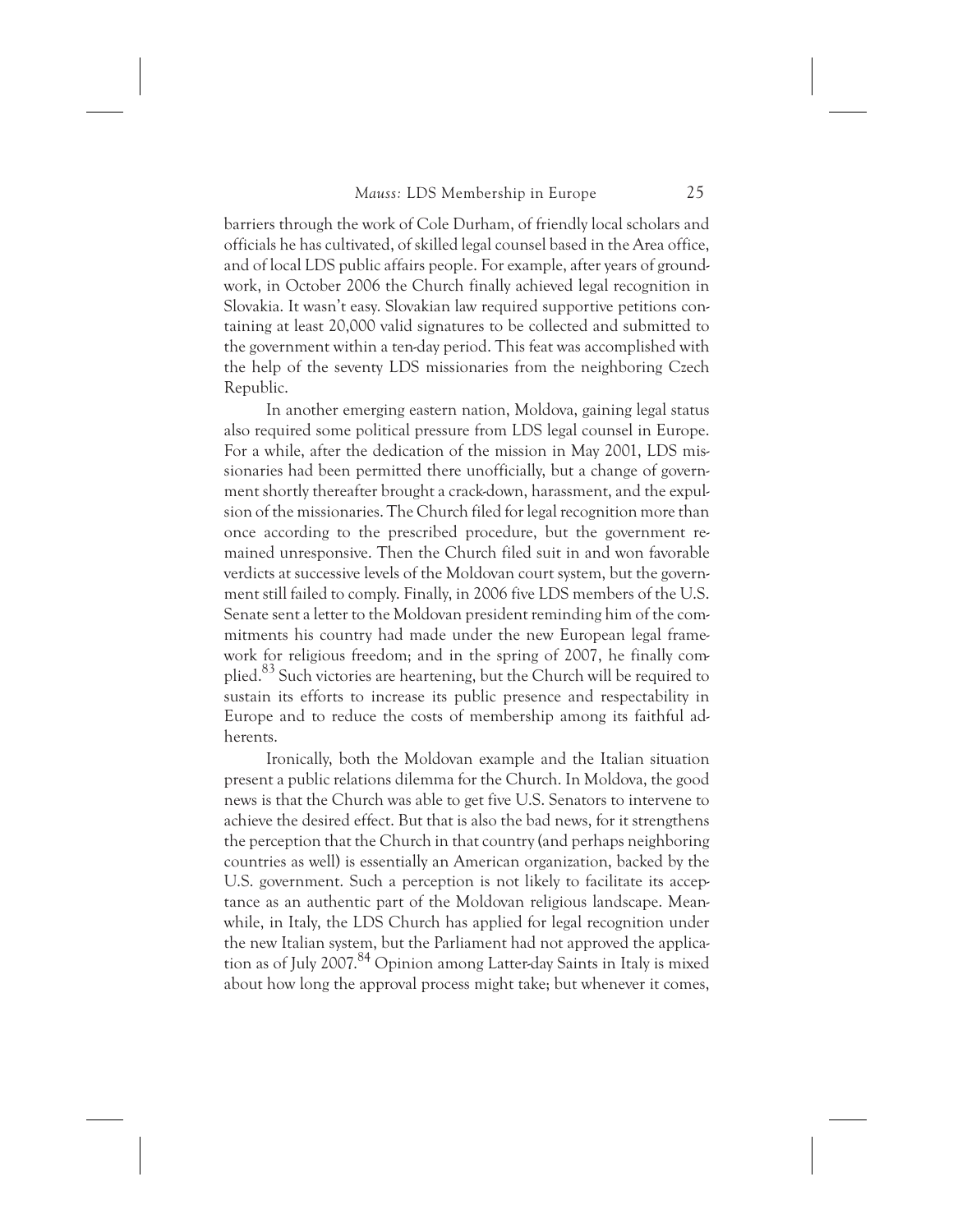the Church must then face the question of whether to accept its fair share of the *otto mille* tax. On the one hand, if the Church accepts the tax money, it will be violating its usual policy of remaining entirely independent of government funding. On the other hand, if it rejects the tax money, it is likely to be seen as deliberately opting out of "legitimate" Italian religious life, as though it is just another big, rich American outfit whose members don't need their share of community funds, given their connection to this "foreign" institution. Such are the dilemmas encountered even when the Church gains some success in trying to reduce the costs of membership for its European Saints.85

## **Adapting the Church to the European Setting**

Some of the costs of membership borne by the Saints outside the United States, including those in Europe, are unintentionally imposed by the Church itself as an essentially American organization. In countless ways, some subtle and some overt, the Church gives expression to American cultural preferences and even to American interpretations of certain traditional teachings. Unlike the European legal arena that I have just discussed, the Church arena is one over which the Saints and leaders themselves have the ultimate power, through the process of revelation, to decide how the Church program should be adapted to the culture and traditions of each society. In making these adaptations, the Church, both at headquarters and through its leaders in each country, will be able to reduce the cost and enhance the appeal of membership only to the extent that local members and investigators can visualize how the Church program can be implemented or adapted in their lives—and without unduly increasing the cultural tension between themselves and their local families, friends, employers, and familiar traditions. Or, to resort again to the language of economists, members and investigators need to be able to see how they can "buy into" the Church program with a minimal loss or expenditure of the "cultural capital" (including "religious capital") that they have already accumulated in their respective societies.<sup>86</sup>

Calling attention to this approach does not mean advocating a cost-free religion, either in Europe or anywhere else. Contemporary social science theory would agree with President Hinckley that a religion commanding the loyalty and commitment of its adherents must "stand for something."<sup>87</sup> Put another way, the Church must "protect its brand"; it must always strive to make sure that the world knows what it stands for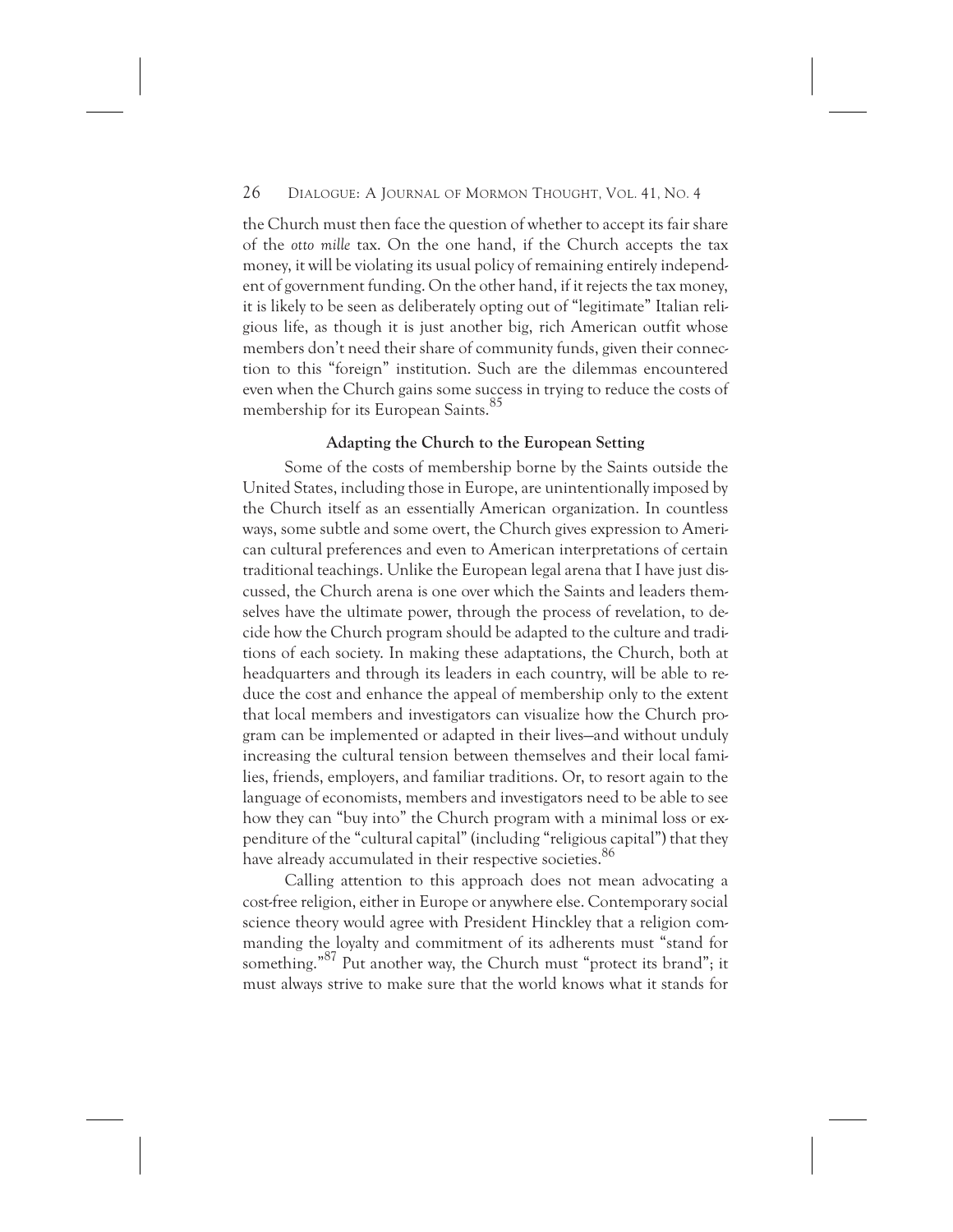and how it is distinctive. Ever since Kanter's 1972 study of religious and other utopian societies, social scientists have understood that organizational demands for conformity and sacrifice function as "commitment mechanisms."88 More recently, Lawrence Iannaccone and others associated with the "new paradigm" have argued similarly that truly strong and enduring religions are "strict"—that is, they make demands on their members.<sup>89</sup>

Yet the nature and degree of strictness of those demands must be commensurate with the perceived benefits enjoyed by the adherents in a particular market niche. If the demands are too strict, they will be counterproductive and will strain the bonds of customer loyalty. If they are not strict enough, they will invite free riders, who, if they become too numerous, will demoralize the more committed and undermine the long-term viability of a "firm" or organization.<sup>90</sup> Some demands arising from the standard policies and practices of the Church require much more sacrifice in Europe and elsewhere than in the United States and might require selective adaptations to make them feasible. Still other organizational demands (e.g., the Word of Wisdom for Latter-day Saints) mark important behavioral boundaries that can create some tension between the organization and its surrounding culture—and which are actually functional as long as the tension is moderate or optimal for the niche in question. If the tension is too great, the religious organization will be stigmatized and persecuted. With minimal or no tension, however, the organization will lack distinctiveness, or a clear "brand" that can attract and hold adherents looking for something special.<sup>91</sup>

From this theoretical viewpoint, then, the strategy of the LDS Church would be to advocate and enforce doctrines and practices that would represent, not maximal but optimal, strictness within, as well as optimal cultural tension with the outside. However, determining what is "optimal" in one market niche or cultural setting will not necessarily provide an optimal solution in another. This predicament is difficult to manage in an organization guided by correlation, standardization, and centralized control. Elder Dallin Oaks of the Quorum of the Twelve has attempted to define a "gospel culture" that is separate and independent of any of the cultures of the world, because it derives from the plan of salvation and informs the "values and expectations and practices common to all members of the Church."92 Elder Richard P. Lindsay of the Seventy, while serving as president of the Africa Area, was quoted in 1993 with a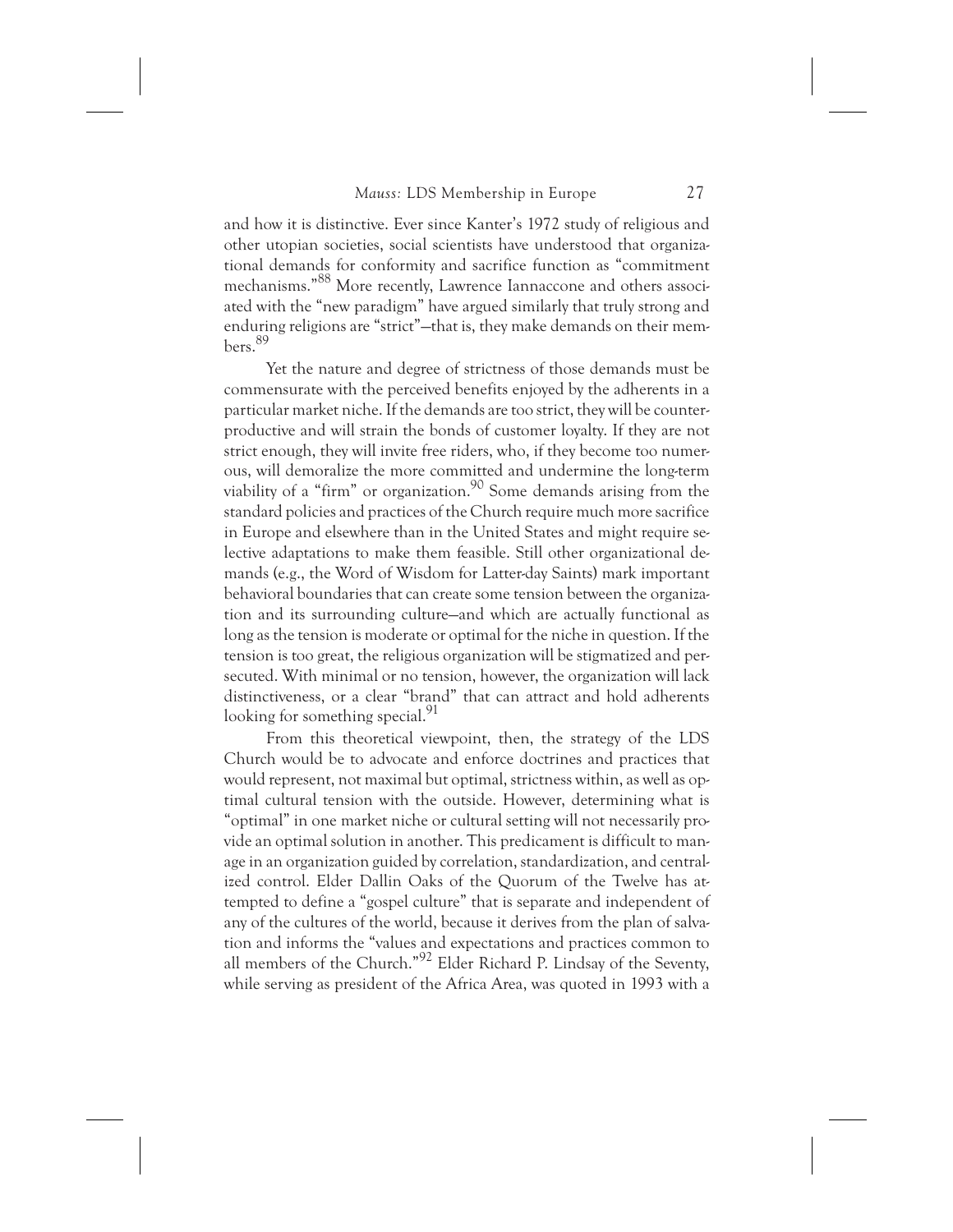somewhat more expansive definition of the gospel culture as "transcend[ing] all boundaries and barriers." Yet "building a gospel culture doesn't mean the denial of everything in our separate heritages, although we must keep the doctrine pure and be willing to change certain traditions that aren't compatible with the gospel."<sup>93</sup> A still more expansive view can be seen in an earlier article by Elder Charles Didier, who described the gospel culture as "a vast amalgam of all the positive aspects of our cultures, histories, customs, and languages. The building of the kingdom of God is such an amalgam, and is the only place where these different values may and can coexist." An "amalgam" is more inclusive and hospitable to good values from many sources than, presumably, a system that is "separate and independent" from all the world's cultures.<sup>94</sup> This definition seems to leave more room for adaptations across cultures, but a precise and common definition of "gospel culture" has not yet been embraced by all Church leaders.

## *Selective Adaptation of Doctrines*

Obviously a major component in the gospel culture would be the official doctrines, a category that is not itself without some ambiguity. A recent "LDS Newsroom" press release on the official Church website attempts a rather parsimonious definition of what constitutes official doctrine: the standard works, official declarations and proclamations, and the Articles of Faith. $95$  The same document contains the following caveats: (1) Even from those official sources, isolated statements should not be taken out of context; (2) Not every statement made by a Church leader, past or present, constitutes doctrine; it might be just a personal opinion; (3) Some doctrines (such as the atonement of Christ) are core doctrines and are thus far more important than other doctrines (such as the precise location of the Garden of Eden); and (4) Continuing revelation is intended to be relevant to the circumstances of a given age or period, so that teachings and practices of the Church are subject to modification across time. In 1994 in a somewhat less public setting, the First Presidency, then consisting of Ezra Taft Benson, Gordon B. Hinckley, and Thomas S. Monson, defined the following as "fundamental": faith in the Father, Son, and Holy Ghost; the atonement and resurrection; the apostasy and restoration; the divine mission of Joseph Smith; continuous revelation; the plan of salvation; and the priesthood with its ordinances and covenants. Even this relatively short list leaves room for a certain amount of in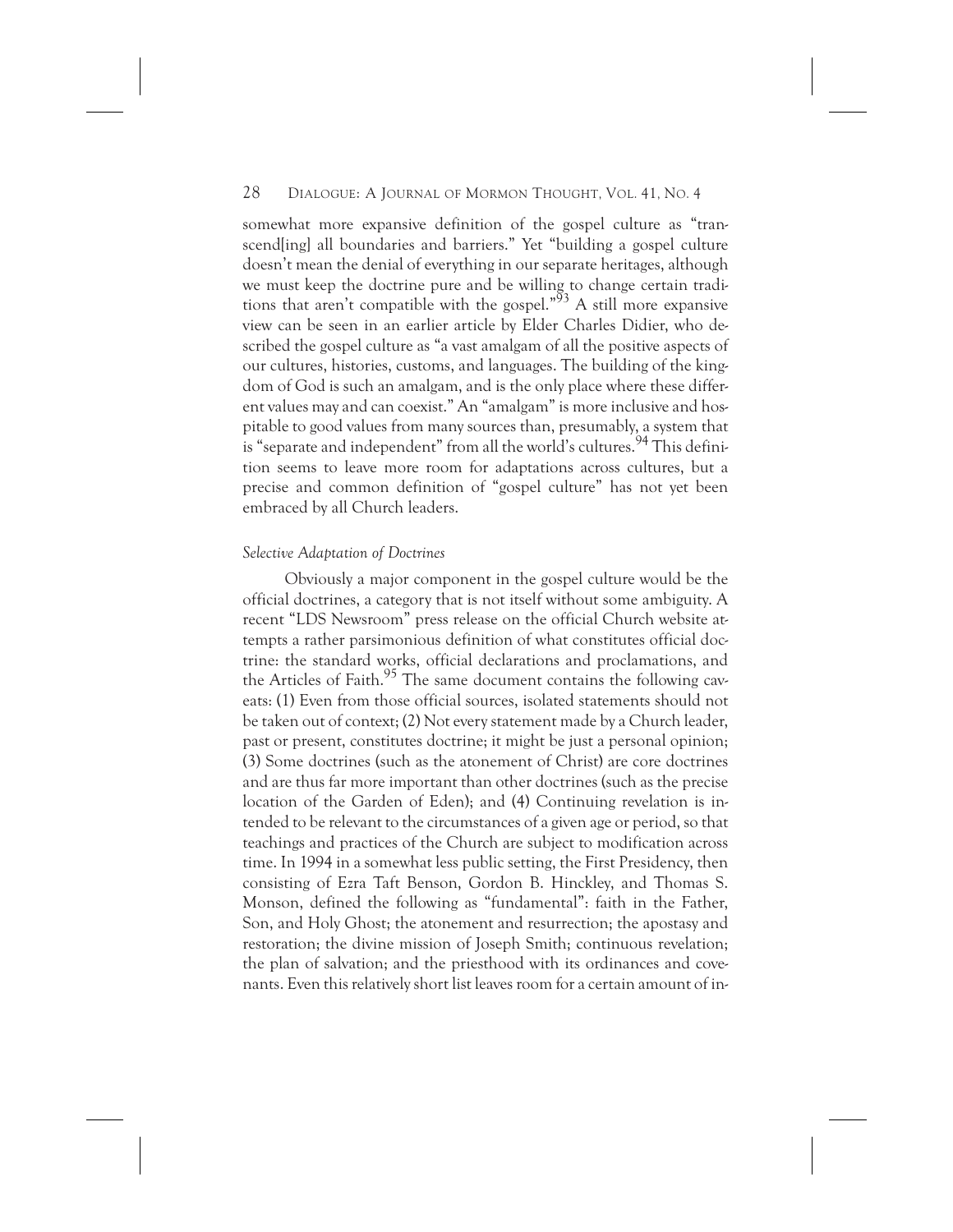terpretation, but it probably corresponds to what the Newsroom release means by "core doctrines."<sup>96</sup>

From these various official statements and the observations by Elder Oaks and others, we can infer that his concept of a "gospel culture" is limited to a certain set of "commandments, covenants, ordinances, and blessings." Yet anyone in any culture who strives to act on even this limited definition of "gospel culture" must deploy time, resources, energy, and moral courage, for non-Christians—or even many Christians—will not see these expectations as culturally neutral. The gospel culture, then, will inevitably exact some cost for those who undertake to live the LDS way of life, and the cost will be higher the more exotic that way of life seems in a given traditional culture.

Can anything be done with the doctrines and policies of the Church that might mitigate this cost and thus improve member (customer) retention rate? Probably not much can be done with the fundamental or "core" doctrines outlined above if the LDS "brand" is to be protected; and it is doubtful that many Saints would welcome an erosion or abandonment of any of those core doctrines. Douglas Davies, a non-Mormon scholar of LDS doctrine and culture, has argued that a major appeal of the LDS Church is its program for "transcendence over death" or, in LDS parlance, its "plan of salvation."<sup>97</sup> Seekers open to such supernatural explanations for the purpose of life, whether in traditionally Christian or other cultures, will continue to investigate the core LDS claims, so it would be a mistake to abandon or "water down" these major products of the LDS brand. Nor would such a dilution be likely to appeal to committed secularists, who tend to avoid the theological marketplace altogether. Since the LDS Newsroom statement about Mormon doctrine reminds members that not all doctrines are of equal importance, one strategy for reducing the costs of membership, it seems to me, would be to deemphasize certain doctrines selectively, and emphasize others, when "marketing" the religion to peoples of different cultures.<sup>98</sup>

I can well understand, for example, why many European Saints these days might prefer that visiting authorities and Church publications would leave in the background such traditional doctrines as the location of the garden of Eden, the divine status of the U.S. Constitution, and the oft-repeated folk prophecy that some day the elders of the Church will have to save the Constitution. Such seeming "Americanisms" have nothing to do with "coming unto Christ" or with the covenants made as part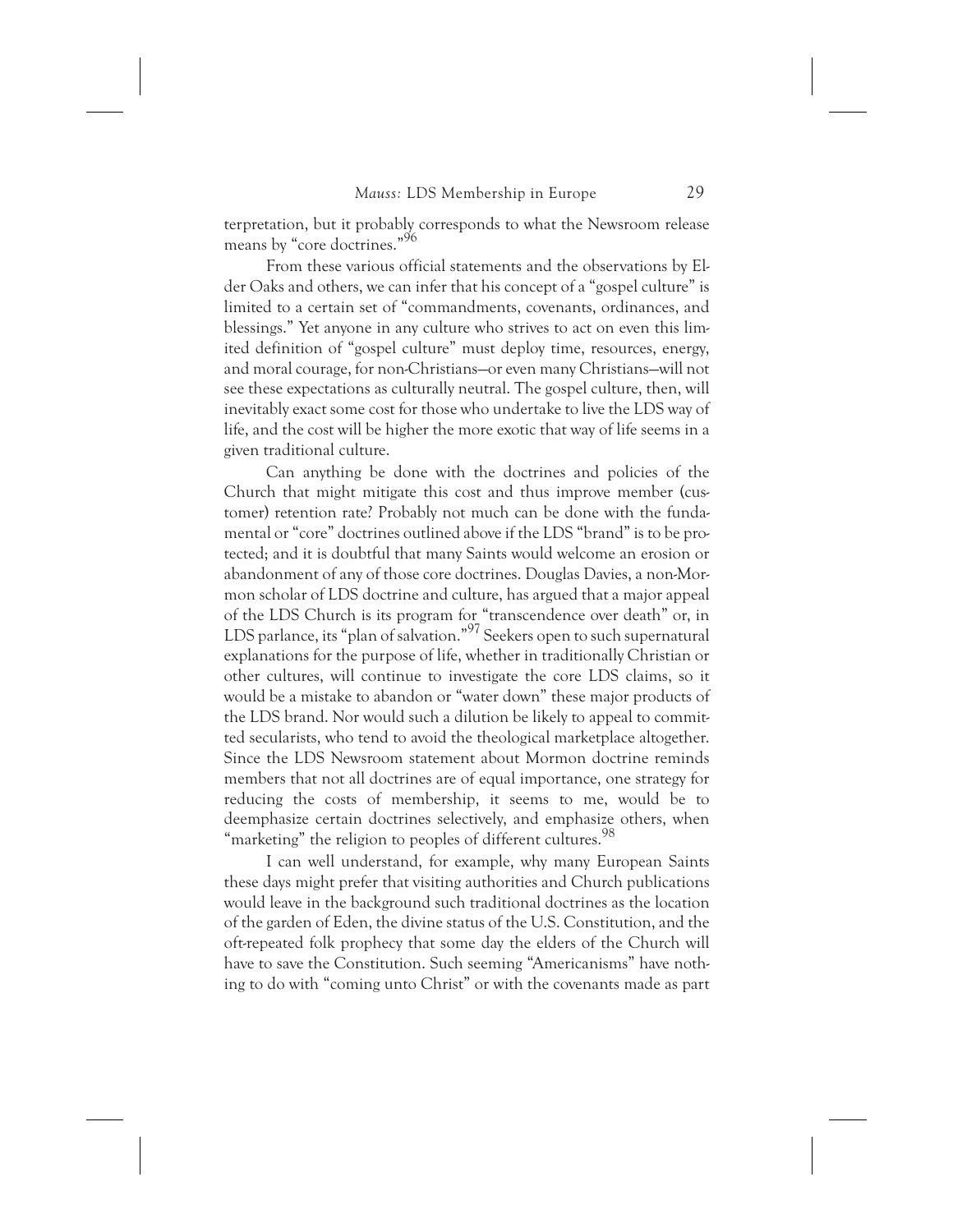of the proffered plan of happiness for all of God's people. Even the designation of America as "a land choice above all other lands" in the Book of Mormon does not refer to the particular nation known as the United States of America. There can be no doubt that historically (or even ontologically) the LDS Church is an American organization; but still, to the extent that any of these "Americanisms" are highlighted in LDS discourse, they imply invidious comparisons with European and other nations. Such an approach is bound to exacerbate, not reduce, tension for European members, especially in an age when the foreign policy of the United States seems so troubling to Europeans and others.<sup>99</sup>

Still more dubious are doctrines long taught by Utah leaders and repeated as recently as 1998 by Hoyt Brewster, president of the Netherlands Amsterdam Mission about the LDS people as uniquely "chosen," not only for a special mission to the world in modern times, but also for a special lineage assigned them in the preexistence, so that they could be born as literal Israelites, and particularly Ephraimites, in the nineteenth and twentieth centuries.<sup>100</sup> Though lacking a canonical basis, these doctrines enjoyed widespread acceptance for a very long time, since they tended to favor the British and other northwestern Europeans, from among whom most early Mormon converts had come. Such doctrines were also part of the same ideological framework that gave rise to restrictions on people of African ancestry and to the generally racist categorizations of humankind that have been common in both Europe and America for centuries. However valid it might have seemed to take such doctrines literally in the nineteenth century, contemporary LDS usage has been far more figurative or metaphorical, as were Paul's original teachings to the Galatians. Yet to the extent that contemporary American Saints and leaders insist on literal understandings of invidious distinctions among peoples of different lineages, they will impose an unnecessary burden on the public image of the Church, thereby increasing the general costs of membership in Europe and elsewhere in the world.<sup>101</sup>

The recent modification of a certain phrase in an official Church document illustrates how easily a potentially troubling traditional doctrine might be set aside by minor textual changes. The document in question is the introduction to the Book of Mormon bound with that book ever since 1981. Originally written by Elder Bruce R. McConkie, that introduction describes the Lamanites in the Book of Mormon as "the *principal* ancestors of the American Indians"; but a slight revision that appeared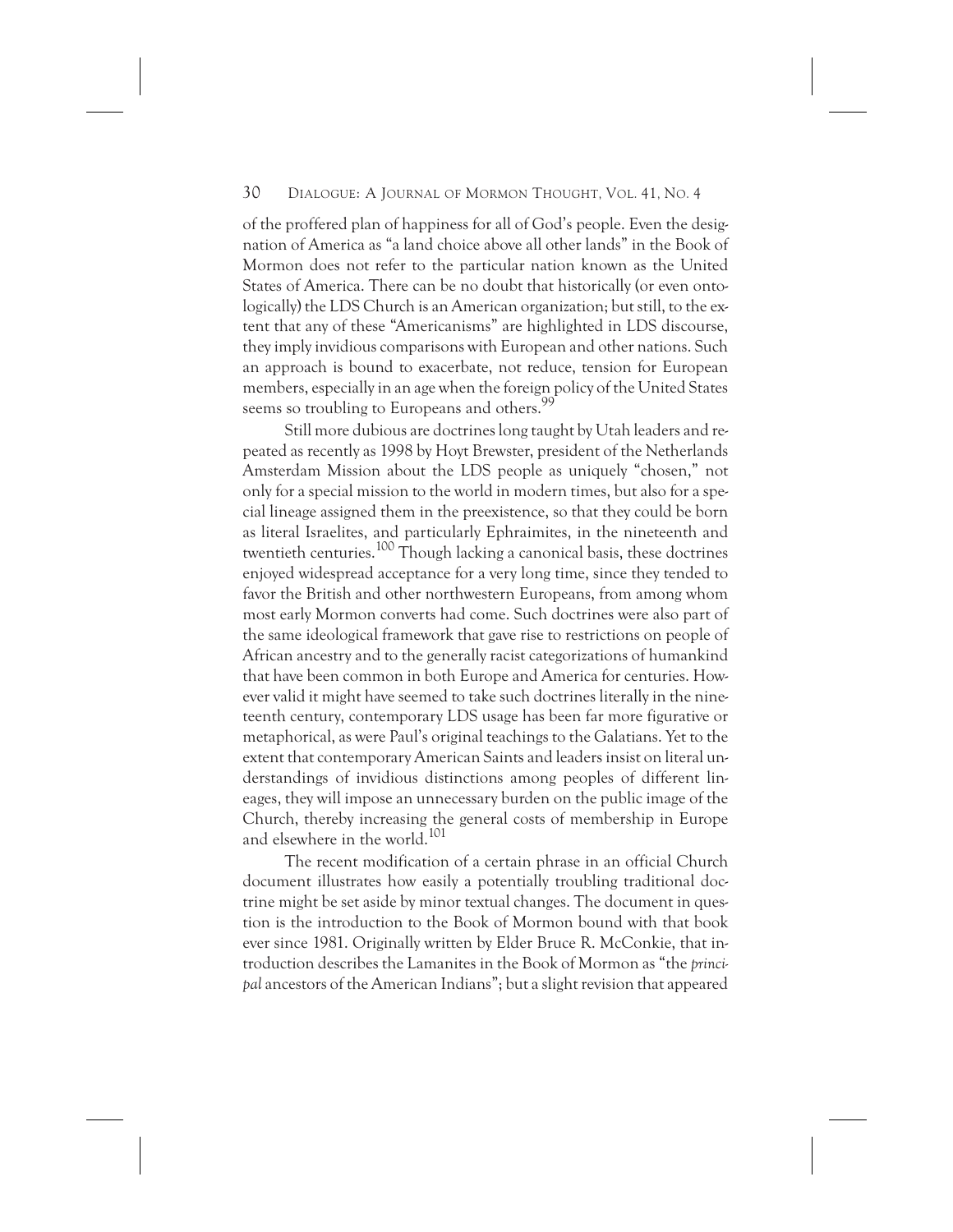for the first time in the fall of 2007 now describes the Lamanites as "*among* the ancestors of the American Indians" (emphasis mine).<sup>102</sup> Most Latter-day Saints, whether in Europe or anywhere else, probably paid little attention to this change in wording, but for the minority of members who have been paying attention to the scholarly literature on the Book of Mormon, the change is important.<sup>103</sup> Why? Because it relieves faithful scholars, apologists, and ordinary members of the need to defend the traditional belief that all the aboriginal peoples of the western hemisphere had descended from the small bands of Near Eastern Semites described in the Book of Mormon. A broader implication of the same change is that the Church now has no official doctrine describing exactly where the Book of Mormon story did take place, though some Western Hemisphere location is still the official understanding.

Many other examples of traditional teachings in the Church could also be cited in this connection, but perhaps these are enough to illustrate my main point that there are doctrinal issues outside the "core," which the Church could review (and perhaps modify) to reduce some of the unnecessary costs of membership, especially in Europe.

## *Localizing the LDS Presence*

Aside from doctrinal issues, which, to be sure, can be quite sensitive, are many less sensitive issues that have implications for increasing or decreasing the costs of membership in the LDS Church. If the LDS religion is ever to become "normalized" in Europe—that is, to seem as though it really belongs and is not just a foreign cult—it will have to be dressed as much as possible in the local garb of each nation. Although the important manifestations of such normalization are cultural, to some extent, this statement could even be taken literally, for the typical buttoned-down, dark suit, white shirt, and clean-shaven look, apparently de rigueur for priesthood leaders in every country, sends a mixed message about whether they are representatives of a local people or of an American corporate organization. A particular concern is the apparently official insistence on clean-shaven grooming for stake presidents and other local priesthood leaders, especially in countries where beards are fairly common.<sup>104</sup> Choices and policies about dress and grooming tend to be guided by symbolic meanings that are culture-specific, and an exporting firm (in this case, an American church) might not always be aware of the meanings conveyed to the local populace by headquarters grooming stan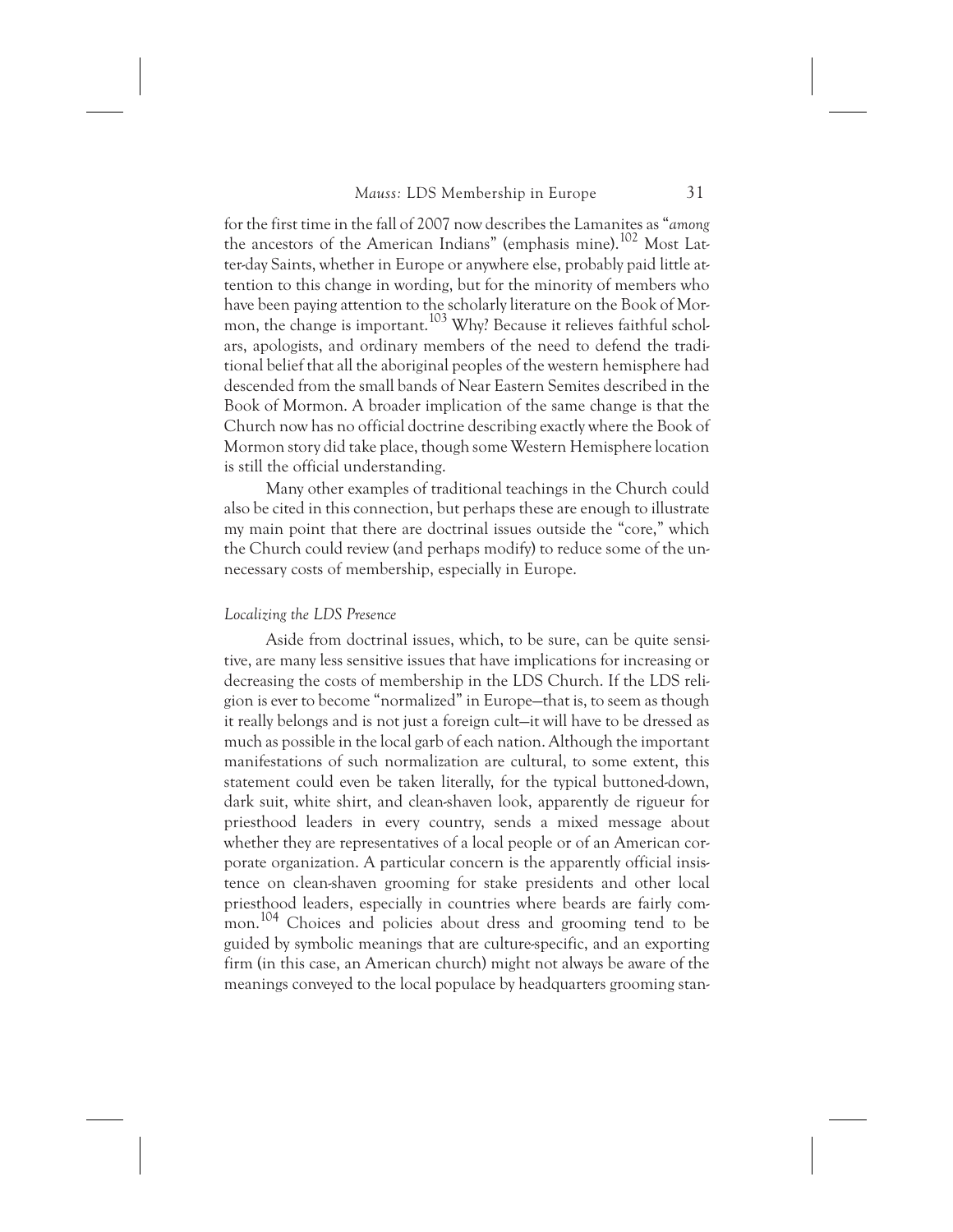dards. On the other hand, such standards might carry a deliberately didactic function from headquarters. The main thing is for all parties to understand the intended meanings of dress and grooming.

To be sure, though, there are far more important issues than dress and grooming in an LDS presence; and in many respects, Church leaders are already implementing changes that might help to "normalize" the LDS presence in European communities. Consider the following examples:

1. LDS leaders, male and female, are now typically local people, not only at the branch, ward, and stake levels, but also at the area level. Area presidents still tend to be sent mostly from Church headquarters, on a rotating basis, but counselors in Area Presidencies are more often local Seventies. Recent callings to the First Quorum of Seventy have included increasing numbers of non-Americans, so the time seems close that we will see area presidents themselves called from among the natives and permanent residents of European and other countries to serve indefinitely in such callings. As this regionalization occurs, such leaders will become the "faces" of the LDS Church in those countries, increasingly familiar to both members and non-members, somewhat like the resident prelates in the traditional churches. The 2008 call of Elder Dieter Uchtdorf (a second-generation Mormon) to the First Presidency of the Church removed him as one of the leadership "faces" in his own homeland, but he had already served there as a stake president and a mission president, so his career still represents the "localization" process I am talking about. So do the many other non-Americans called to the First and Second Quorums of the Seventy, almost always after years of local leadership service, often as part of other quorums of the Seventy. Paid employees of the Church in CES, Welfare, Translation, Facilities Management, and other roles have typically been locals for a long time. The same is true of those involved in Public Affairs for the Church at various levels. And nothing bespeaks a permanent LDS presence as much as a temple, of which there are now ten in Europe, more than in the entire United States in 1950.

2. Church leaders are striving to increase the "sense of ownership" that the Saints in various countries have toward Church publications. Of course, the translation of the Book of Mormon and other scriptures into various languages has been going on for a long time, and the same with hymnals to some extent. Yet the process of translation sometimes reflects competing interests between a headquarters desire for staying as close as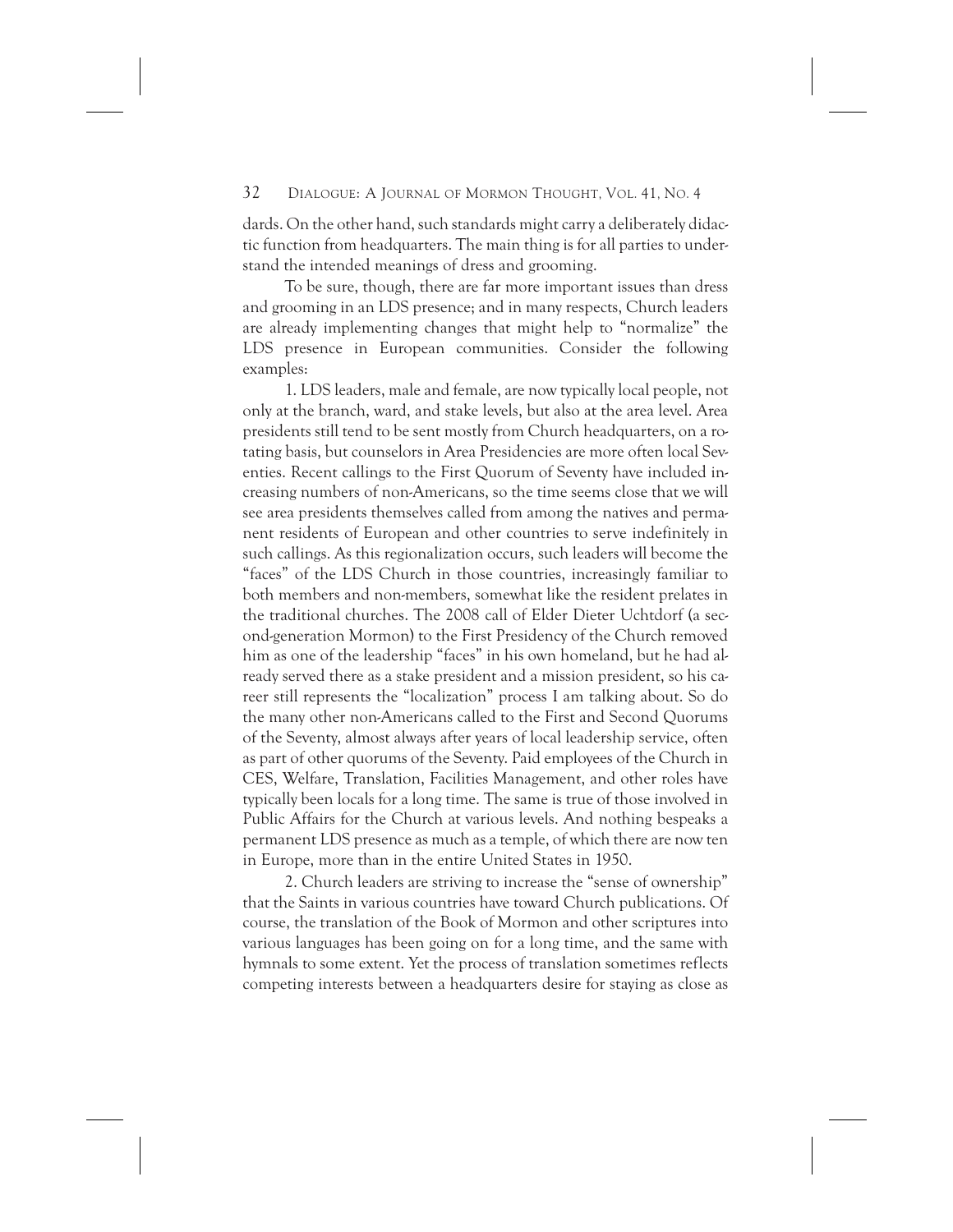possible to literal renderings of the English originals and a local desire for more colloquial and comfortable renderings—though even, at the local level, opinions will always be diverse.105 The main Church magazine, *Ensign*, published in many languages as *Liahona*, contains a section of news about Church members in the various local countries. These inserted sections are produced, written, and edited by local members under the supervision of the Area Presidency. On the ByCommonConsent blogsite for June 9, 2007, both the U.K. edition and the Finnish edition of the Church magazine (all non-English versions are uniformly titled *Liahona*) received high marks from young LDS bloggers for such local coverage in their respective countries, hoping that they were seeing the beginning of a "decentralization" of Church supervision of such material "in favor of regional and local flavor" to help create "a church identity less dependent on SLC."<sup>106</sup> General and Area authorities native to various local countries are periodically contributing to the official literature in those countries—for example, Elder Patrick R. Kearon, second counselor in the Europe West Area Presidency (from Clevedon, England) wrote a news item about the U.K. Saints in that country's June 2007 issue of the *Ensign*. Entitled, "Midsummer's Day: Out of Darkness and into His Marvelous Light," this article received the appreciative comment from blogger Norbert that even though the title carried a common "Mormonish" metaphor, it was at least "a metaphor about midsummer, not [about] baseball or beet farming." Such a comment reflects the continuing desire in the United Kingdom for articles that highlight the lives of faithful members and of key events in the LDS history of each country. Certainly the recently established LDS websites for the various languages and countries will also improve a feeling of connection to the Church for its far-flung members, though these sites are still in the early stages of development.

Beyond such official initiatives, translations of articles, or collections of articles, from unofficial publications such as *BYU Studies*, *Dialogue: A Journal of Mormon Thought*, and the *Journal of Mormon History* also seem now in prospect. Bilingual LDS Church members with scholarly training and credentials could assist greatly both in selecting material for translation into various European languages and in the translation process itself. Access to such publications in all the European languages would increase the sense of connection to the scholarly literature on Mormon culture, in addition to the official literature, among European Saints of an intellectual bent.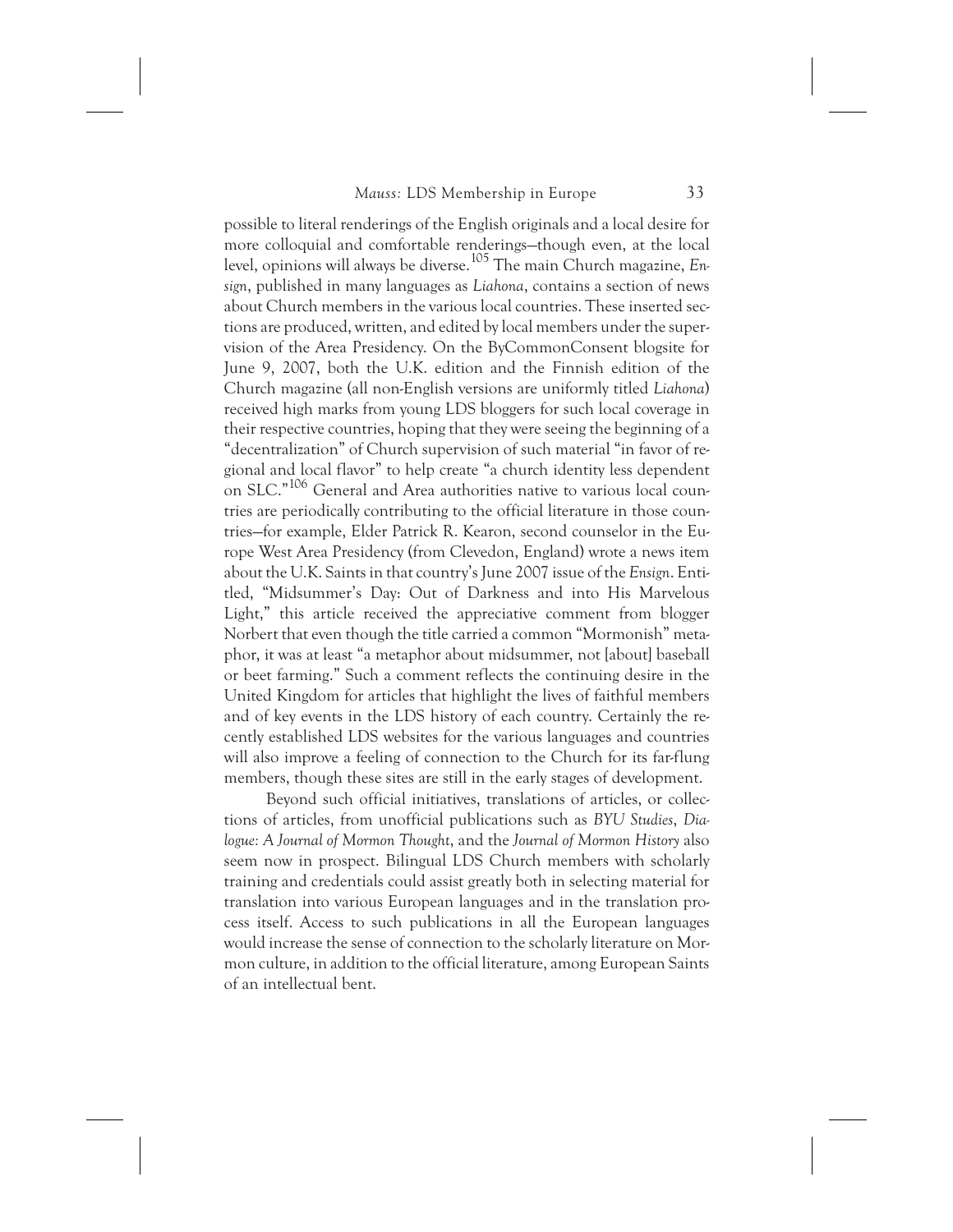Of course, literature from or about the Church for internal consumption, important as that is, will not help much to improve the LDS public image on the outside. There is a desperate need to make reliable contemporary literature on the Church available to European journalists, scholars, and educators, preferably through their own local libraries. This need was brought starkly to my attention during 1999 when my wife and I visited a few local libraries in modest-sized cities and towns in the north of England. We were appalled at what the library patrons and local school children would have encountered in trying to study up on "the Mormons" in those towns. On returning to the United States, I reported on this situation to a friend in the leadership of the Seventy, who later notified me that "library kits" containing the *Encyclopedia of Mormonism* and a number of standard "classics" by Talmage and others had recently been distributed to numerous libraries in all the English-speaking countries as, indeed, they had been for years in the United States. I am reliably informed that a private group of members and returned missionaries, both in Utah and in Germany, are translating the *Encyclopedia* into German for posting on a private website. There are also a few, but very few, outlets from which the Saints in various countries can purchase Mormon-related books locally. One of these, serving German-speaking Saints, is *HLT Bücher* (LDS Books) located in Salzburg. These are promising developments, but bare beginnings.<sup>107</sup>

## *Policies and Practices*

Every large, bureaucratic organization devises policies and practices which seem reasonable and efficient as applied to the organization in general but which produce unintended consequences and unexpected tensions up and down the various levels of the structure. I suspect that a constant source of frustration for the American General Authorities and officers of the LDS Church is trying to find adaptations of general policies and practices that will work in Europe, Asia, and everywhere else. If appropriate adaptations cannot be made, the demands of Church programs and policies often become too costly for the members to bear. I earlier mentioned Sabbath observance and seminary attendance as examples of individual cost-benefit dilemmas. Any of the normal tensions over policies and practices in large organizations are simply exacerbated by cultural differences between the American headquarters and the local stakes. Numerous scholars who are active members and leaders of the Church in Eu-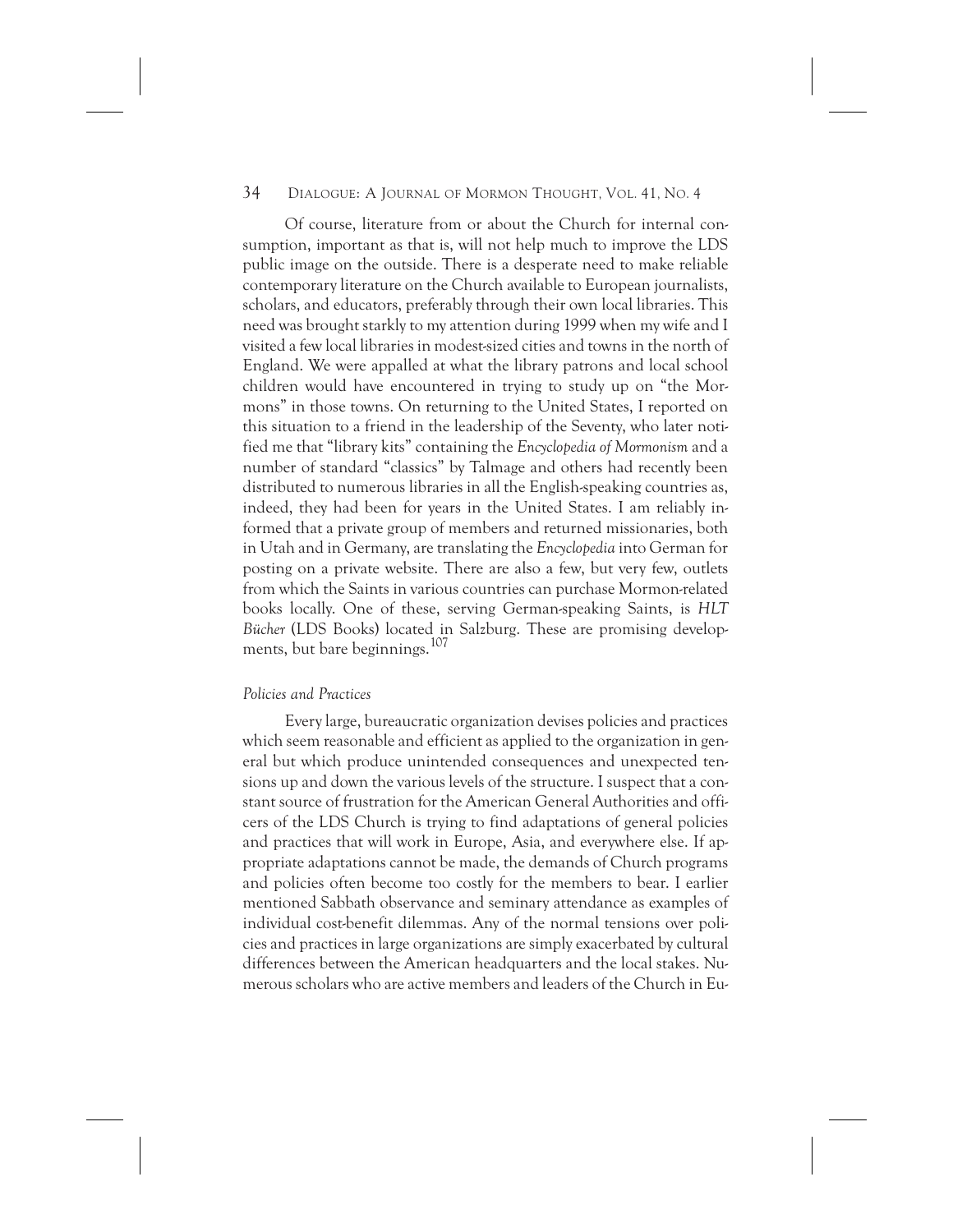rope and in other countries have cited examples of expectations originating in Utah that clash with European cultural preferences.<sup>108</sup> These clashes might arise from different political and economic traditions, or from differential cultural preferences in adapting the Church programs, while still others arise from the increasingly secularized and permissive local norms governing relationships between the sexes. For example, even though family law is very much in flux, both in Europe and in the United States, the LDS Church's current position is strongly opposed to accepting homosexual relationships or even heterosexual cohabitation as normative. However, in some European countries, the Church's legal status might well be jeopardized if it takes disciplinary action against members seeking homosexual marriages. Yet I can envision a policy that might recognize preexisting (i.e., preconversion), long-term monogamous heterosexual relationships (i.e., common-law marriages) for members who are otherwise living gospel standards and preparing for eventual temple marriages. The policy of requiring the lapse of a year between a civil and a temple marriage—a continuing irritant for non-Mormon relatives of American members—is not an issue in Europe, where all marriages must be performed by civil authority and where LDS temple marriages are not recognized.

One of the cultural differences that sometimes complicates relationships between American and European Latter-day Saints is the greater personal reserve and privacy expected in social interactions among Europeans. Thus, traditional LDS practices such as home teaching and visiting teaching often come across as invasions of privacy or unwanted intrusions into the lives of members, especially those who are not very active in the Church.109 During the past few years, both the First Presidency and the European Area Presidencies have formally changed the home teaching policies in recognition both of this cultural sensitivity and of the practical difficulties in comprehensive home teaching where most of the membership is inactive in the Church, and where most men fail to achieve the Melchizedek Priesthood. Accordingly, the latest policy calls for (1) limiting home teaching assignments to about five families or individuals for each pair of brethren willing to serve as home teachers; and then (2) assigning those home teachers in such a way as to give priority to (a) new members and (b) the most responsive among the less active, with (3) the use of missionaries to supplement the work of home teachers in both of those categories. Such is the gist of the information provided me by the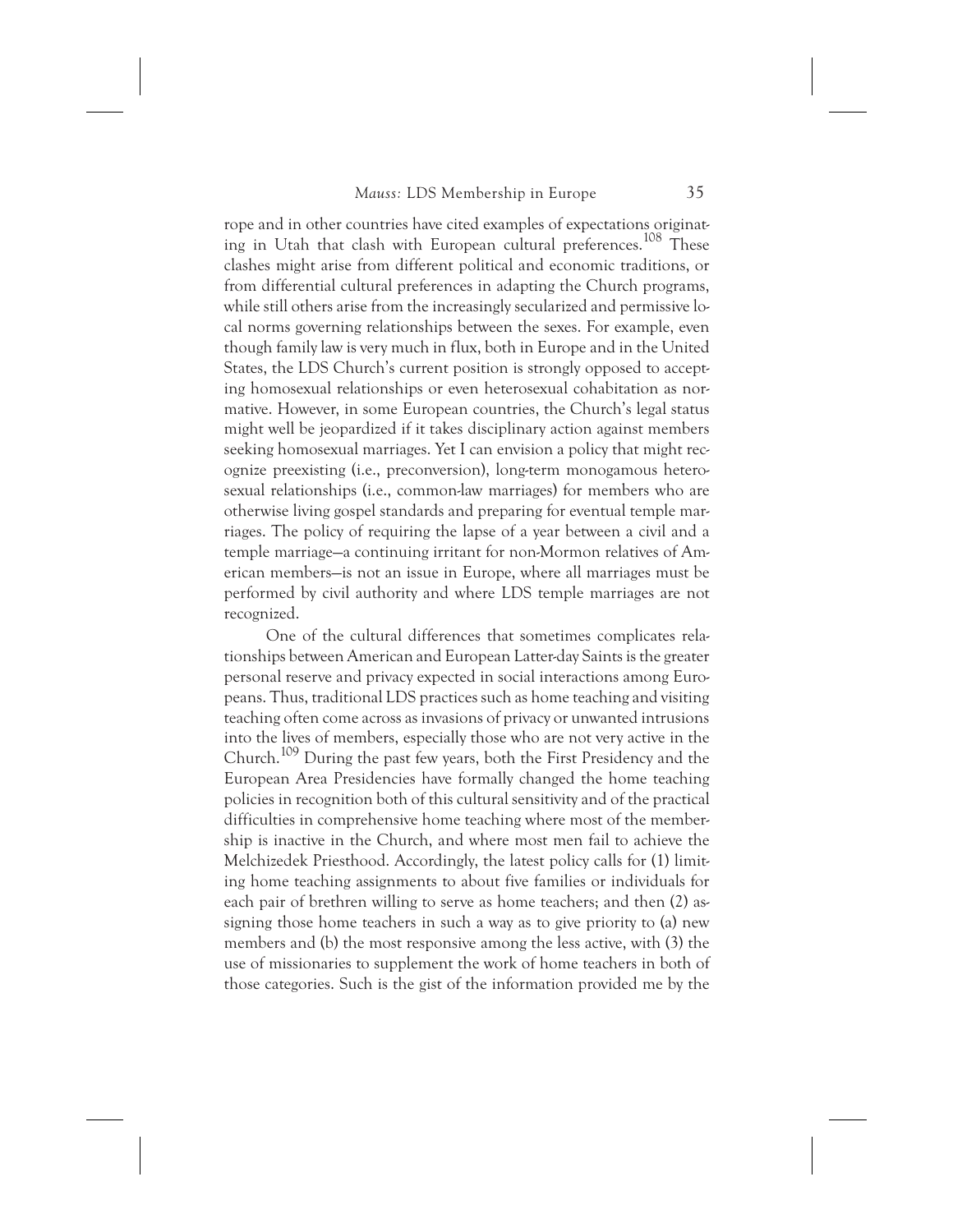Europe Central Area office. These are not all new ideas, of course, but apparently they have been more widely implemented lately as formal policy. This same basic cultural difference is greatly intensified when it is a non-member home being visited by uninvited Mormon missionaries doing their daily "tracting." This method of seeking investigators and potential converts has always rankled Europeans (and those in many other cultural settings as well), who are likely to resent being accosted by strangers wishing to discuss something as private as religious beliefs, especially when they are disturbed in their own homes. Actually, tracting has for some years been given the lowest priority among proselyting methods, considered a last resort when missionaries can't find other ways to make promising contacts. While missionaries might always do some tracting from time to time, the Church has been seeking a variety of alternative methods for finding and teaching investigators in ways that do not require the "frontal assault" of knocking on their doors. Indeed, in some of the more affluent neighborhoods people live behind locked gates, making tracting impossible. In some European missions, the missionaries now depend mainly on a system of "unplanned finding," which consists of watching for unobtrusive opportunities to greet people and engage them in conversations in public locations such as bus stops and buses, trains and train stations, stores, markets, street displays, sports events, and other random times and places. The missionaries are urged to seek at least ten such opportunities every day and thus to remain in a "mode of constant finding." During each such conversation, the missionaries will hand out "passalong cards" with engaging pictures, the phone number of the missionaries, the address of the nearest LDS chapel, and the Church website in the local language. Opportunities for these kinds of contacts and receptivity to a subsequent visit from missionaries are also greatly enhanced by instances in which the Church receives positive publicity as, for example, whenever a new temple is dedicated. My granddaughter, who returned in 2007 from a mission in Finland, continues to rejoice in the proselytizing opportunities that resulted from from publicity associated with the open house and dedication of the Helsinki Temple in the fall of 2006.<sup>110</sup>

It has long been well known that the likelihood of an eventual baptism is greatly enhanced the more that local Church members themselves are involved in the teaching process, so the preferred missionary method has come to be teaching investigators in the presence of, and with the participation of, members of the Church whenever possible.111 Various pro-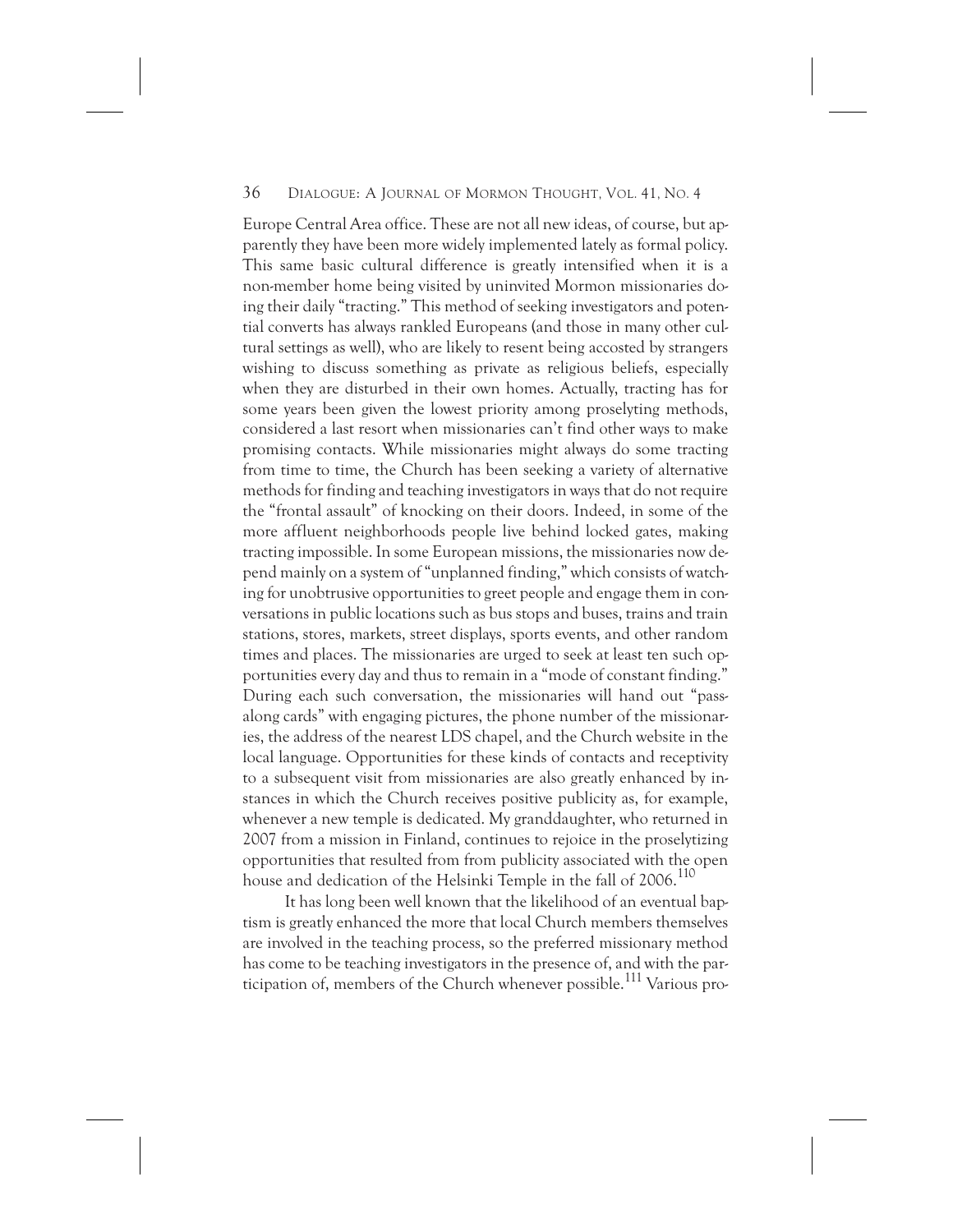cedures for involving the members are laid out in the current missionary publication, *Preach My Gospel: A Guide to Missionary Service* implemented Churchwide in 2004.

In some newly opened countries, where the members are too few and too new to help much in this way, the missionaries fall back on the time-honored method of offering English classes to bring in potential investigators. At the beginning of each class, the missionaries explain their ultimate purpose in offering these classes, so that there are no false pretenses. They indeed do a conscientious job of teaching English, but then invite those who might be interested in their religious message to remain after the class for further discussion.

Among the most recent and effective method for involving members in the missionary program is a pilot project that was field-tested in 2003 with the encouragement of two apostles, and finally implemented during the next two years in all of the stakes of the Europe Central Area, and perhaps in other areas as well. This method uses the CES classes with their Young Single Adults (YSA) as Institute Outreach Centers. Under the direction of the local stake and mission presidents, these YSAs join with full-time missionaries to invite and bring young people of the same general age range (18–30) to local LDS church buildings for family home evenings, Institute of Religion classes, cultural and intellectual events, socials, and sports activities. Through these events, missionaries get many opportunities to teach young investigators in the chapels with YSA members present. So far the results of this program have been promising, not only in conversions but in retentions, for 80 percent of those converted through the Institute Outreach Centers are still active a year after baptism. Social scientists have long known that people in this transitional age range comprise the category most likely to be open to new ideas and experiences, including religious ones, so this approach appears to be a very effective "marketing strategy" for reaching the most likely "customers."

The same approach has had some derivative and secondary applications: It is now being used in an effort to reactivate some less-active YSAs themselves, and it was introduced among teenagers as well through "Especially for Youth" (EFY) programs in Sweden and Germany during 2006. There are signs that the youth of all ages who get involved in this kind of outreach to their peers not only give the missionary effort a big boost but also are themselves more likely to go on missions and remain active in the Church. Meanwhile, the YSAs who participate also provide role models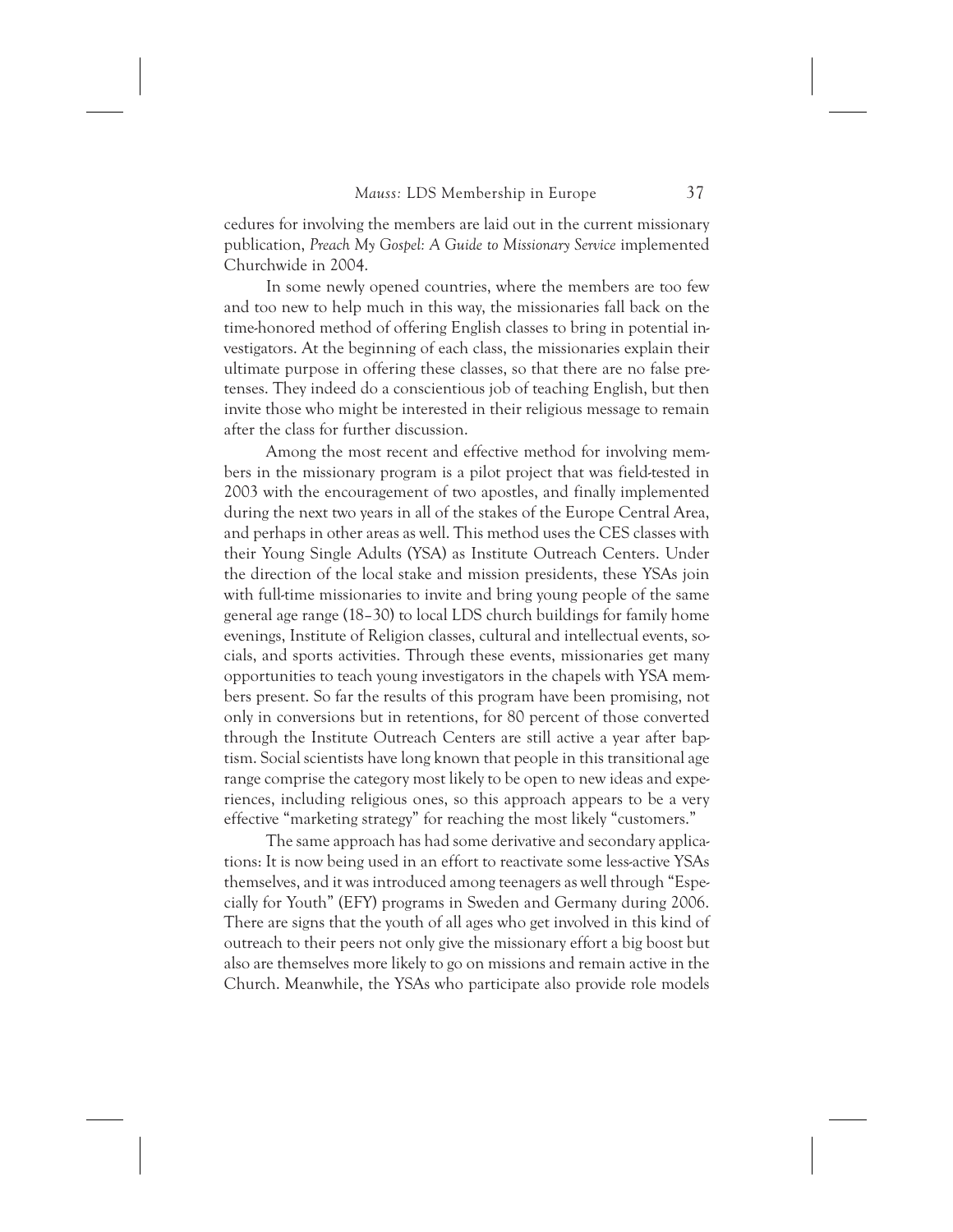that encourage the younger set in their stakes to aspire to serve missions, obtain higher education, and marry in the temple.<sup>112</sup>

Every device attempted by the Church to reach nonmembers is likely to produce an ambiguous cost-benefit (or risk-benefit) assessment. Probably the most serious problem for the public image of the LDS Church is simply that so few people, especially outside the United States, have ever even heard of the LDS Church, to say nothing of having been exposed to a reasonably competent and accurate explanation of what it stands for. Mere publicity, however massive in scale, is not a solution in the absence of quality control—as is apparent from the mixture of the sublime and the ridiculous stirred up about Mormonism by the Romney presidential campaign in the United States. Yet the one-to-one approach through tracting, "unplanned finding," or bringing young single adults to Institute gatherings is a "slow and steady" method, which is unlikely to produce rapid growth. The involvement of faithful members in the proselyting process, whether in their homes or in YSA events, has the advantage of increasing their personal investment in that process, and in the Church program more generally, but it also carries the risk of excessive costs for the members when leaders apply too much pressure to participate. For the LDS religion to come to seem somewhat more normal and natural as part of the European setting (and thus less stigmatizing for its members and investigators) will likely require another couple of generations of these kinds of slow and steady efforts.

## **Summary and Conclusions**

In this paper, I have been concerned mainly with the differential cost of LDS membership in Europe compared to North America, with special reference to what the Church can do to reduce the costs of membership among the European Saints. I reviewed three conditions that seem especially important as sources of these membership costs: (1) the secularized and regulated cultural and political environment throughout Europe, in which the LDS Church must operate; (2) the special costs to European members, collectively and individually, from various cultural, legal, and even logistical burdens that American members rarely face; and (3) the energy and resources that European leaders and members have had to devote to the retention and recovery of inactive members—with poor prospects in the latter case. I turned then to developments that hold out the prospect for significantly reducing membership costs in the years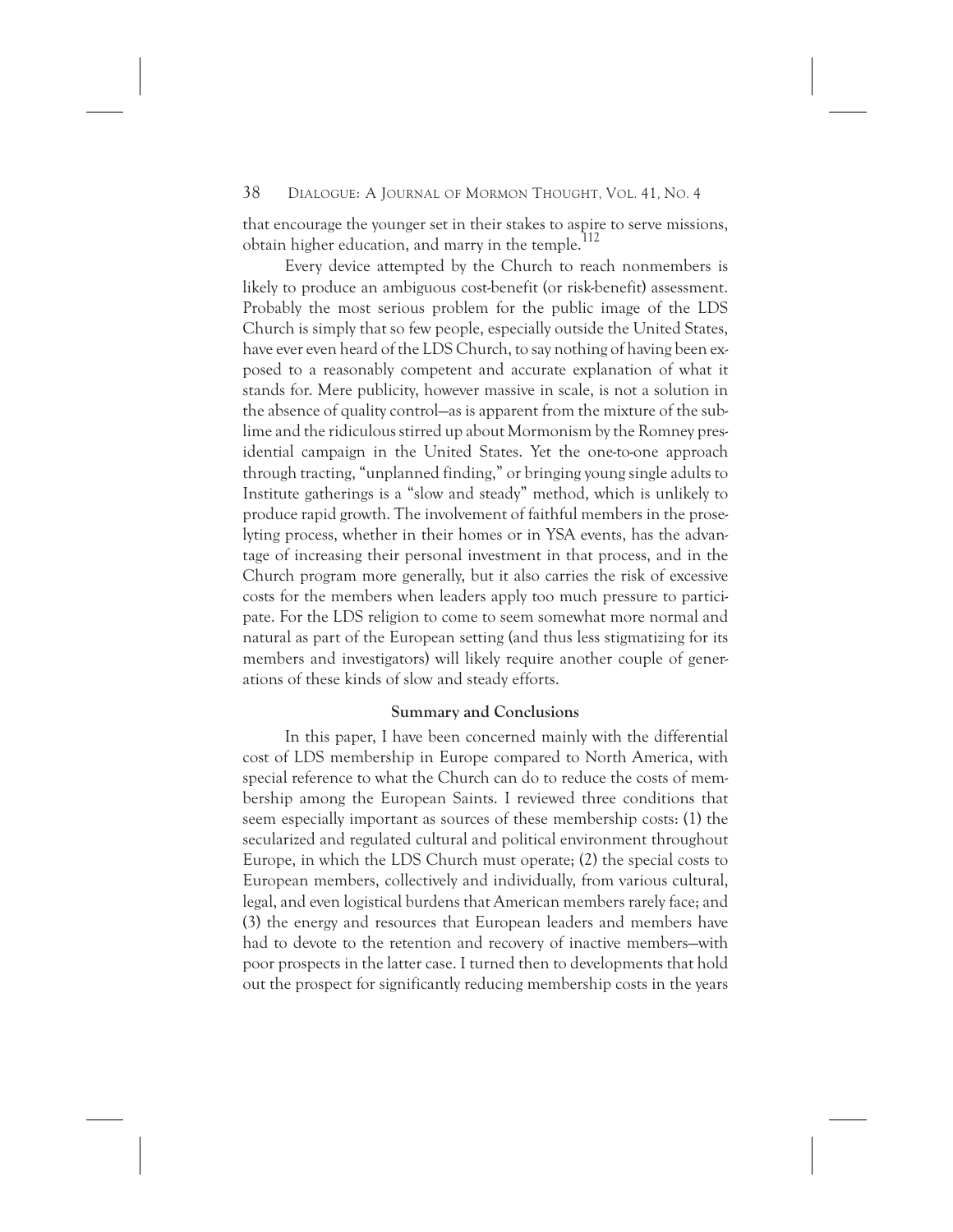ahead, especially: (1) the creation of a market niche of well-educated young Europeans with a nontraditional spiritual orientation, as a side effect of the secularization of the traditional European religions; (2) the extensive campaign being waged by the Church itself to reduce the regulation and stigmatization of the LDS and other newer religions in Europe; and (3) the potential for local adaptations of general Church doctrines, policies, and practices that will make Church activity less costly and more appealing for European members.

There are good reasons to be optimistic about the future of the Church in Europe. Old traditions and restrictions on new religions are breaking down. The religious market is stirring, and the LDS brand, with its innovative combination of the familiar and the novel, will find new "customers" in the younger generations. The Church now has experienced local leaders in place and enough organizational stability to maintain successful "franchises" in many wards and stakes. Many of these leaders are of a second generation of European Mormons, who have already learned to cope with the costs and adapt to the tensions with a Utah leadership. As the Area President put it to me, "Recent developments in Europe can give our . . . members an increased level of confidence about their own membership in the Church here. One of our/their challenges is that they deserve to have more confidence than some of them feel. I see the Brethren working very hard to 'build Zion' as much as possible in the far-flung areas of the Church, and they are very conscious of not wanting to 'Americanize' that effort."<sup>113</sup> For my own part, I see a new cohort of General Authorities in their fifties and sixties (and younger) who have more experience than ever before in countries outside North America, are more often native to those countries, and are more sensitive than ever to the inappropriate intrusions of American culture into LDS Church life in other countries. I see them as also more open than earlier generations to the counsel and advice of local Saints and leaders living in Europe and elsewhere, despite the strictures of "correlation."

I see that openness extending also to the work of scholars in the field of Mormon studies, especially during the past decade or so while President Hinckley was at the head of the Church. As recently as November 2007, the Church's Public Affairs Newsroom issued a statement on its website supporting academic Mormon studies at secular universities and referencing President Hinckley himself for its authority. Citing recent academic conferences on Mormonism, this statement declares that "the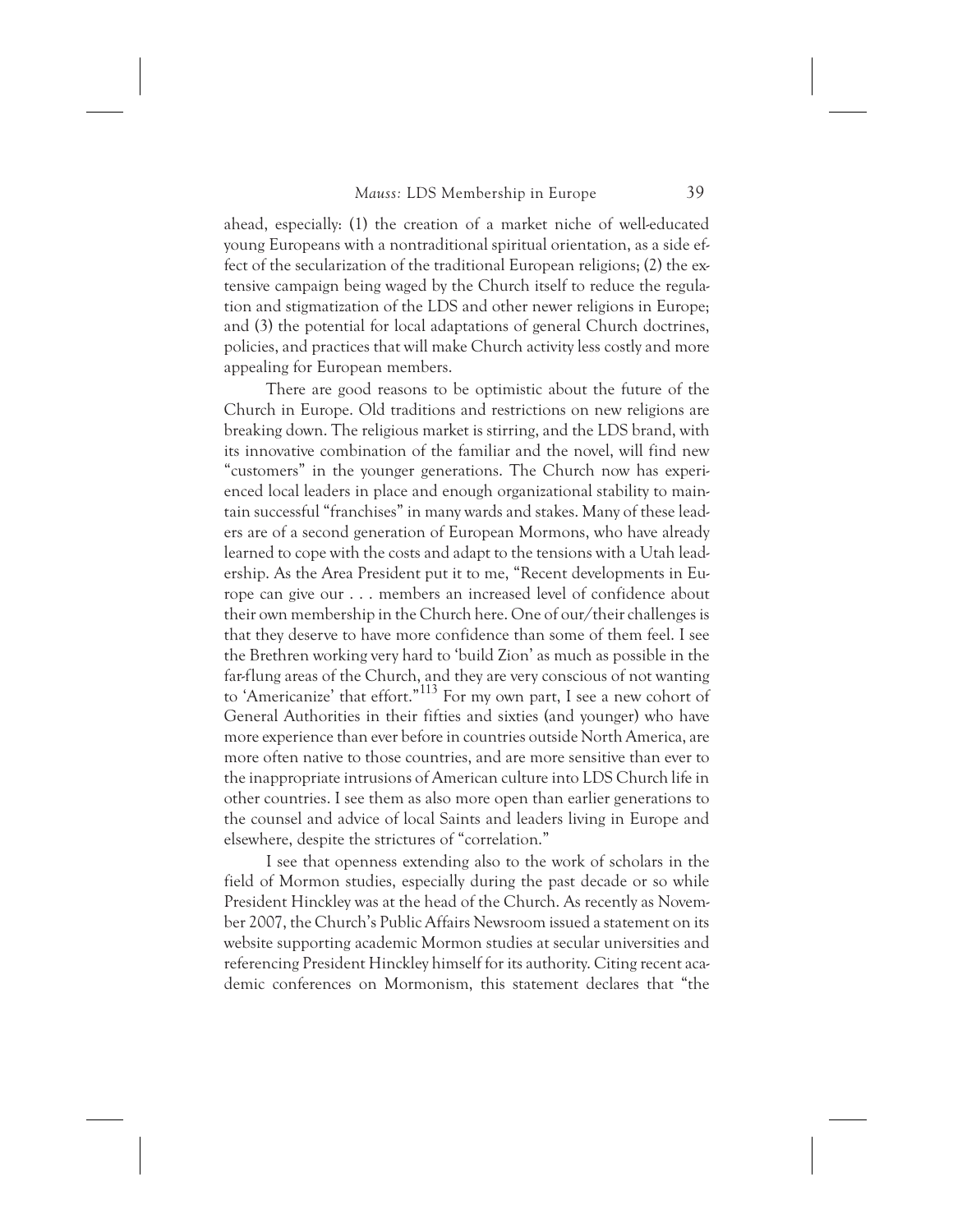Church encourages a deeper and broader examination of its theology, history, and culture on an intellectual level . . . [and] open dialogue and conversation between the Latter-day Saints and various scholarly and religious communities . . . [in the belief that] Mormonism has a depth and breadth of substance that can hold up under academic scrutiny."114

Mormon studies programs and courses are gaining traction at various locations in the United States and the organization of the European Mormon Studies Association in 2007 bodes well for similar academic developments in Europe. The intellectual ferment which Islam and various new religions have brought to Europe in recent years has generated a variety of regular scholarly conferences on religion there, most of them under such respectable auspices as those of CESNUR and INFORM.<sup>115</sup> If LDS scholars will present papers and join in the conversations at such conferences, "they can bring especially fresh perspectives rooted in their [own] LDS experience in Europe . . . [and the day] may come . . . when there will be courses in Mormon studies at universities across Europe."<sup>116</sup> That might seem a far-fetched prospect today, but no more so than a similar projection about Mormon studies in American academia would have been in the middle of the twentieth century.

## **Notes**

1. Elder Jeffrey R. Holland, 1995 seminar for stake and mission presidents in Paris, quoted in Hoyt W. Brewster Jr., *The Promise: The Prophesied Growth of the Church of Jesus Christ of Latter-day Saints in the Netherlands and Belgium and All of Western Europe* (Amsterdam: Amsterdam Netherlands Mission, 1998). Brewster, then mission president, also quotes a comparably optimistic prediction by Elder Henry B. Eyring made two years later at a similar meeting in Rome and a third by President Gordon B. Hinckley in 2000 about a "second harvest" soon to come in Sweden. Erik Nilsson, "Göteborg, Sweden: Second Harvest," *Ensign,* July 2000, 77.

2. Peter Berger, "Epistemological Modesty: An Interview with Peter Berger," *Christian Century,* October 29, 1997, 974. In the 1960s, Berger had been among the most confident social theorists predicting the final decline and fall of religion in Europe and elsewhere before the inevitable onslaught of modernism and secularism. See, e.g., his *The Sacred Canopy* (New York: Doubleday, 1969), 107–8.

3. Massimo Introvigne and Rodney Stark, "Religious Competition and Revival in Italy: Exploring European Exceptionalism," *Interdisciplinary Journal*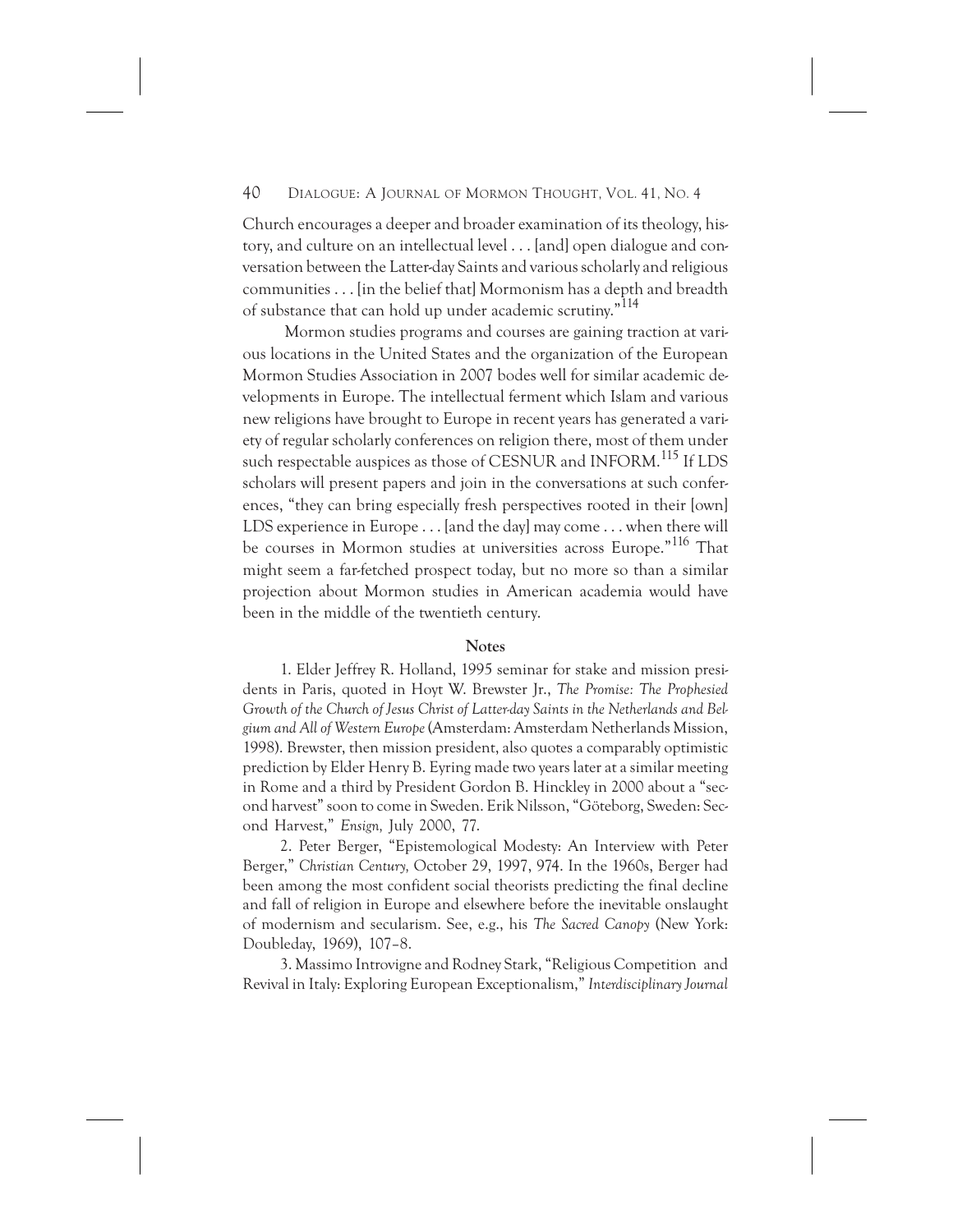*of Research on Religion* 1, no. 1 (2005, Article 5): 14, http://www.religjournal. com (accessed in April 2008).

4. I have in mind here primarily Stark's predictions during the past two decades of gigantic Church growth, compiled and updated most recently in his *The Rise of Mormonism* (New York: Columbia University Press, 2005), edited by Reid L. Neilson, as well as certain other observations in that same book.

5. The series ran for several issues in the *Salt Lake Tribune.* See, e.g., Peggy Fletcher Stack, "Keeping Members a Challenge for the LDS Church," *Salt Lake Tribune,* July 26, 2005.

6. The website {www.cumorah.com} includes many kinds of data on contemporary Mormons. See also his *Law of the Harvest: Practical Principles of Effective Missionary Work* (Henderson, Nev.: Cumorah Foundation, 2007).

7. I acknowledge with deep appreciation how much I have benefited by the consultation, information, and advice offered by many colleagues, especially from those who provided more formal critiques of earlier versions: Wilfried Decoo, Henri Gooren, Bruce C. Hafen, George K. Jarvis, O. James Stevens, Walter E. A. van Beek, and Ethan Yorgason. I alone am responsible for whether and how I have made use of their suggestions.

8. See, e.g., Walter van Beek, "Ethnization and Accommodation: Dutch Mormons in Twenty-First Century Europe," *Dialogue: A Journal of Mormon Thought* 29, no. 1 (Spring 1996): 119–27; and his "Mormon Europeans or European Mormons," *Dialogue: A Journal of Mormon Thought* 38, no. 4 (Winter 2005): 27–32; also Gary C. Lobb, "Mormon Membership Trends in Europe among People of Color: Present and Future Assessment," *Dialogue: A Journal of Mormon Thought* 33, no. 4 (Winter 2000): 62. I am not insisting that religious disbelief and moral permissiveness are always causally connected, though historically a culture's moral strictures have usually been "enforced" by some sort of supernatural beliefs. A recent Pew survey found that many people in the United States and most people in the rest of the industrialized world do not believe that morality is necessarily connected to religion. Of course, public opinion is not the same as empirical reality, and in any case such opinion in secularized societies could be expected to deny a connection between religion and morality. Also, much depends on how "morality" is defined—in particular, on whether the issue is civic morality or personal (especially sexual) morality. Nathan Black, "Survey: Wealthier Nations Less Religious," *Christian Post* 5 (November 2007), http://www.christianpost. com/article/20071105/29971\_Survey:\_Wealthier\_Nations\_Less\_Religious. htm (accessed April 2008). I am grateful to Wilfried Decoo for calling this article to my attention. On the other hand, Rodney Stark and William S. Bain-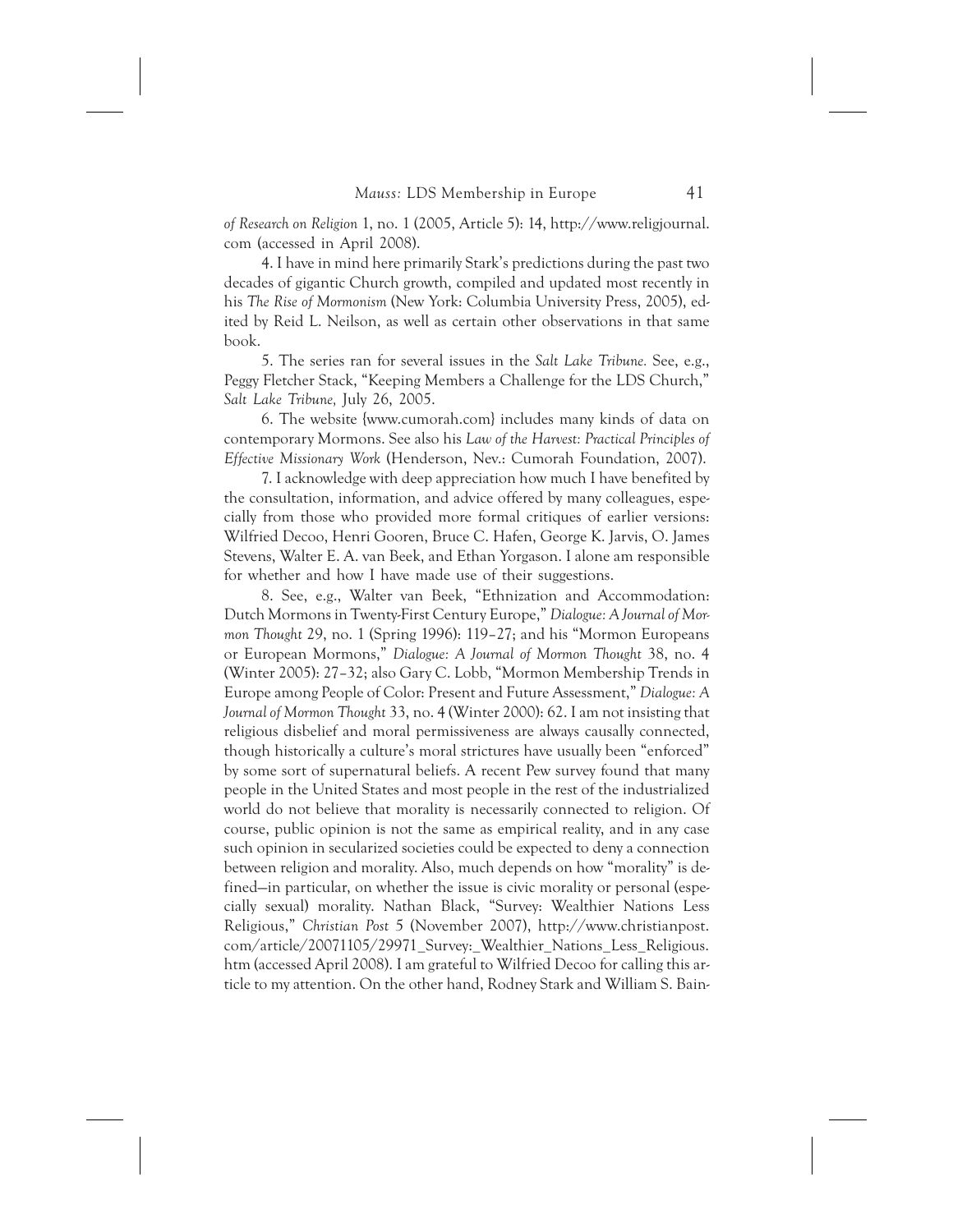bridge, *Religion, Deviance, and Social Control* (New York: Routledge, 1997) have found empirically that in a society with high religious participation, rates of crime, delinquency, and other deviance are lower even among those who are not religious or do not attend church.

9. See, e.g., the discussion in Rodney Stark and Roger Finke, *Acts of Faith: Explaining the Human Side of Religion* (Berkeley: University of California Press, 2000), 220–23; and the analysis by Edward A. Tiryakian, "American Religious Exceptionalism: A Reconsideration," *Annals of the American Academy of Political and Social Science* 527 (1993): 40–54.

10. Grace Davie, *Religion in Britain since 1945: Believing without Belonging* (Oxford, Eng.: Oxford University Press, 1994).

11. I gratefully acknowledge the informative documents for this section which were shared with me by W. Cole Durham, director of the International Center for Law and Religion Studies at Brigham Young University, and O. James Stevens, fellow of the center, who is currently serving a Church service mission in Brussels with his wife, Joan.

12. For comprehensive religion-state relationships, see James T. Richardson, ed., *Regulating Religion: Case Studies from Around the Globe* (New York: Springer-US, 2003), and Phillip Charles Lucas and Thomas Robbins, eds., *New Religious Movements in the Twenty-First Century: Legal, Political, and Social Changes in Global Perspective* (New York: Routledge, 2006). Religious freedom for the individual has varied among European nations for more than a century. The ECHR had the effect of bringing all member nations under one juridical umbrella, legitimating personal freedom where it was already established, and pressing for change in nations where it was minimal. For the current social and legal status of religions in European countries, see EUREL newsletters {http://www.eurel.info}.

13. Lasia Bloss, "European Law of Religion: Organizational and Institutional Analysis of National Systems and Their Implications for the Future European Integration Process," *Jean Monnet Working Paper 13/03* (New York: NYU School of Law, 2003). My thanks to O. J. Stevens for calling my attention to this paper.

14. See http://www.osce.org and http://en.wikipedia.org/wiki/osce #history.

15. Silvio Ferrari, "New Religious Movements in Western Europe," http://religion.info/pdf/2006\_10\_ferrari\_nrm.pdf, (accessed June 5, 2007), 22 pp., published as *Research and Analysis Paper No. 9,* edited by Jean-François Mayer (Milan, Italy: Religioscope, October 23, 2006).

16. W. Cole Durham, "Re-Evaluating Foreign Evaluations of the 1997 Law on Freedom of Conscience and on Religious Organizations: The Per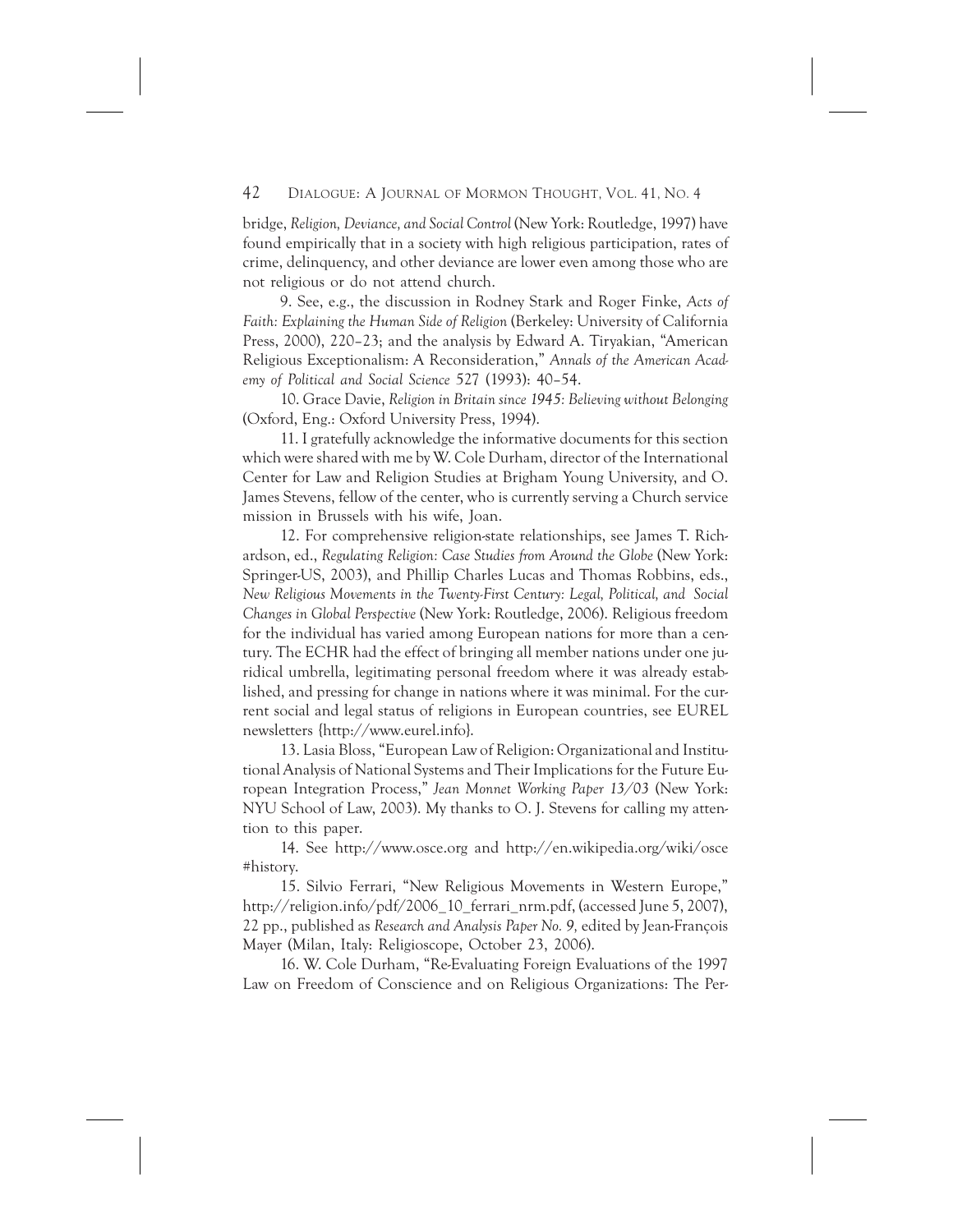spective after Ten Years," unpublished paper written for BYU International Center for Law and Religion Studies, and presented at a conference of the J. Reuben Clark Law Society, February 16, 2007, Brigham Young University, Provo, Utah.

17. Ferrari, "New Religious Movements in Western Europe."

18. Marco Ventura, "Equality in the Regulation of Religion," in *Religious Pluralism and Human Rights in Europe: Where to Draw the Line?,* edited by M. L. P. Loenen and J. E. Goldschmidt (Antwerp, Netherlands: Intersentia, 2007). The intertwining of religious and ethnic prejudice is another complicating factor. See, e.g., *Fact Sheet No. 34: Religious Discrimination and Legal Protection in the European Union,* issued jointly in October 2007 by the European Network against Racism (ENAR) {www.enar-eu.org} and the Jewish Contribution to an Inclusive Europe (CEJI) {www.ceji.org}, both based in Brussels. ENAR is a network of some 600 European NGOs working to combat racial and religious discrimination throughout the European Union. The *Fact Sheet* concludes (p. 22) that much remains to be done in establishing equality even in individual freedom of thought, conscience, and religion, to say nothing of legal entity status for religious organizations. Once again, I am grateful to O. James Stevens for calling my attention to these and many other documents referenced in this paper.

19. Durham, "Re-Evaluating Foreign Evaluations of the 1997 Law on Freedom of Conscience."

20. W. Cole Durham Jr., "Facilitating Freedom of Religion or Belief through Religious Association Laws," in *Facilitating Freedom of Religion or Belief,* edited by Tore Lindholm, W. Cole Durham Jr., and Bahia Tahzib-Lie (Leyden, Netherlands: Martinus Nijhoff Publishers, 2004), 321–405.

21. Karel Dobbelaere and Lillian Voyé, "From Pillar to Postmodernity: The Changing Situation in Belgium," *Sociology of Religion* (formerly *Sociological Analysis*) 51 (Supplement 1990): S1–13; Walter van Beek, "Ethnization and Accommodation," 121–24, and "Mormon Europeans or European Mormons?," 27.

22. Van Beek, "Mormon Europeans or European Mormons?" 27–31.

23. Grace Davie, *Religion in Modern Europe: A Memory Mutates* (Oxford, England: Oxford University Press, 2000).

24. Van Beek, "Ethnization and Accommodation," 124–28.

25. Elder Bruce C. Hafen, president of the Europe Central Area, email to Armand Mauss, July 15, 2007, finds my characterization of the LDS plight here to be somewhat exaggerated or outdated, at least in the northwest part of Europe.

26. Eileen Barker, *New Religious Movements: A Perspective for Understand-*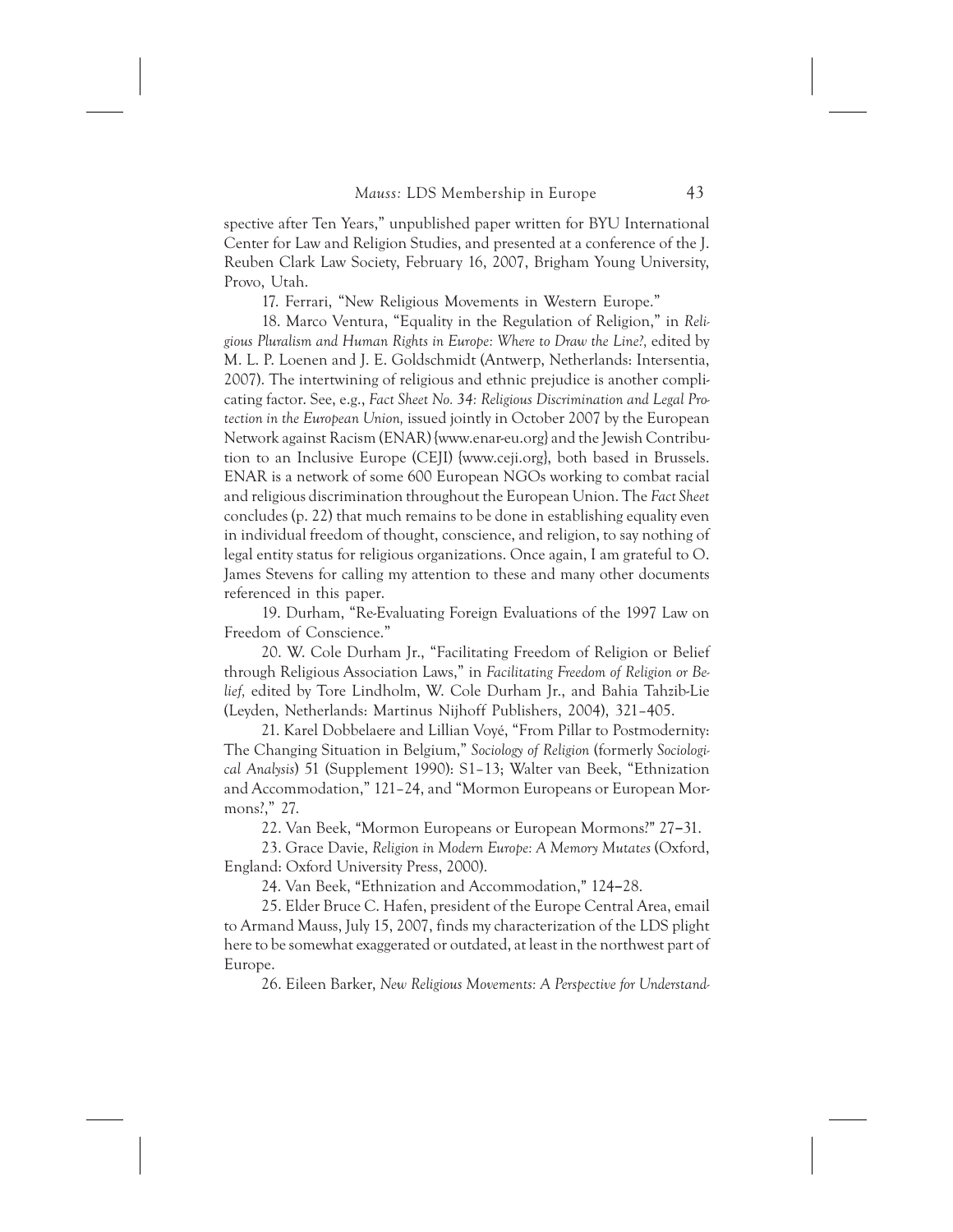*ing Society* (Lewiston, N.Y.: Edwin Mellen Press, 1982), and her *Sects, Cults, and New Religions* (Oxford, England: Routledge, 2007).

27. Willy Fautré, Alain Garay, and Yves Nidegger, "The Sect Issue in the European Francophone Sphere," in *Facilitating Freedom of Religion or Belief*, edited by Tore Lindholm, W. Cole Durham, Jr., and Bahia Tahzib-Lie, chap. 26.

28. This organization is successor to an earlier one (MILS = Interministerial Mission on Sects) established with a similar purpose. See information about both in *Wikipedia*, http://fr.wikipedia.org/wiki/miviludes (accessed April 2008).

29. "Contested religious movements" (CRMs) is a more neutral term than the usual government designation "sects" (or "cults"), but less neutral than "new religious movements" (NRMs) preferred by most sociologists, at least in the United States and the United Kingdom.

30. Vassilis Saroglou, Louis-Leon Christians, Coralie Buxant, and Stefania Casalfiore, *Mouvements Religieux Contestés: Psychologie, Droit et Politiques de Précaution* (Gent, Belgium: Academia Press, 2005); see also the authors' summary: "Contested Religious Movements: Psychology, Law, and Policies of Precaution" (University of Louvain, Center for the Psychology of Religion and Faculty of Law, 2006). For an example of the consequences of such marginalization for Belgian Mormons, see Wilfried Decoo, "Feeding the Fleeing Flock: Reflections on the Struggle to Retain Church Members in Europe," Dialogue: A Journal of Mormon Thought 29, no. 1 (Spring 1996): 101-4.

31. Jörg Dittberner, "One Hundred Eighteen Years of Attitude: The History of the Church of Jesus Christ of Latter-day Saints in the Free and Hanseatic City of Bremen," *Dialogue: A Journal of Mormon Thought* 36, no. 1 (Spring 2003):  $51-69$ , considers this factor one of the three most important reasons for the continuing difficulty in keeping a "typical" German ward going. The other two are emigration and internal dissension.

32. Historians who have studied the social origins of nineteenth-century European Mormon converts agree that they were predominantly working class. The precise forms and degrees of religious freedom varied considerably in nineteenth-century Europe. Mormon missionaries had no trouble with public preaching and meetings when they arrived in the British Isles in 1837, but these activities were not permitted in Scandinavia until after 1850. For a useful summary of the relations between church and state in fifteen European countries across time, see *La Laïcité dans la Construction Européenne* (Caen, France: La Ligue de l'Enseignement du Calvados at the University of Caen, 2000). See also its website: www.fol14.asso.fr. Some expansion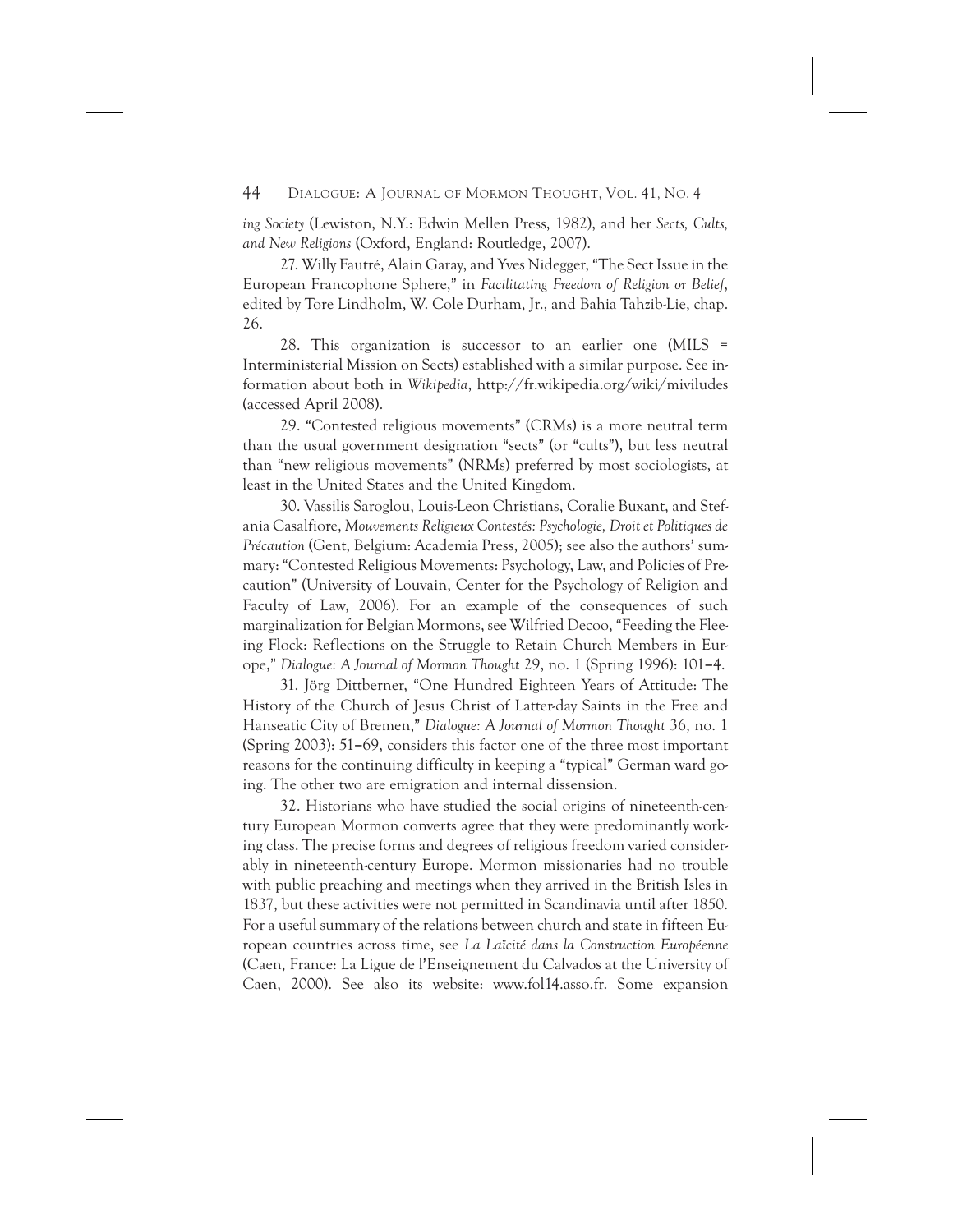("élargissement") in religious rights apparently occurred in May 2004, after this report was issued.

33. Interestingly enough, some knowledgeable reviewers have found this section's assessment unduly pessimistic and somewhat outdated, while others have found it quite appropriate.

34. Most of my European informants concur with this generalization, although I allow the possibility that it may be an overstatement. For the more fluid U.S. situation, see Tim B. Heaton, "Vital Statistics," Encyclopedia of Mor*monism, 4 vols.* (New York: Macmillan Co., 1992), 4:1525-27.

35. See reports from census data in Austria, Canada, New Zealand, Australia, Chile, and Mexico, in Rick Phillips, "Rethinking the International Expansion of Mormonism," Nova Religio 10, no. 1 (2006): 52–68, and David C. Knowlton, "How Many Members Are There Really? Two Censuses and the Meaning of LDS Membership in Chile and Mexico," Dialogue: A Journal of *Mormon Thought* 38, no. 2 (Summer 2005): 53-78.

36. Many examples have been recounted in the work of other scholars who have written on Latter-day Saints in Europe. Examples are the articles by Decoo, Dittberner, and van Beek cited earlier. These generalizations are offered in the absence of systematic comparative data for European versus North American members, which (if available) might show that I have exaggerated some of the differences, despite the reports cited here from European scholars.

37. A similar situation prevails, of course, in remoter regions of the United States and Canada, but not for the great majority of Church members in these countries.

38. Since Sunday is also the preferred day in Europe for most activities of clubs, sports teams, and even volunteer civic organizations, an active LDS member is likely to be isolated from both the local community and from the family itself. For an engaging and comprehensive historical review of cultural varieties in Sunday sabbatarian observances, see Craig Harline, *Sunday: A History of the First Day from Babylonia to the Super Bowl* (New York: Doubleday, 2007), its review by Wilfried Decoo, and commentary by others on the Times and Seasons blogsite (www.timesandseasons.org/?p=3854). The continuing influence of Puritanism on LDS conceptions of Sabbath uses is readily apparent in the Harline study.

39. Gordon Shepherd and Gary Shepherd, "Membership Growth, Church Activity, and Missionary Recruitment," Dialogue: A Journal of Mormon *Thought* 29, no. 1 (Spring 1996): 33-57, esp. 45-52.

40. Faithful LDS Europeans still have a continuing urge to emigrate to areas where the Church is stronger. Though European emigration in total is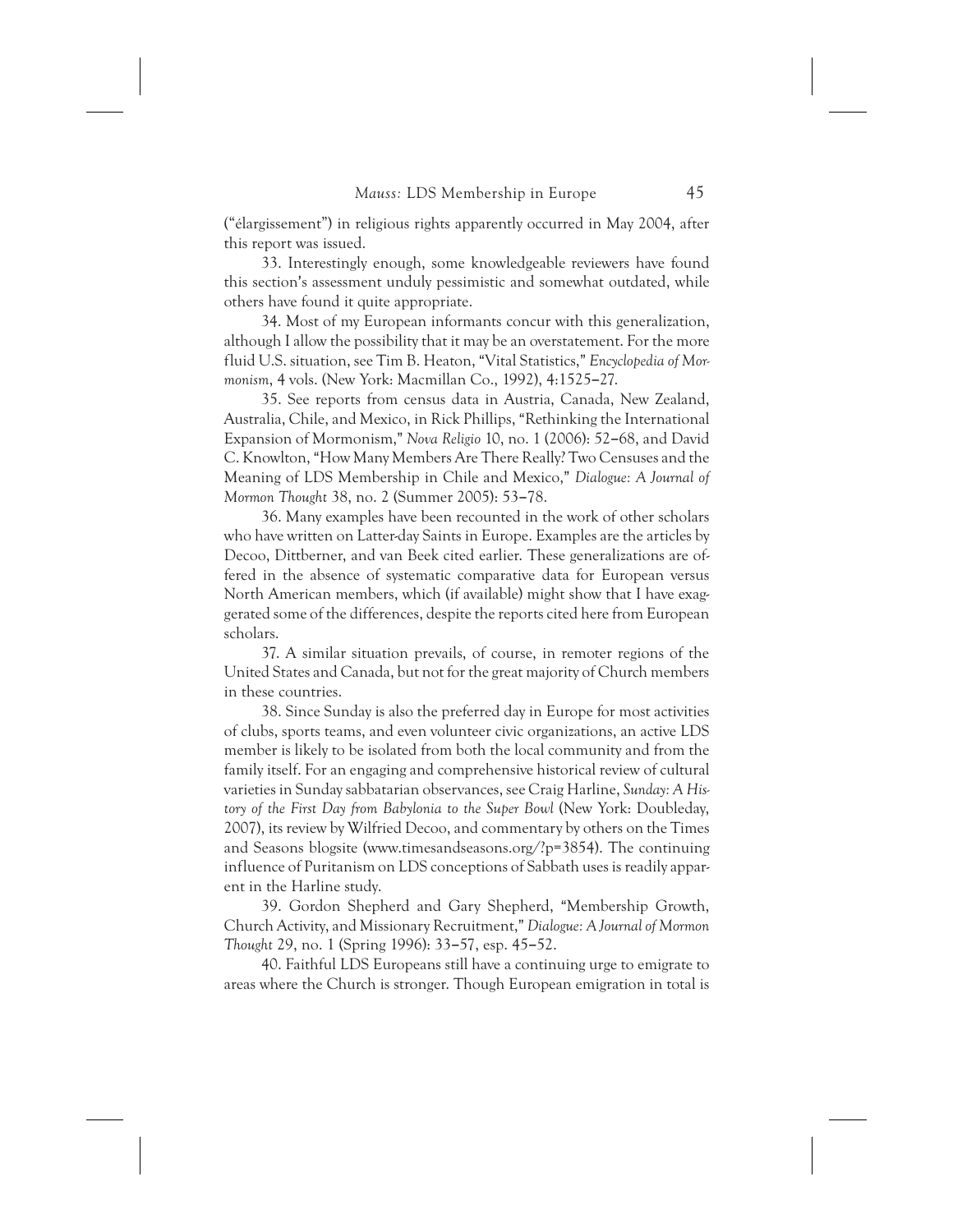not large, it can severely weaken an already struggling European ward or branch. See Dittberner, "One Hundred Eighteen Years," 63–65, and Van Beek, "Mormon Europeans or European Mormons," 19.

41. See Lobb, "Mormon Membership Trends in Europe." In the Europe Central Area, at least, according to Hafen, email, July 15, 2007, twothirds of those joining the Church during 2006 had been baptized in the country of their birth, so a third had not been. There is no separate record of converts from the second generation of immigrant families, who might constitute many of those in the native two-thirds. Immigrant converts have tended to come from southern Europe and from Africa, and have proved both highly mobile and difficult to assimilate. They are also stigmatized by the local Europeans, so their conversions do not help to make LDS congregations seem any more "normal" by local standards.

42. See, e.g., the following articles in *Dialogue: A Journal of Mormon Thought* 29, no. 1 (Spring 1996): Decoo, "Feeding the Fleeing Flock"; Van Beek, "Ethnization and Accommodation"; Marjorie Newton, "Towards 2000: Mormonism in Australia," 193–206; Ian G. Barber and David Gilgen, "Between Covenant and Treaty: The LDS Future in New Zealand,"  $207-22$ ; and Jiro Numano, "Mormonism in Modern Japan," 223-35. See also Van Beek, "European Mormons or Mormon Europeans"; Jiro Numano, "Perseverance Amid Paradox: The Struggle of the LDS Church in Japan Today," Di*alogue: A Journal of Mormon Thought* 39, no. 4 (Winter 2006): 138–55; Lobb, "Mormon Membership Trends in Europe"; D. Michael Quinn, "I-Thou vs. I-It Conversions: The Mormon 'Baseball Baptisms' Era," Sunstone 16, no. 7 (December 1993): 30-44.

43. Church of Jesus Christ of Latter-day Saints, *Preach My Gospel: A Guide to Missionary Service* (Salt Lake City: Intellectual Reserve, 2004).

44. Stewart, *Law of the Harvest*. See also his website {www. cumorah.com}, an enormous collection of worldwide data on LDS Church growth, retention, and many other matters. For a rich, data-driven overview of his findings, see his "Growth, Retention, and Internationalization," in *Revisiting Thomas F. O=Dea=s* The Mormons: *Contemporary Perspectives*, edited by Cardell K. Jacobson, John P. Hoffmann, and Tim B. Heaton (Salt Lake City: University of Utah Press,  $2008$ ),  $328-61$ .

45. Wilfried Decoo, email, December 2, 2007, believes that readiness for baptism is not merely a straight-line function of length of time since the first contact with missionaries but that it varies by individual investigator. Decoo believes that the individual investigator should be self-motivated enough to ask for baptism, rather than responding mainly to prodding from the missionaries.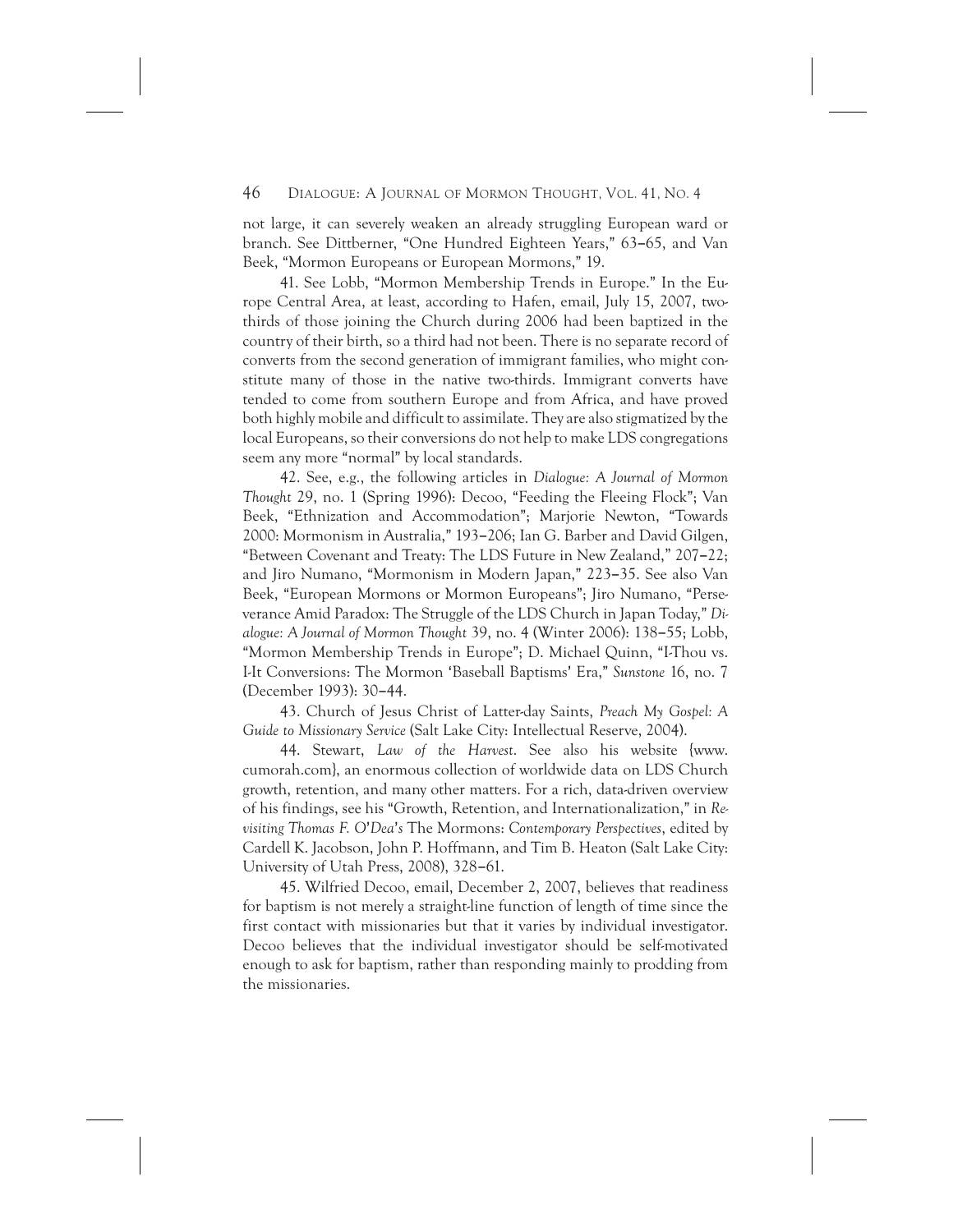46. George K. Jarvis, mission president in Romania 1999–2002, reported similar activity figures for converts in that country. Email to Armand Mauss, January 14, 2008.

47. My appreciation to President Hafen for providing these data (email, July 1, 2007). Figures for females were not offered, probably because the number of priesthood-holding men is such a crucial determinant of the potential for forming wards and stakes.

48. Any doubt that this institutional stigmatization is extended to the individual is confirmed by Mitt Romney's 2007–08 campaign for U.S. president, which was constantly on the defensive from the flurry of misperceptions and canards about the LDS Church stirred up by Romney=s detractors in this campaign. This near-obsessive focus on Mormonism's more peculiar details had the effect of giving LDS Americans a taste of what European members regularly encounter. See Suzanne Sataline, "Mormons Dismayed by Harsh Spotlight," Wall Street Journal, February 8, 2008, A1.

49. In working on the second and third of these topics, I benefited greatly from consultations with Elder Bruce C. Hafen, president of the Europe Central Area, and with Elder Marlin K. Jensen, its former president and currently Church Historian. Both generously entertained a number of probing questions from me during the summer of 2007 and responded expansively. However, I alone am responsible for the accuracy of my understanding and interpretation of the information they provided.

50. See, for example, Olivier Tschannen, "The Secularization Paradigm: A Systematization," *Journal for the Scientific Study of Religion* 30, no. 4 (Winter 1991): 395–415.

51. P. Heelas, L. Woodhead, B. Seel, B. Szerszynski, and K. Tusting, eds., *Detraditionalization: Critical Reflections on Authority and Identity* (Oxford, England: Blackwell, 1995). I see "detraditionalization" as the equivalent, on the individual level, of "desacralization" on the institutional level, as defined by Stark and Finke, *Acts of Faith*, 200-201.

52. Dick Houtman and Stef Aupers, "The Spiritual Turn and the Decline of Tradition: The Spread of Post-Christian Spirituality in 14 Western Countries, 1981-2000," Journal for the Scientific Study of Religion 46, no. 3 (September 2007): 307.

53. K. J. Gergen, *The Saturated Self: Dilemmas of Identity in Contemporary Life* (New York: Basic Books, 1991), 19, as quoted in Houtman and Aupers, "The Spiritual Turn and the Decline of Tradition," 307.

54. Much of this paragraph is either directly quoted or slightly rephrased from Houtman and Aupers, "The Spiritual Turn and the Decline of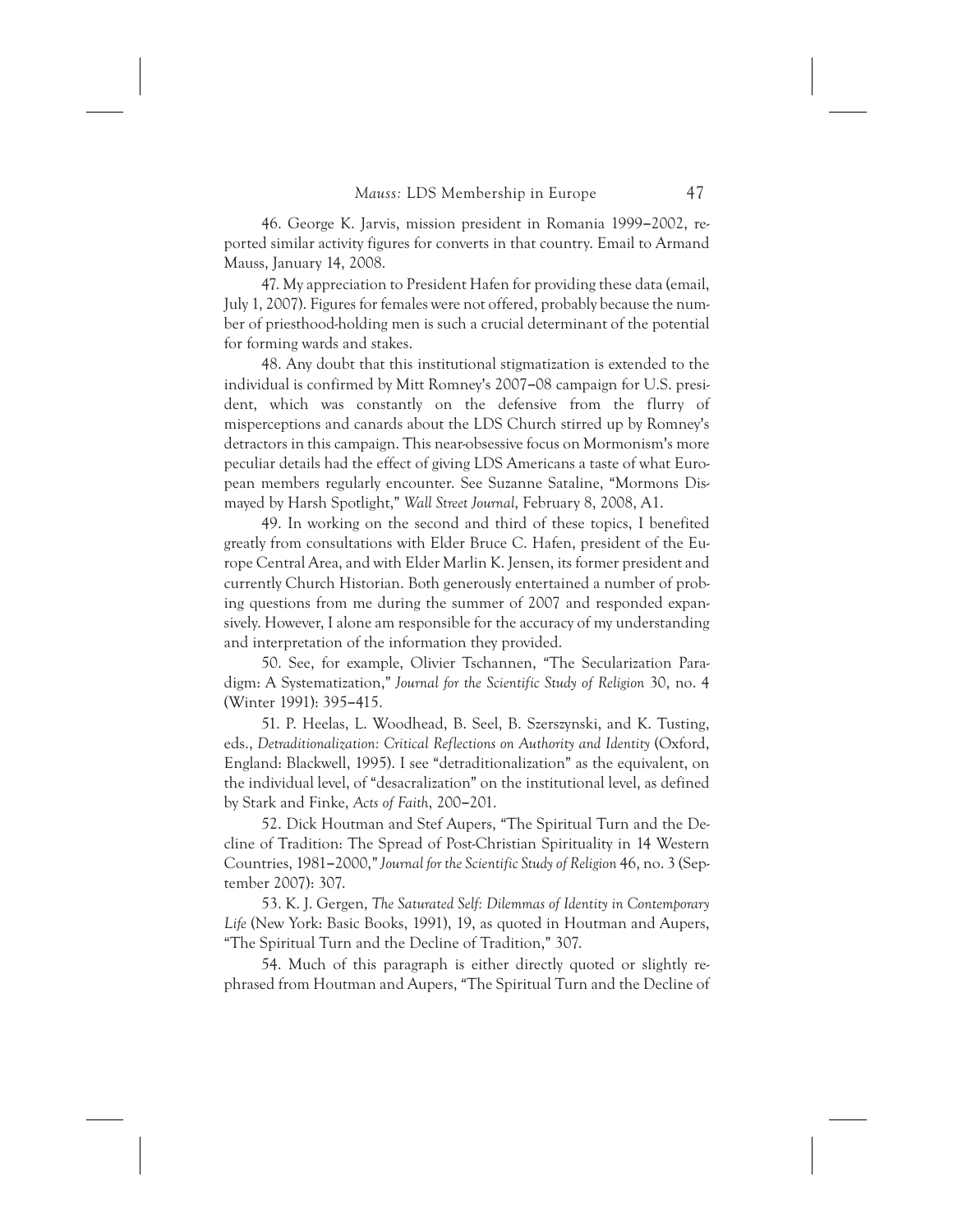Tradition," 307. For the full explication of post-Christian spirituality, see pp.  $306 - 9.$ 

55. W. J. Hanegraaff, *New Age Religion and Western Culture: Esotericism in the Mirror of Secular Thought* (Leiden, Netherlands: Brill, 1995), 519, as quoted in ibid.; emphasis Hanegraaff's.

56. Houtman and Aupers, AThe Spiritual Turn and the Decline of Tradition," 310-13.

57. Ibid., 313-16. Though this "post-Christian" orientation is sometimes subsumed under New Age spirituality, Houtman and Aupers also point out that the former has a more coherent, socialized, and less atomized quality than the fragmented variety of New Age thinking in general  $(306-7, 316-17)$ .

58. See Terryl L. Givens, *People of Paradox: A History of Mormon Culture* (New York: Oxford University Press, 2007), esp. chap. 2.

59. Elsewhere I have argued that recent Latter-day Saints have emphasized subjective, affective evidence (feelings) and deemphasized rationalistic discourse. See my *The Angel and the Beehive: The Mormon Struggle with Assimilation* (Urbana: University of Illinois Press, 1994), 146; and my "Feelings, Faith, and Folkways: A Personal Essay on Mormon Popular Culture," in "Proving *Contraries@: A Collection of Writings in Honor of Eugene England*, edited by Robert A. Rees (Salt Lake City: Signature Books, 2005), 23–38.

60. LDS Church, *Preach My Gospel*, 39.

61. Ibid., 90.

62. Houtman and Aupers, "The Spiritual Turn and the Decline of Tradition," 316-17.

63. I recognize the conjectural nature of the parallel that I am drawing here between LDS and "post-Christian" spiritual orientations. Ultimately there is no way to determine the validity of such a parallel. I can only leave it to the reader to judge whether I have reached too far. Walter van Beek, personal communication, email, January 24, 2008, emphasizes Bruce's point that "New Age" thinking does not lend itself readily to the formation of church-like communities. Van Beek finds Mormon proselyting in the Netherlands too "church-oriented" and not sufficiently focused on redemptive doctrines for Dutch tastes.

64. See the earlier application in my "Mormonism in the Twenty-First Century: Marketing for Miracles," Dialogue: A Journal of Mormon Thought 29, no. 1 (Spring 1996): 236–49.

65. For this model's fullest presentation, see Stark and Finke, *Acts of Faith*, chaps. 2, 4, and 5.

66. R. Stephen Warner, "Work in Progress toward a New Paradigm for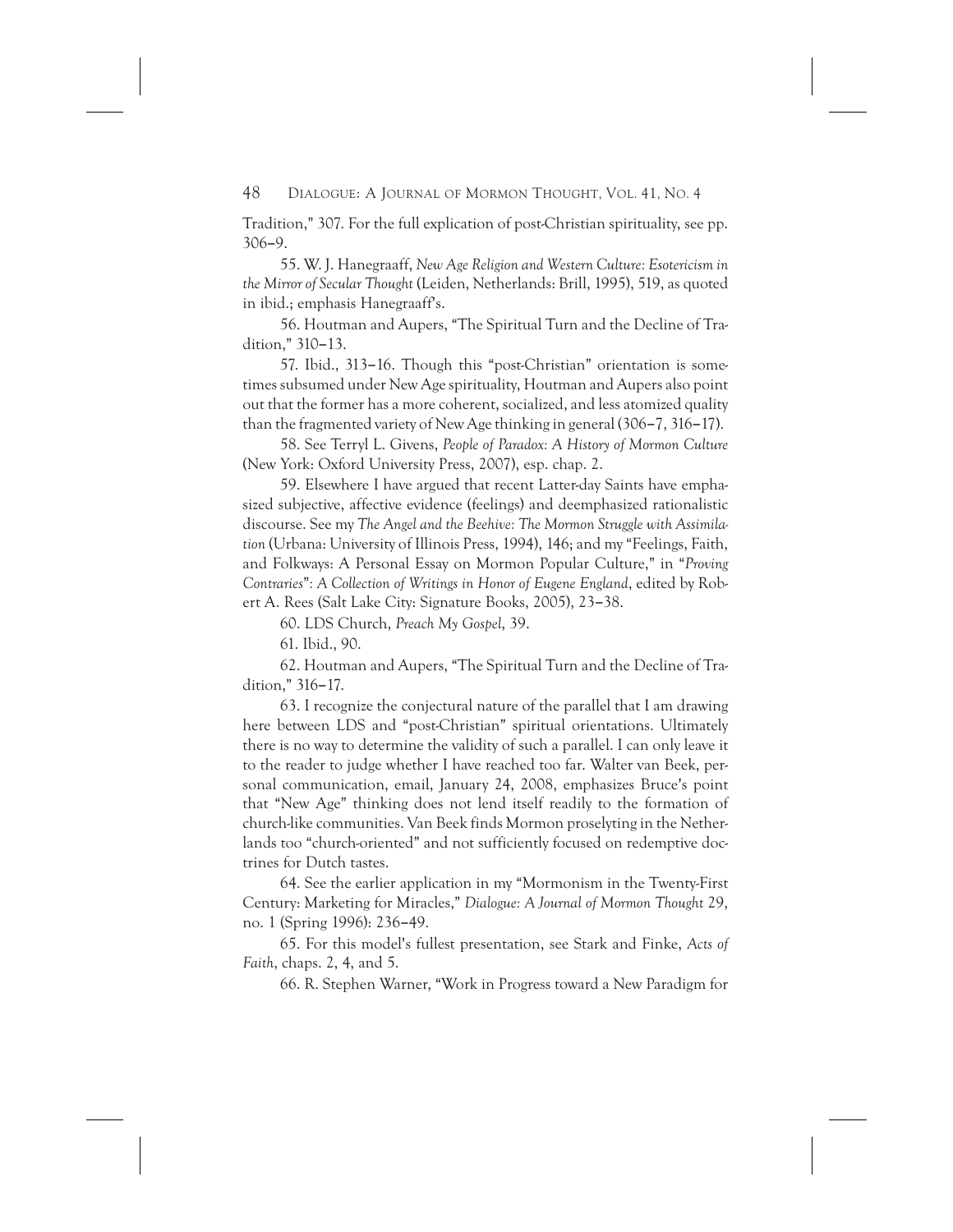the Sociological Study of Religion in the United States," American Journal of *Sociology* 98 (1993): 1044-93.

67. Introvigne and Stark, "Religious Competition and Revival in Italy," 2.

68. Ibid., 8.

69. Critics include Steve Bruce from the United Kingdom, Karel Dobbelaere from Belgium, and Frank Lechner, writing on the Netherlands. Stark offered a rather stern rebuttal to these critics in his "Secularization, R. I. P.," *Sociology of Religion* 60 (1999): 249B73, updated as Stark and Finke, *Acts of Faith*, chap. 3.

70. Andrew Higgins, "In Europe, God Is (Not) Dead," Wall Street Jour*nal*, July 14, 2007, A1, quotes Stark and others. I am grateful to Bruce C. Hafen for bringing it to my attention.

71. Introvigne and Stark, "Religious Competition and Revival in Italy." See also Stark and Finke, *Acts of Faith*, chap. 9, for Stark's examples supporting his argument that the total religious activity in a given society is inversely related to the extent and severity of government regulation.

72. Introvigne and Stark, "Religious Competition," 5–10. The figures on religious commitment come from the 1999 European Values Survey.

73. Ibid., 10-13.

74. Ibid., 13.

75. See www.bertelsmann-stiftung.de, especially the Religion and Society link. Some results from this foundation's 2007 *Religion Monitor* survey of some 21,000 European respondents are reported in WorldWide Religions News (WWRN), December 17, 2007, http://wwrn.org/article.php?idd= 27206. I am grateful to O. James Stevens for calling these sources to my attention.

76. Martin B. Hickman, *David Matthew Kennedy: Banker, Statesman, Churchman* (Salt Lake City: Deseret Book, 1987), esp. chap. 19. Kennedy had been U.S. Secretary of the Treasury and Ambassador at Large in the administration of Richard M. Nixon. An international research center at BYU now bears his name.

77. Both President Henry J. Burkhardt of the Dresden Mission and President Thomas S. Monson also played key roles in this event. Raymond M. Kuehne, "The Freiberg Temple: An Unexpected Legacy of a Communist State and a Faithful People," *Dialogue: A Journal of Mormon Thought* 37, no. 2 (Summer 2004): 95–131, and his "How Missionaries Entered East Germany: The 1988 Monson-Honecker Meeting," *Dialogue: A Journal of Mormon Thought* 39, no 4 (Winter 2006): 107-37.

78. Mission statement, International Center for Law and Religion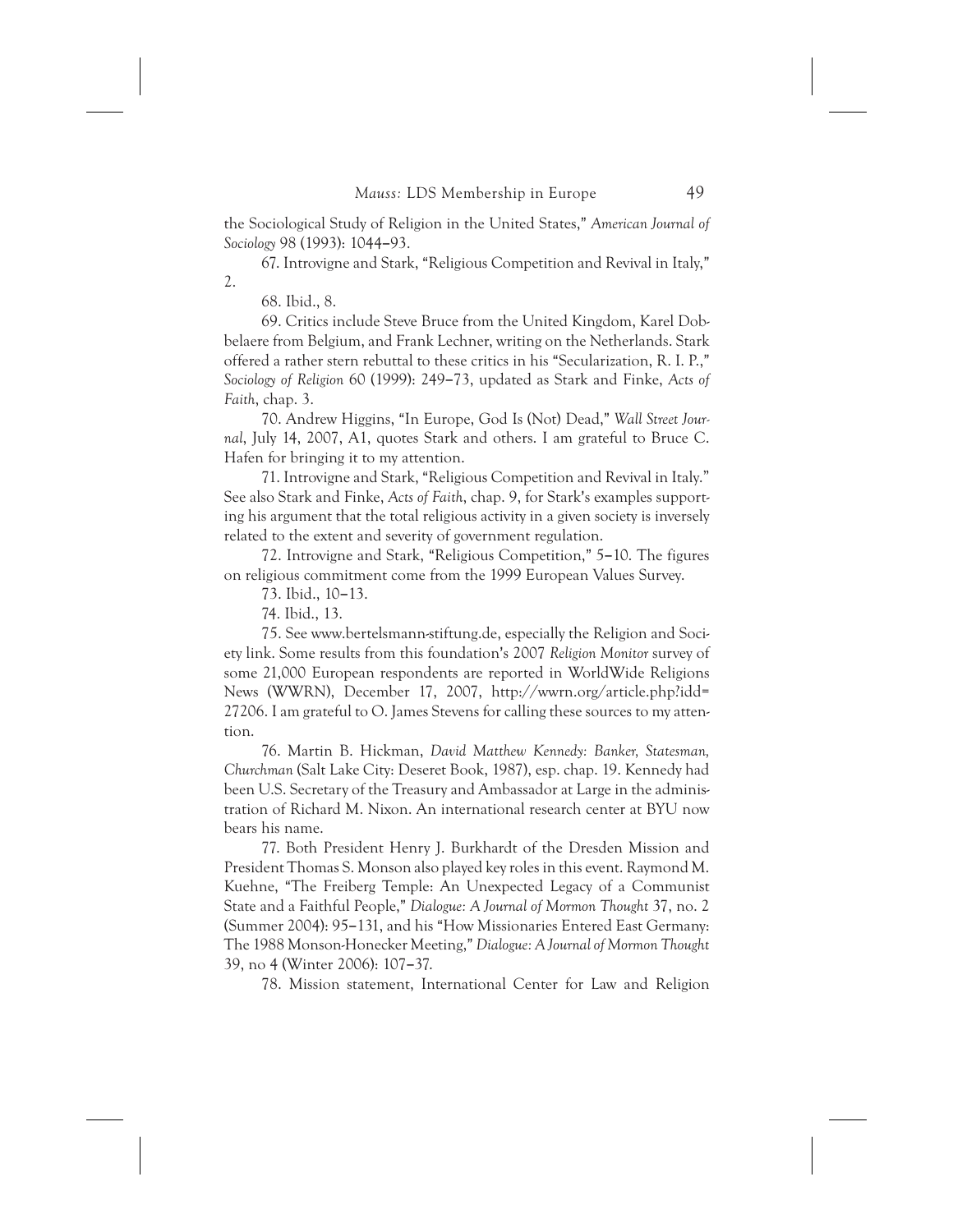Studies website, www.iclrs.org (accessed May 31, 2007). The following overview of the center's activities comes from its website and newsletters.

79. Kim B. Östman, "The Other' in the Limelight: One Perspective on the Publicity Surrounding the New LDS Temple in Finland," Dialogue: A Journal of Mormon Thought 49, no. 4 (Winter 2007): 71–106, is a fascinating review of the struggle with different segments of the print media in Finland to define the Church's image before the dedication of the Helsinki Temple in 2006.

80. Durham, "Re-Evaluating Foreign Evaluations of the 1997 Law on Freedom of Conscience," deals mainly with the situation in Russia and eastern Europe.

81. Forum 18 {www.forum18.org}, based in Oslo, reports on and promotes religious freedom throughout the world. This information comes from its archived reports for the first half of 2006.

82. George K. Jarvis, email, January 17, 2008. Jarvis was president of the Romania and Moldova Mission (1999–2002). Since 2002, he has lived with his wife in Geneva under the auspices of the BYU Kennedy Center, the BYU CLRS, and the LDS General Counsel.

83. Hafen, email to Armand Mauss, July 2, 2007.

84. Peggy Fletcher Stack, "LDS Church Wants to be Official in Italy," *Salt Lake Tribune*, September 9, 2000; accessed indirectly from CESNUR archives, www.cesnur.org/testi/mormons.htm (accessed August 25, 2007).

85. Michael W. Homer, email to Armand Mauss, July 12, 2007. Homer has long been a well-informed observer of LDS affairs in Italy and is a close colleague of Massimo Introvigne of CESNUR. He has advised LDS leaders in Italy to accept the *otto mille* if and when it is offered.

86. Stark and Finke, *Acts of Faith*, 120–25.

87. Gordon B. Hinckley, *Standing for Something: Ten Neglected Virtues That Will Heal Our Hearts and Homes* (New York: Random House/Three Rivers Press, 2000). His ten virtues are not uniquely LDS, although his discussion in Part 2 about marriage and family reflects traditional LDS values.

88. Rosabeth M. Kanter, *Commitment and Community: Communes and Utopias in Sociological Perspective* (Cambridge, Mass.: Harvard University Press, 1972). In somewhat different terminology, cognitive consistency theory makes the same claim. The theoretical basis, which has been extensively critiqued and sustained for half a century, is in Leon Festinger, *A Theory of Cognitive Dissonance* (Stanford, Calif.: Stanford University Press, 1957).

89. Laurence R. Iannaccone, "Why Strict Churches Are Strong," Ameri*can Journal of Sociology* 99 (1994): 1,180–1,211. See also R. D. Perrin and A. L.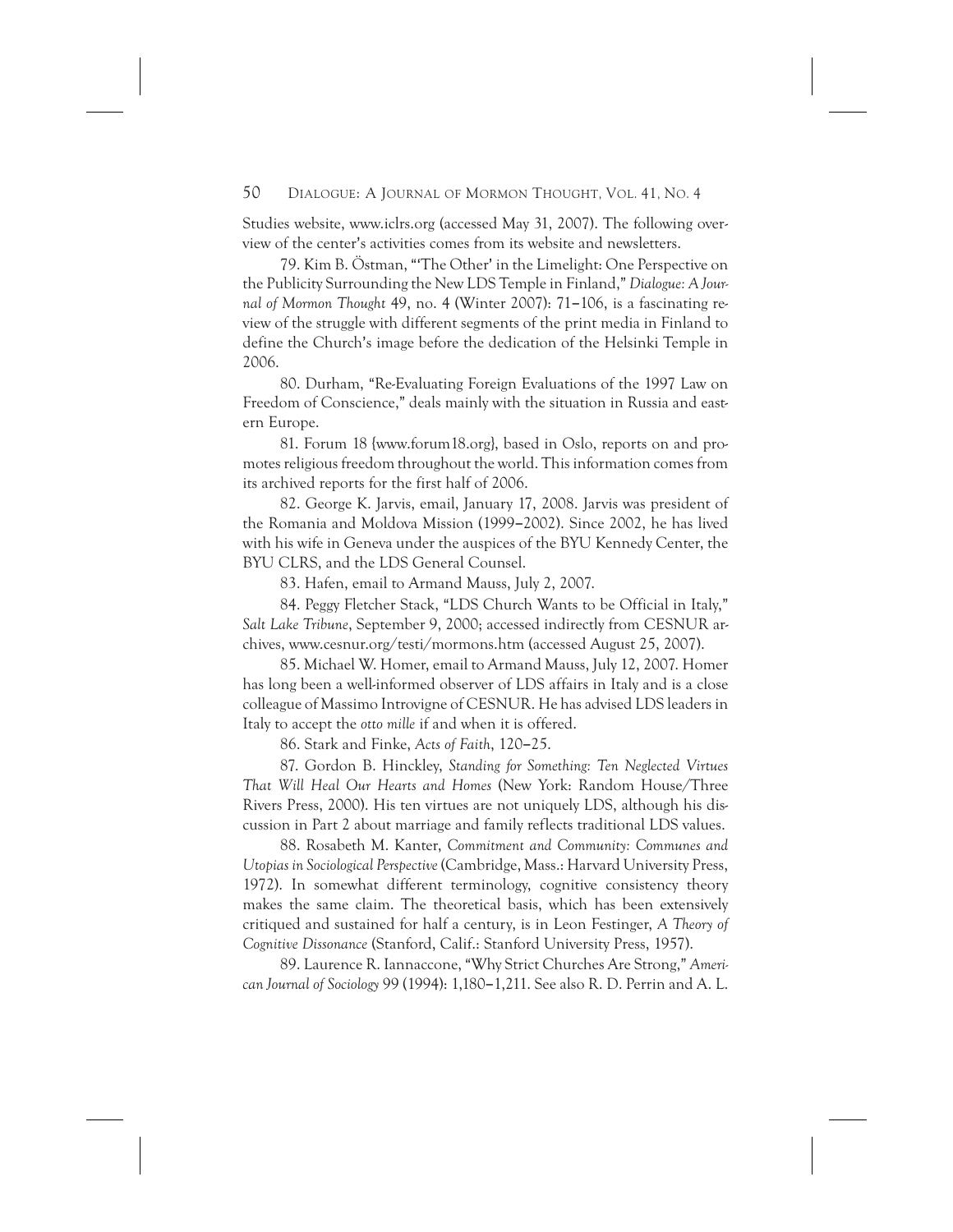Mauss, "Strictly Speaking . . . Kelley's Quandary and the Vineyard Christian Fellowship," Journal for the Scientific Study of Religion 32, no 2 (1993): 125–35.

90. Laurence R. Iannaccone, "Sacrifice and Stigma: Reducing Free-Riding in Cults, Communes, and Other Collectives," *Journal of Political Economy* 100, no. 2 (1992): 271-92.

91. For a creative theoretical analysis of "strictness" in the American LDS Church, with special reference to "free riders," see Michael McBride, "Club Mormon: Free-Riders, Monitoring, and Exclusion in the LDS Church, *Rationality and Society 19, no. 4 (2007): 395-424.* 

92. See, e.g., his conference addresses: "Give Thanks in All Things," *En*sign, May 2003, 95-98, and "Priesthood Authority in the Family and the Church," *Ensign*, November 2005, 24–27. In the first, he describes the gospel culture as "commandments, covenants, ordinances, and blessings," expressed, for example, by the principles in "The Family: A Proclamation to the World."

93. R. Val Johnson, "South Africa: Land of Good Hope," *Ensign*, February 1993, 33-34.

94. Charles Didier, "I Have a Question," *Ensign*, June 1976, 62.

95. See www.lds.org/ldsnewsroom, link to "Approaching Mormon Doctrine," May 4, 2007 (accessed June 5, 2007). This statement concedes that the Mormon vocabulary and terminology are different in some ways from those of other religions, sometimes creating misunderstandings.

96. First Presidency, "Fundamental Principles," statement presented at a meeting of the All-Church Coordinating Council, April 26, 1994; photocopy in Armand L. Mauss Collection, Utah State Historical Society, Salt Lake City.

97. Douglas J. Davies, *The Mormon Culture of Salvation* (Aldershot, England: Ashgate Publishing, 2000), esp. chap. 3.

98. Elsewhere I have argued for categorizing LDS doctrines as canonical, official, authoritative, or folklore. See my "The Fading of the Pharoahs' Curse," *Dialogue: A Journal of Mormon Thought* 14, no. 3 (Autumn 1981): 32–34.

99. I am not in a position to estimate the frequency with which such Americanisms appear in the LDS literature or sermons circulating in Europe. Several European Church members have mentioned this issue to me in conversations; but President Hafen (email, July 15, 2007), current Europe Central Area president, told me that he had never encountered such Americanisms in European meetings. George K. Jarvis, cited above, told me the same thing. Maybe such notions appear only in the occasional comments of American missionaries serving in Europe.

100. Brewster, *The Promise*, copy in Mauss Collection, Utah State His-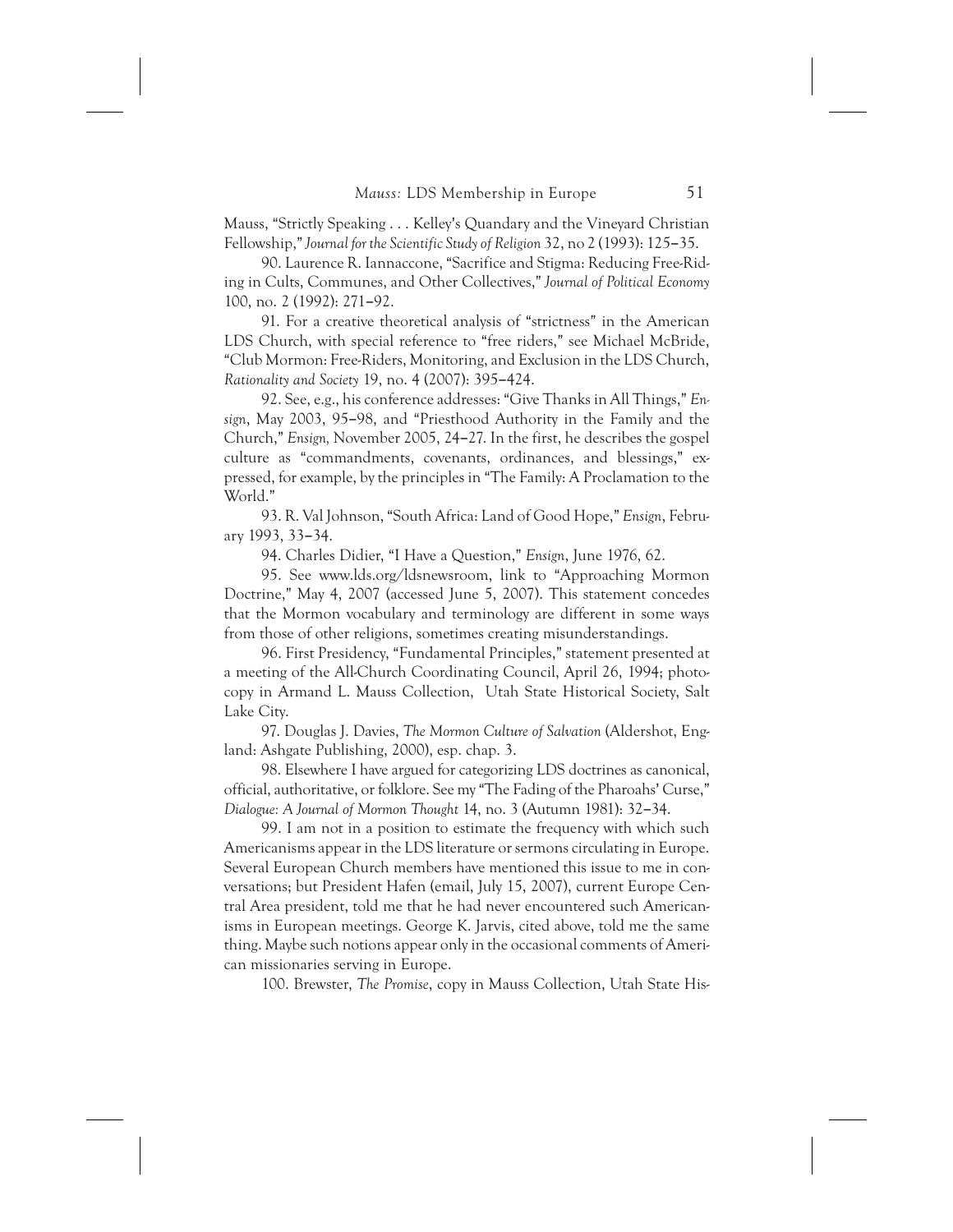torical Society. According to Wilfried Decoo, email, December 2, 2007, efforts by local leaders in the Netherlands to fulfill "second harvest" prophecies among these modern European Israelites pressured the Saints to use certain proselyting tactics and promised success as a result. When the promises were not fulfilled, a backlash of guilt and frustration occurred with which a later mission president had to deal. Like many other well-intentioned but ill-advised proselyting tactics in twentieth-century Church history, this one simply added an artificial and avoidable cost for faithful and compliant members.

101. See my All Abraham's Children: Changing Mormon Conceptions of Race *and Lineage* (Urbana: University of Illinois Press, 2003).

102. See accounts and comments on this development in the *Deseret News,* November 8, 2007, http://www.deseretnews.com/article/1,5143, 695226008,00.html, and November 9, 2007, http://deseretnews.com/dn/ view/0,5143,695226317,00.html (accessed April 2008).

103. I particularly refer to controversies generated since 1980 by the work of scholars associated with the Foundation for Ancient Research and Mormon Studies (FARMS), proposing the "limited geography" hypothesis. This hypothesis argues that the entire Book of Mormon story took place in a few hundred square miles in southern Mexico. Consequently, the overwhelming majority of aboriginal peoples in this hemisphere never were "Lamanites." For an assessment of these implications, see my All Abraham's *Children*, chap. 5.

104. Van Beek, email, January 24, 2008, sees strong competition to Mormonism for Netherlands youth from new forms of evangelical and pentecostal Christianity. Mormon missionaries might be more effective in this competition, he suggests, if they were dressed more informally, rather than looking like "junior management trainees."

105. Van Beek, "Mormon Europeans or European Mormons," 20–22, describes his work on translation committees in the Netherlands. See also John-Charles Duffy and Hugo Olaiz, "Correlated Praise: The Development of the Spanish Hymnal," *Dialogue: A Journal of Mormon Thought* 35, no. 2 (Summer 2002): 89–113. Van Beek, email, January 24, 2008, reported that, while he was a stake president in the Netherlands, General Authorities with "puritanical" musical tastes frequently criticized his stake choirs, presumably for their choice of more contemporary music. Roger R. Keller, "India: A Synopsis of Cultural Challenges,@ in *Mormon Identities in Transition*, edited by Douglas J. Davies (London, England: Cassell, 1996), 87-90, questioned why LDS hymns in non-Western countries should have to employ American LDS melodies, harmonies, and instruments.

106. Norbert, "Local Church News," www.bycommonconsent.com,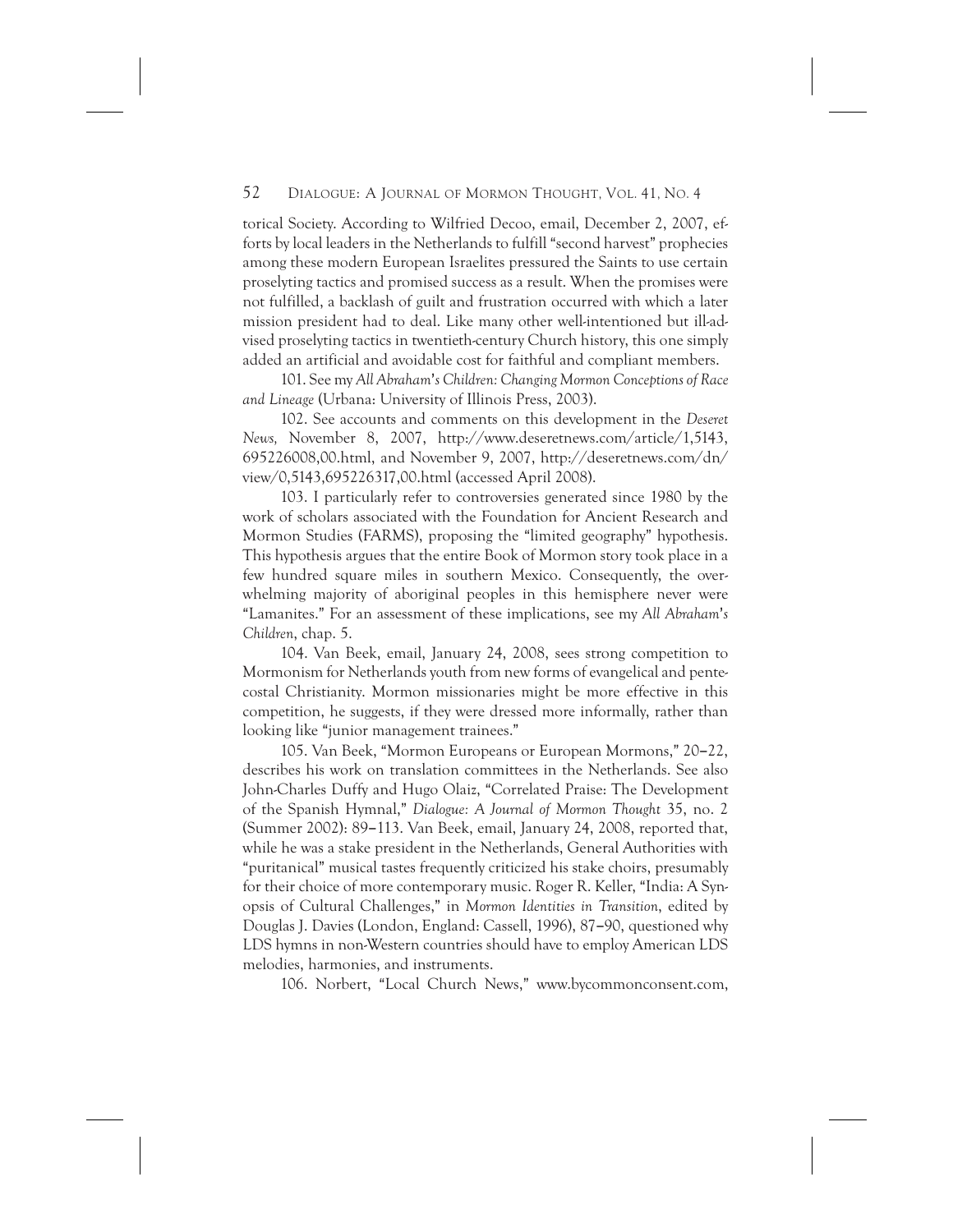posted June 9, 2007, followed by twelve comments, some of which recognized the danger of "edgy theology" if there were too much "decentralization" but also pointing out that local "wackiness wardens" would not necessarily have to be in either Church or Area headquarters.

107. According to Walter van Beek, email, January 24, 2008, an LDS book company in the Netherlands, *Mosterdzaad* (Mustard Seed), translates LDS literature and also produces original works. In January 2008, FAIR (Foundation for Apologetics Information and Research) began publishing its monthly e-journal in German, http://deutsch.fairlds.org/newsletter.php and/or www.fairlds.org.

108. See, for example, work by Barber, Decoo, Newton, Numano, and van Beek cited earlier.

109. Decoo, "Feeding the Fleeing Flock," 115-16, comments on this problem and offers useful suggestions for adapting the Church program to Europe.

110. See Östman, "The Other' in the Limelight."

111. See Rodney Stark, "Extracting Social Scientific Models from Mormon History," *Journal of Mormon History* 25, no. 1 (Spring 1999): 178–83, and Rodney Stark and William S. Bainbridge, "Networks of Faith: Interpersonal Bonds and Recruitment to Cults and Sects," American Journal of Sociology 85  $(1980): 1376 - 95.$ 

112. Hafen, email, July 5, 2007.

113. Hafen, email, July 2, 2007.

114. See "'Mormon Studies' and the Value of Education," November 2, 2007, and the even more upbeat "Academic Interest in Mormonism Rises," February 22, 2008, www.lds.org/ldsnewsroom articles (accessed March 1, 2008).

115. INFORM (Information Network Focus on Religious Movements, based at the London School of Economics) and CESNUR are considered "respectable" by the international academic community because they are run by scholars who reflect the modern consensus in the sociology of religion—namely, that new religious movements (NRMs) cannot be distinguished from traditional religions on scientific grounds, but only on political grounds. That is, NRMs are not considered legitimate by the political and religious establishments in a given society. Countering CESNUR, INFORM, and cognate organizations are thriving "anti-cult" movements in Europe and the United States. These organizations usually include Mormons on their list of dangerous "cults." For example, see the Apologetics Index (www. apologeticsindex.org), based in Amsterdam and operated by Anton and Janet